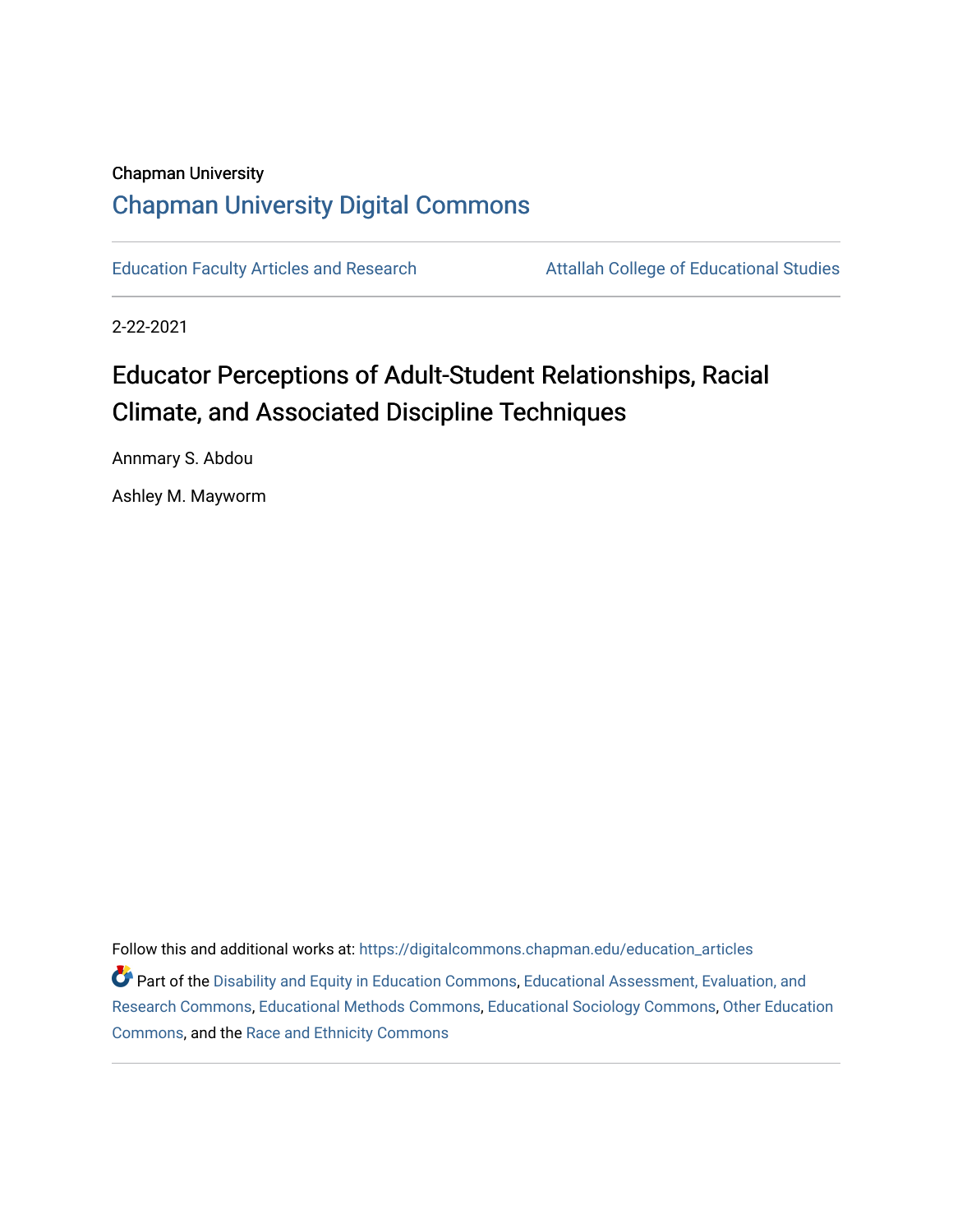# Educator Perceptions of Adult-Student Relationships, Racial Climate, and Associated Discipline Techniques

# **Comments**

This is an Accepted Manuscript of an article published in International Journal of School & Educational Psychology in 2021, available online at [https://doi.org/10.1080/21683603.2021.1878077.](https://doi.org/10.1080/21683603.2021.1878077) It may differ slightly from the final version of record.

Copyright Taylor & Francis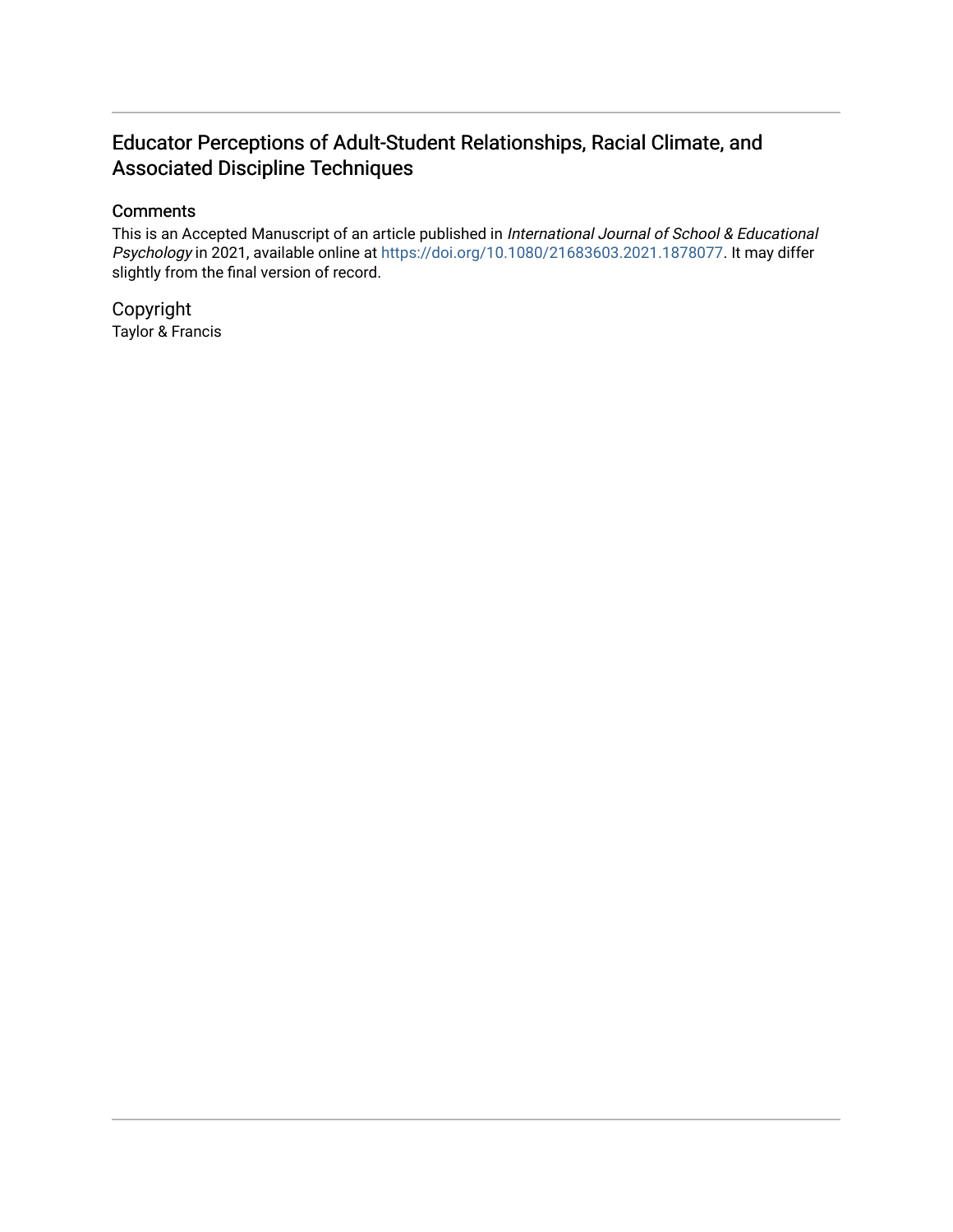# **Educator Perceptions of Adult-Student Relationships, Racial Climate, and Associated**

# **Discipline Techniques**

Annmary S. Abdou

Chapman University

Ashley M. Mayworm

Loyola University Chicago

Author Note

Correspondence concerning this article should be addressed to the first author, Annmary

S. Abdou [One University Drive, Orange, CA 92866, [aabdou@chapman.edu,](mailto:aabdou@chapman.edu) (714) 516-5762].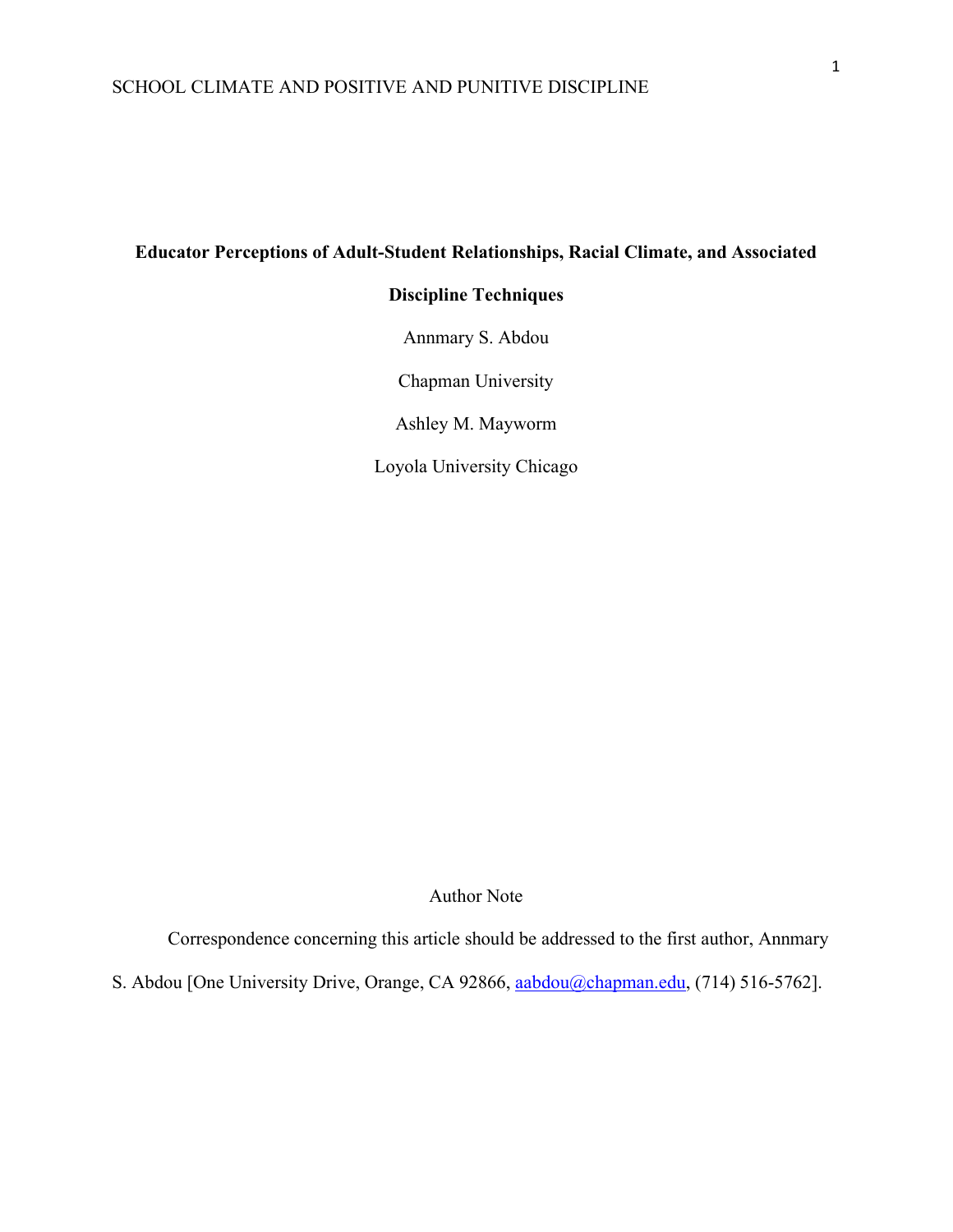#### **Abstract**

The overuse and misuse of exclusionary and punitive discipline practices in schools have been consistently linked to social and educational inequities across the globe, particularly for students of color. However, there is an ongoing need for a greater understanding of how school climate factors (e.g., adult-student relationships, racial climate) relate to the types of discipline approaches observed, particularly from the viewpoints of educators. The current study used hierarchical multiple regression analyses to investigate teacher, administrator, and staff (*N* = 168) survey responses from four junior high schools where discipline disproportionality for Latinx students had been previously established. Analyses explored how perceptions of adult-student relationships were associated with the perceived use of punitive and positive discipline practices and the potential moderating effect of racial climate. Results suggest that perceptions of more positive adult-student relationships were associated with less punitive discipline, but not meaningfully related to positive discipline approaches (i.e., social-emotional instruction, positive reinforcement). Additionally, racial climate was a significant moderator in the relation between adult-student relationships and punitive discipline techniques, enhancing the inverse relation between positive adult-student relationships and punitive discipline. Implications for theory, research, and practical application are discussed.

*Keywords:* discipline disproportionality, racial climate, adult-student relationships punitive discipline, positive discipline

# **Data Availability Statement**

Due to the nature of this research, the district and participants of this study did not agree for their data to be shared publicly, so supporting data is not available.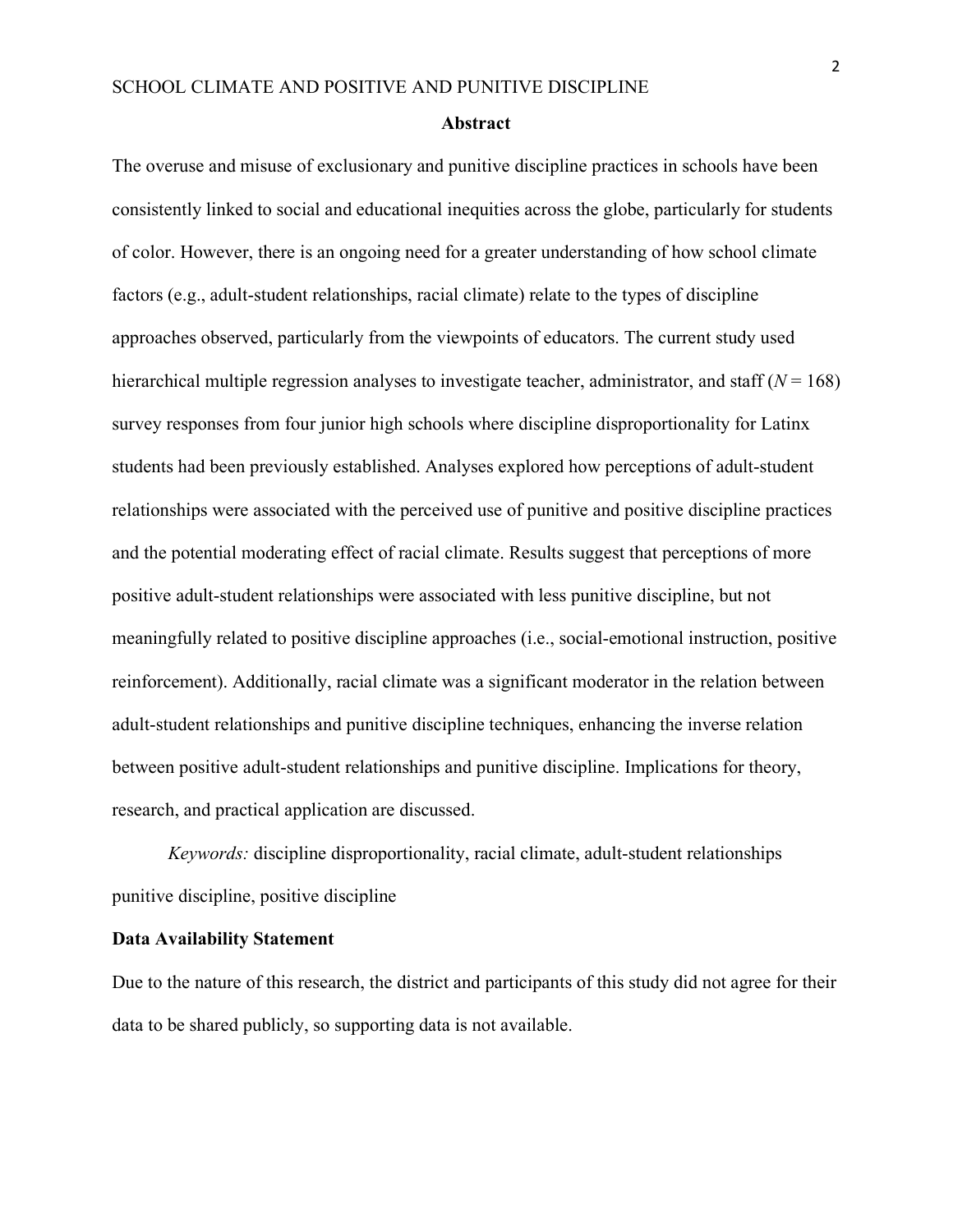# **Educator Perceptions of Adult-Student Relationships, Racial Climate, and Associated Discipline Techniques**

The task of creating safe, supportive, and effective learning environments for students is a complex and demanding mission for school professionals. Given the diverse racial, cultural, linguistic, and learning characteristics of students in the United States and across the globe, school professionals are faced with challenges and opportunities when attempting to foster environments that support a variety of individual needs (Gordon, 2015; Lee & Shute, 2010; Osher et al., 2012;). Currently, the most common methods of responding to student behavioral concerns in U.S. school settings include several forms of punitive and exclusionary discipline, including office disciplinary referrals, suspensions, and expulsions (Fenning & Sharkey, 2012; Welsh & Little, 2018). However, punitive discipline practices in schools are typically ineffective at reducing problem behaviors (American Psychological Association [APA] Task Force on Zero Tolerance, 2008), can be harmful for student academic outcomes (Fenning & Sharkey, 2012), and are often used unfairly with students of color (Skiba et al., 2002). In an effort to support schools in creating more effective learning environments for all students, additional research investigating school factors that may contribute to discipline disproportionality has been recommended (APA Task Force on Zero Tolerance, 2008). The central goal of the current study is to explore the relation between school climate variables and the use of different discipline approaches, within the context of four junior high schools in the United States with documented Latinx discipline disproportionality.

# **School Discipline Disproportionality**

School discipline practices have been recognized as a critical component of school organizational structure for decades (Burns, 1985; Duke, 1977; Knoff, 1984). The philosophy of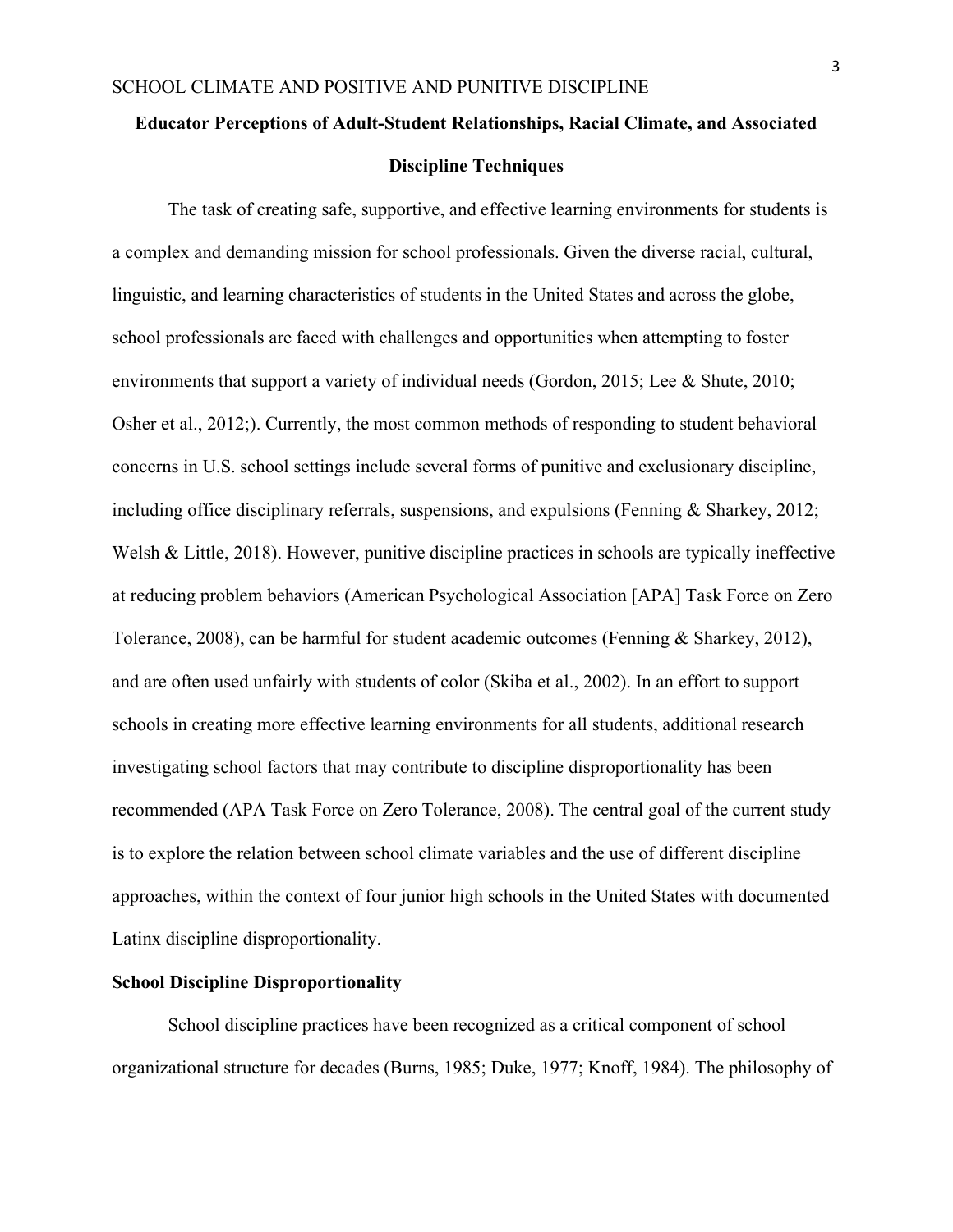*zero tolerance* emerged in the United States in the early 1990s as a discipline protocol for dealing with drug-related and violent crime in schools (APA Task Force on Zero Tolerance, 2008) and became a widely adopted school practice. However, teachers and administrators in schools across the U.S. regularly employ zero tolerance policies towards a range of minor and nonviolent student disciplinary offenses (National Center for Education Statistics [NCES], 1998, 2012). Exclusionary discipline practices are not unique to the United States, though, and are relied upon in multiple countries across the globe (McCluskey, et al., 2008). Scholars argue that increasingly punitive discipline strategies may reflect a type of "criminalization" of most school behavior management systems (Hirschfield, 2008) that mirror broader cultural attitudes and practices of excluding criminals from societal privileges (Welch & Payne, 2012). This common tendency towards exclusionary discipline in schools has resulted in the "school-to-prison" pipeline phenomenon, which reflects institutionalized pathways from schools to the criminal justice system (Hughes et al., 2020).

Moreover, these disturbing discipline trends and outcomes impact students of color, low socioeconomic status (SES), and those with disabilities at higher rates than their representation in school populations (Skiba et al., 2002). Although discipline disproportionality is observed across several subgroups, race/ethnicity has been consistently found to be a significant and independent predictor of disciplinary outcomes (APA Task Force on Zero Tolerance, 2008). While this trend has been most consistently supported for Black students in the U.S. (Skiba et al., 2002), evidence of a similar trend has been found for Latinx students in some studies (Peguero & Shekarkhar, 2011), though less consistently in others (Gordon et al., 2000). Additionally, Indigineous students in New Zealand and Australia have been consistently documented to be disproportionately excluded from schooling through suspensions and expulsions and have higher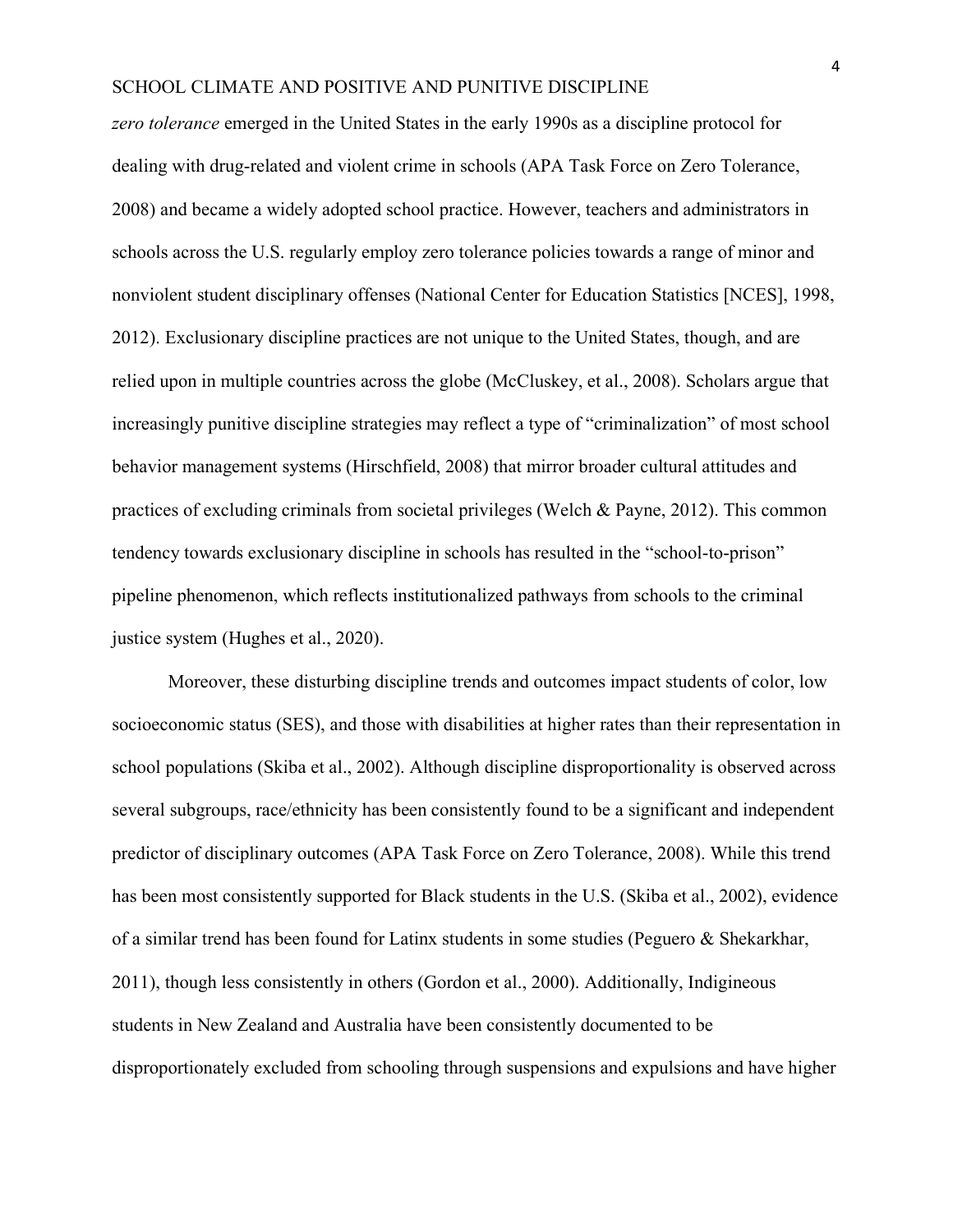rates of involvement in the juvenile justice system (Gray & Beresford, 2008). Racial or ethnic disparities in the use of punitive discipline appear to be more common in English-speaking countries with more diverse populations. While most available studies surrounding punitive and exclusionary school discipline practices focus on the more formal and documented forms of institutional level discipline (e.g. office discipline referrals, suspensions, expulsions), it is important to view punitive discipline on a spectrum that also includes the less formal punitive interactions that often take place between adults and students in school settings (e.g. yelling, shaming, and isolating). The current study will explore how these and other types of informal discipline practices relate to the associated school climate in a context where discipline disproportionality for Latinx students is an identified inequity.

# **School Climate**

The importance of positive school climates on student development and outcomes has been widely supported by both professional organizations and scholars in the field of school psychology (Zullig et al., 2010). With no single agreed upon definition, school climate is a wideranging phenomena made up of interrelated constructs including attitudes, beliefs, values, norms, academic engagement, social relationships, school connectedness, and physical school structure (McEvoy & Welker, 2000). The complex construct is typically measured through self-report of key stakeholders (e.g., students, staff, parents) and can be conceptualized as an aggregate measure of perceptions and experiences of a particular environment (Anderson, 1982; Fan et al., 2011). Due to the complexity of school climate, it can be useful to deconstruct the concept into specific and relevant constructs when exploring its relation to school discipline. The current study will focus on two elements of school climate that are hypothesized to be pertinent to the examination of school discipline practices: Racial climate and adult-student relationships.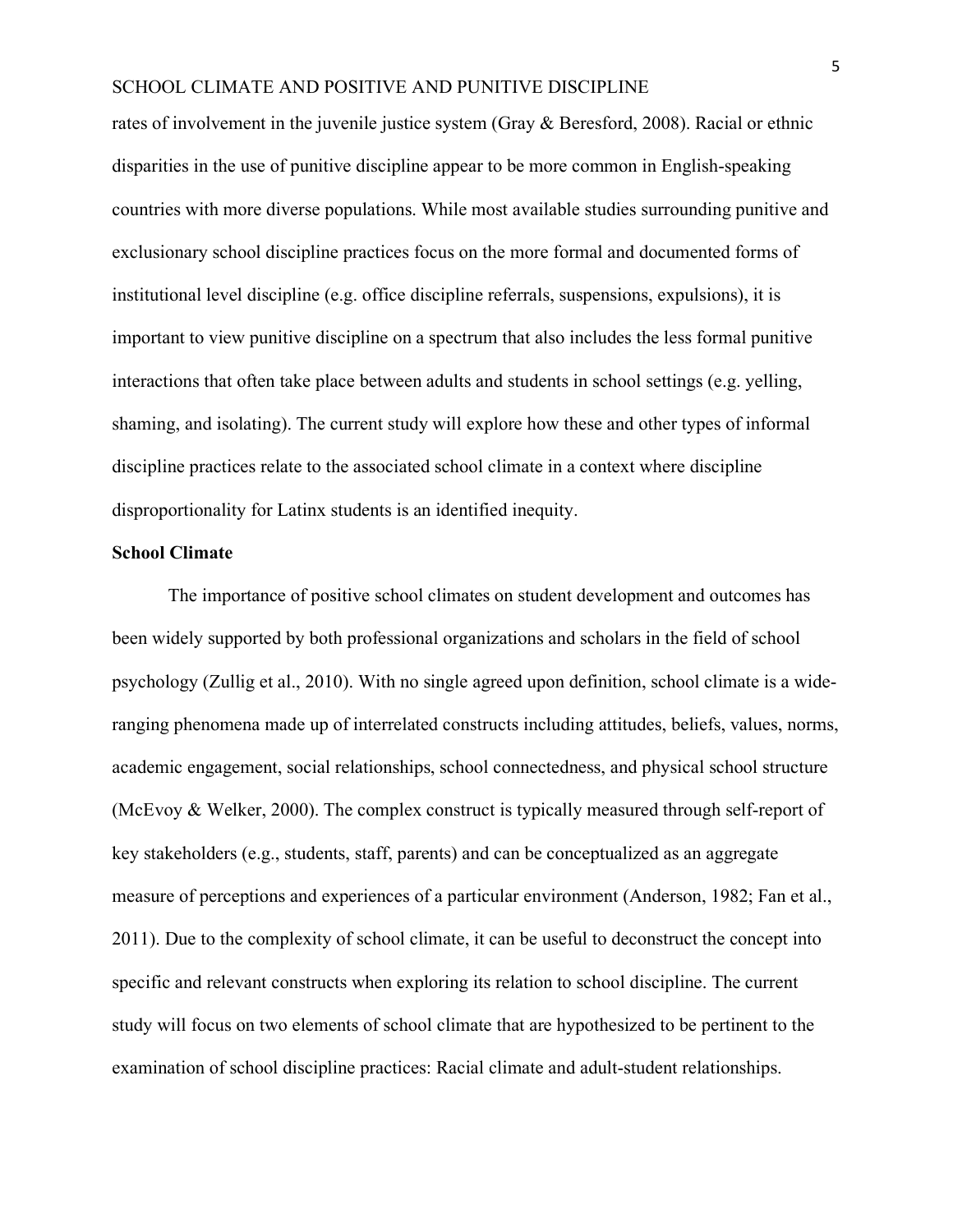**Racial climate**. Racial climate is defined as "perceptions of race relations, racial fairness, racial treatment, and experiences of racism in school" (Watkins & Aber, 2009, p. 396). Although racial climate is not commonly included as an explicit component of school climate assessments, several recent school climate measurement studies have included conceptualizations and measures of multicultural and racial elements of the school environment, often referred to as *racial*, *interethnic*, or *multicultural* climate (Agirdag et al., 2011; Chang & Le, 2010). With growing evidence indicating that students of color may have differing school discipline experiences than White students (Dessel, 2010; Eccles & Roeser, 2011) and that race continues to emerge as the most consistent student characteristic associated with discipline disparities (Welsh & Little, 2018), it is critical to explore racial elements within school climate studies.

Cultural-ecological theorists have attempted to explain racial and ethnic differences in school experiences as resulting from both individual and institutional influences (Warikoo & Carter, 2009). Although school professionals may not intentionally accommodate students who adhere to the dominant cultural norms, consistent reinforcement of behaviors aligned with dominant values, interactions, and styles provides significant advantages to students that identify with the dominant culture or who have developed the capacity to navigate through the school's cultural environment (Dessel, 2010). Given the established racial disparities in punitive discipline across schools in the U.S., Canada, Australia, and New Zealand, it is reasonable to hypothesize that many students and school staff are able to recognize these inequities in their immediate environments. While there is emerging evidence that racial climate plays an important role in how students experience their school environment (Voight et al., & Adekanye, 2015; Watkins & Aber, 2009), less is known about how school staff perceive the racial climate in their schools and how this may relate to their own behaviors or classroom management decisions.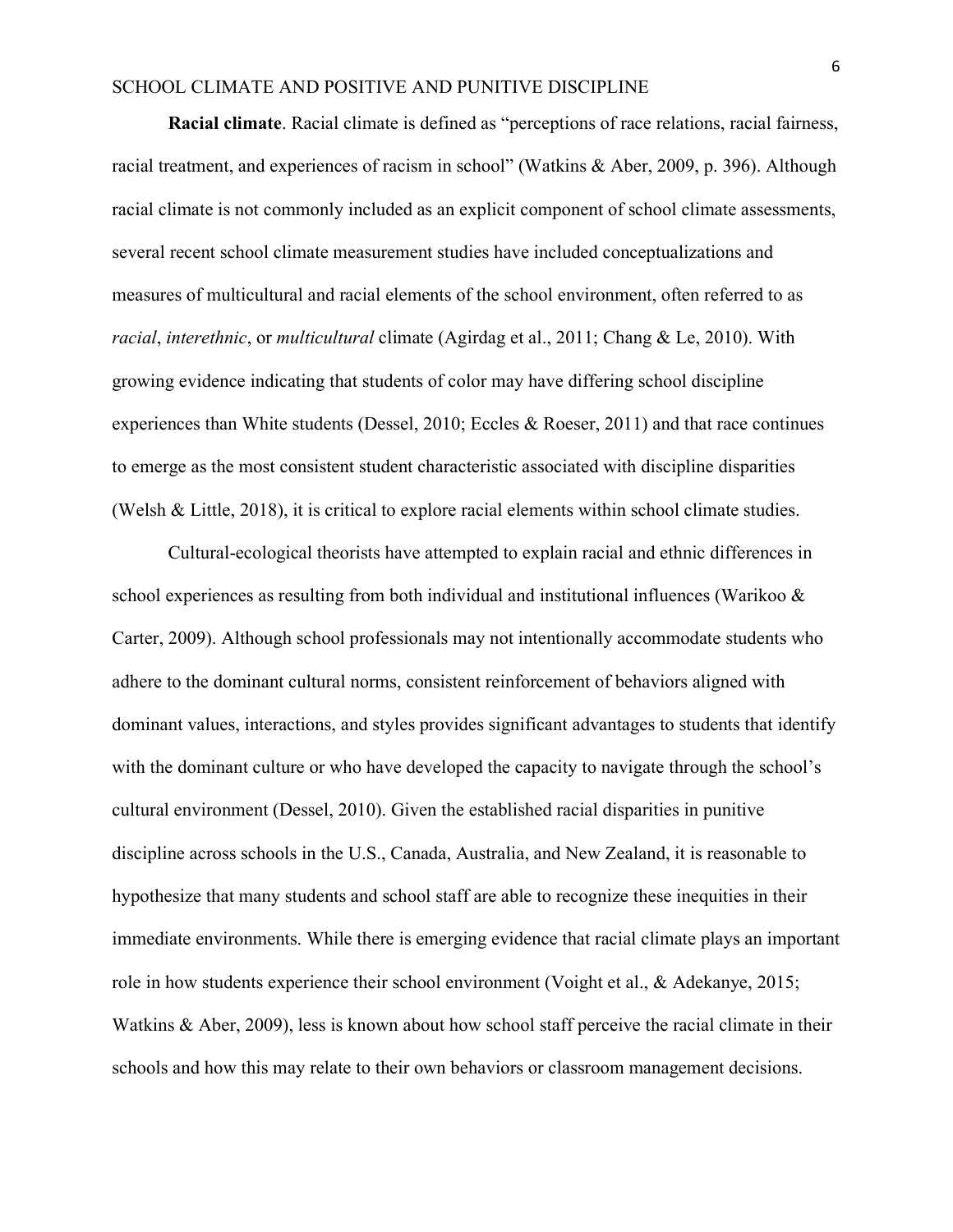Therefore, increased assessment and awareness of racial climate as it relates to school discipline are key in moving towards equitable discipline systems.

**Adult-student relationships**. Central in the conversations surrounding positive school climate is the quality of social relationships within a school community (Bear & Yang, 2011; Zullig et al., 2010). The social context within a school has been identified as a condition for resilience in the school setting, especially for students who are marginalized and/or underserved (Hopson & Lee, 2007). Positive adult and peer social relationships are also important for the deterrence of antisocial behavior in youth and lower use of weapons (Lee & Shute, 2010; Gregory et al., 2010; Reinke & Herman, 2002). Furthermore, the quality of adult-student relationships in the school setting is consistently identified as being related to student academic engagement, achievement, and social-emotional wellbeing (Eccles & Roeser, 2011; Gregory & Weinstein, 2008), particularly for students of color and/or economically disadvantaged students (Liew et al., 2009; Meehan et al., 2003; Murray & Zvoch, 2011).

Within the context of school discipline, the social relationships between students and adults appear to be particularly relevant, given the fact that adults are typically responsible for the implementation of discipline techniques. A recent literature review on school discipline disparities highlighted that **subjective decisions made by** teachers and administrators, **as influenced by discipline policies and/or classroom management styles, may provide more robust explanations for discipline disparities experienced by Black and other minoritized students** (Welsh & Little, 2018). Through this lens, and the plethora of evidence that punitive discipline disproportionately harms students of color, further investigation of potential interactions between racial climate, adult-student relationships, and discipline practices are warranted. In other words, studying school discipline with a specific focus on the associations

7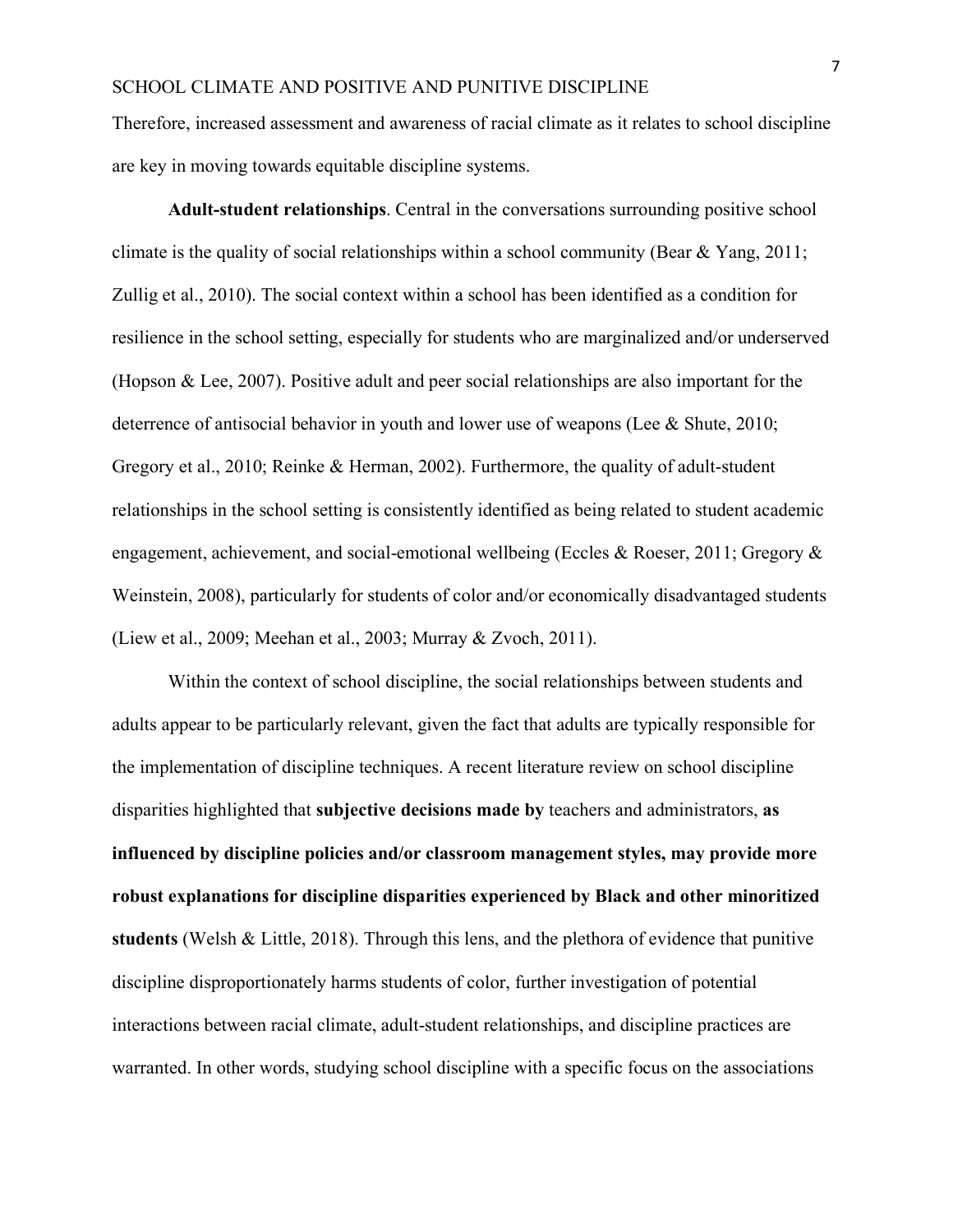with racial climate and relational climate may be critical as educators attempt to define and implement equitable school discipline practices.

## **Equitable Discipline Practices**

Considering the established negative consequences associated with punitive and exclusionary practices for many students and society as a whole (APA Task Force on Zero Tolerance, 2008; Arcia, 2006), it is vital to consider alternative and effective strategies for correcting problematic behaviors. Investigation of school characteristics that contribute to social equity in achievement and discipline outcomes have provided information about how schools may effectively serve students of diverse racial, ethnic, and socioeconomic backgrounds (Gregory et al., 2011). The concept of *positive discipline* has been discussed in discipline research for decades and is generally described as approaches that focus on the building of optimism, respect, trust and intentionality to nurture adult-student relationships (Schmidt, 1989). Positive discipline theories have emerged within several modern forms of universal socialemotional and behavioral support systems with potential for more equitable school discipline outcomes.

Although no one positive discipline approach has been identified as the "gold standard"; school behavior management systems that are preventative, utilize evidence-based behavioral theories, promote teaching of social-emotional and behavioral skills, emphasize respectful interactions from authority figures, are culturally sensitive, and consider diverse learning needs are most likely to nurture more positive school climates and subsequently improved student outcomes (Osher et al., 2010). Furthermore, when used conservatively, logically, and in conjunction with positive discipline strategies, exclusionary discipline may be more effective as one disciplinary tool in some circumstances (Bear, 2012).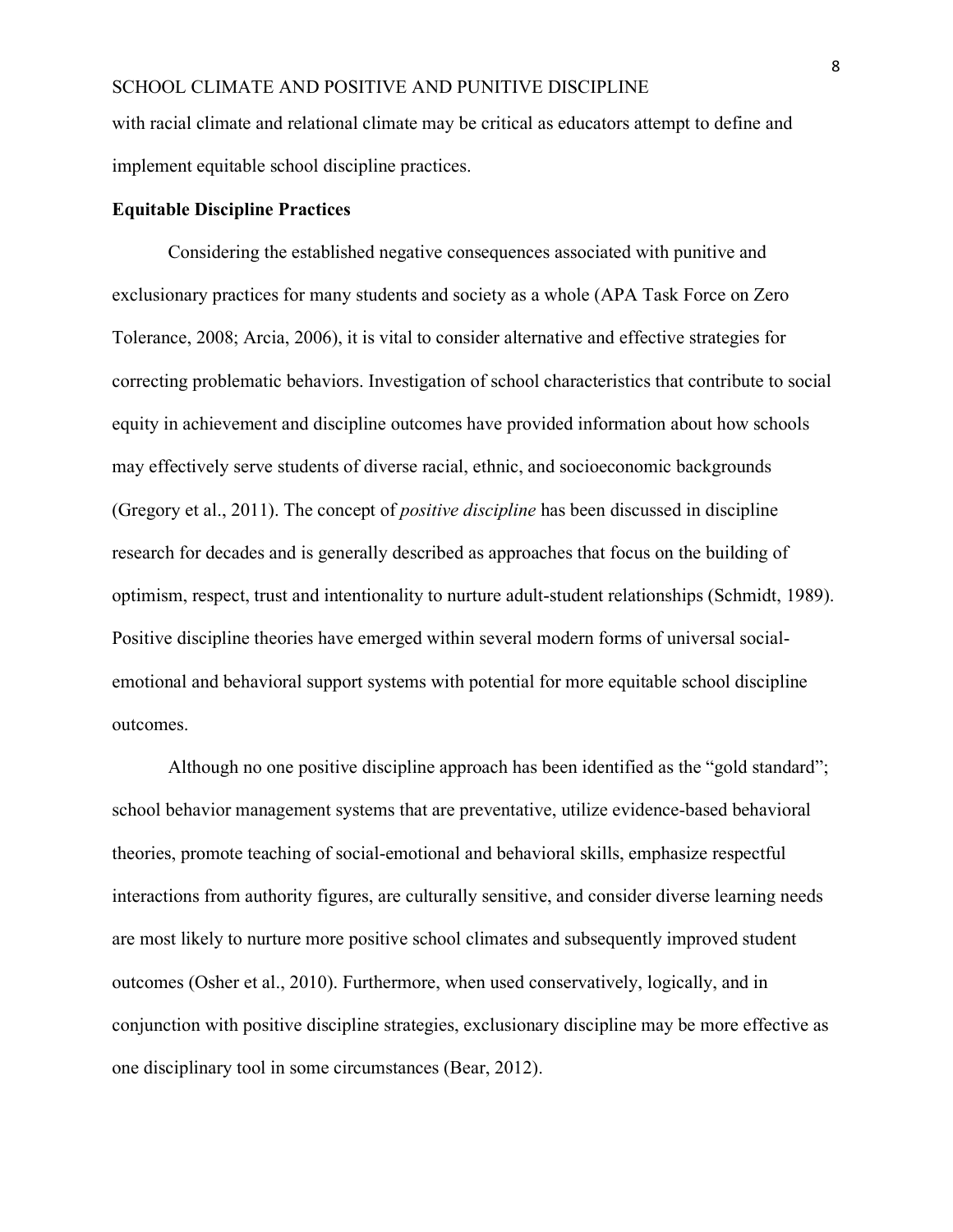Two of the most common positive discipline approaches used in the U.S. include School-Wide Positive Behavior Support (SWPBS) and Social-Emotional Instruction (SEI; often referred to as social-emotional learning) which are delivered through multi-tiered systems designed to provide universal interventions that increase in intensity depending on needs (NASP, 2016). In SWPBS, schools provide explicit instruction about behavioral expectations, provide early intervention, focus on positive reinforcement and re-teaching of skills, and adjust intervention intensity based on student need (Netzel & Eber, 2003; Sugai & Horner, 2006). Ensuring that students have the necessary skills and motivation for desired behavior change is a key element to the success of SWPBS as a disciplinary system. While many schools that implement SWPBS have been been successful in reducing overall antisocial behavior and student exclusion (Osher et al., 2010), this approach alone has not consistently reduced racial/ethnic disparities in school discipline practices (Skiba & Peterson, 2000; Vincent & Tobin, 2010) and has been widely criticized for its emphasis on compliance and deference to dominant (i.e. White) cultural values for expected behaviors (Banks & Obiakor, 2015). Nevertheless, SWPBS persists as one of the most commonly used positive discipline paradigms in schools today despite serious concerns regarding limitations in culturally responsive implementation.

Through the evolution of positive discipline theory and practice, many school leaders have sought to strengthen or complement SWPBIS programs with the simultaneous use of universal SEI systems, which emphasize the development of core social-emotional skills that underlie behavioral regulation (Carr et al., 2002; Osher et al., 2010). Expanding from a more teacher-centered focus of clear behavioral expectations and reinforcement for compliance, SEI is a more student-centered and process-oriented approach which involves formal teaching of selfregulation and social skills to foster social, emotional and moral development (Osher et al., 2010;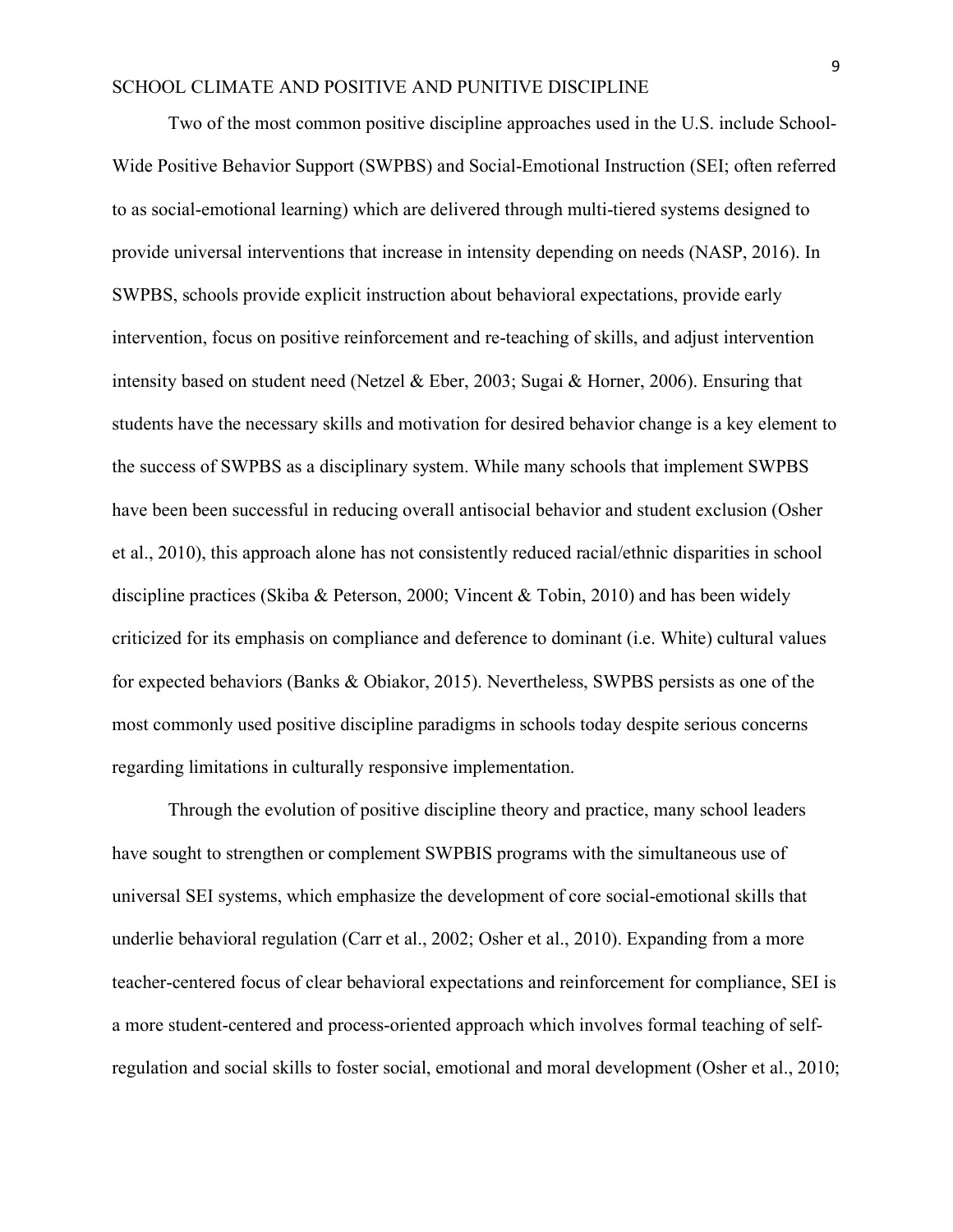Weissberg & O'Brien, 2004). SEI techniques are aimed at strengthening student capacities for positive interactions and responsible decision-making (Dodge et al., 2006). Combining elements of both SWPBS and SEI has been promoted as a promising approach to reducing problem behaviors without the negative consequences associated with exclusionary or punitive discipline (Osher et al., 2010).

#### **Factors Associated with Teacher Use of Positive and Punitive Discipline Approaches**

Schools are comprised of a number of different stakeholders, including administrators, teachers, staff, students, families, and community collaborators. An important facet of understanding how and why certain school discipline approaches are implemented, is understanding the perspectives of multiple stakeholders (McEvoy & Welker, 2000). Whereas several studies have investigated student perceptions across several domains of school climate (Fan et al., 2011; Wang et al., 2010; Watkins & Aber, 2009; Way et al., 2007; Zullig et al., 2011), racial climate (Agirdag et al., 2011; Chang & Le, 2010) and experiences with discipline (Brown, 2007), there still exists a gap in the literature surrounding teacher and staff perspectives on these interrelated topics. Research on student perceptions of school climate has consistently pointed to inverse relations between exclusionary discipline and/or poor racial climate and positive school climate **in that perceptions of school climate are worse in school environments where students experience more punitive discipline or varying degrees of racial discrimination** (Bryson & Childs, 2018; Mitchell & Bradshaw, 2013; Watkins & Aber, 2009). However, given the noted discrepancies between student and teacher perceptions of school climate (Gase et al., 2017), particularly in the area of classroom management (Mitchell et al., 2010), it may be helpful to gain more insights into adult perspectives of these classroom-level discipline dynamics. Within the school discipline literature, authors have frequently stated or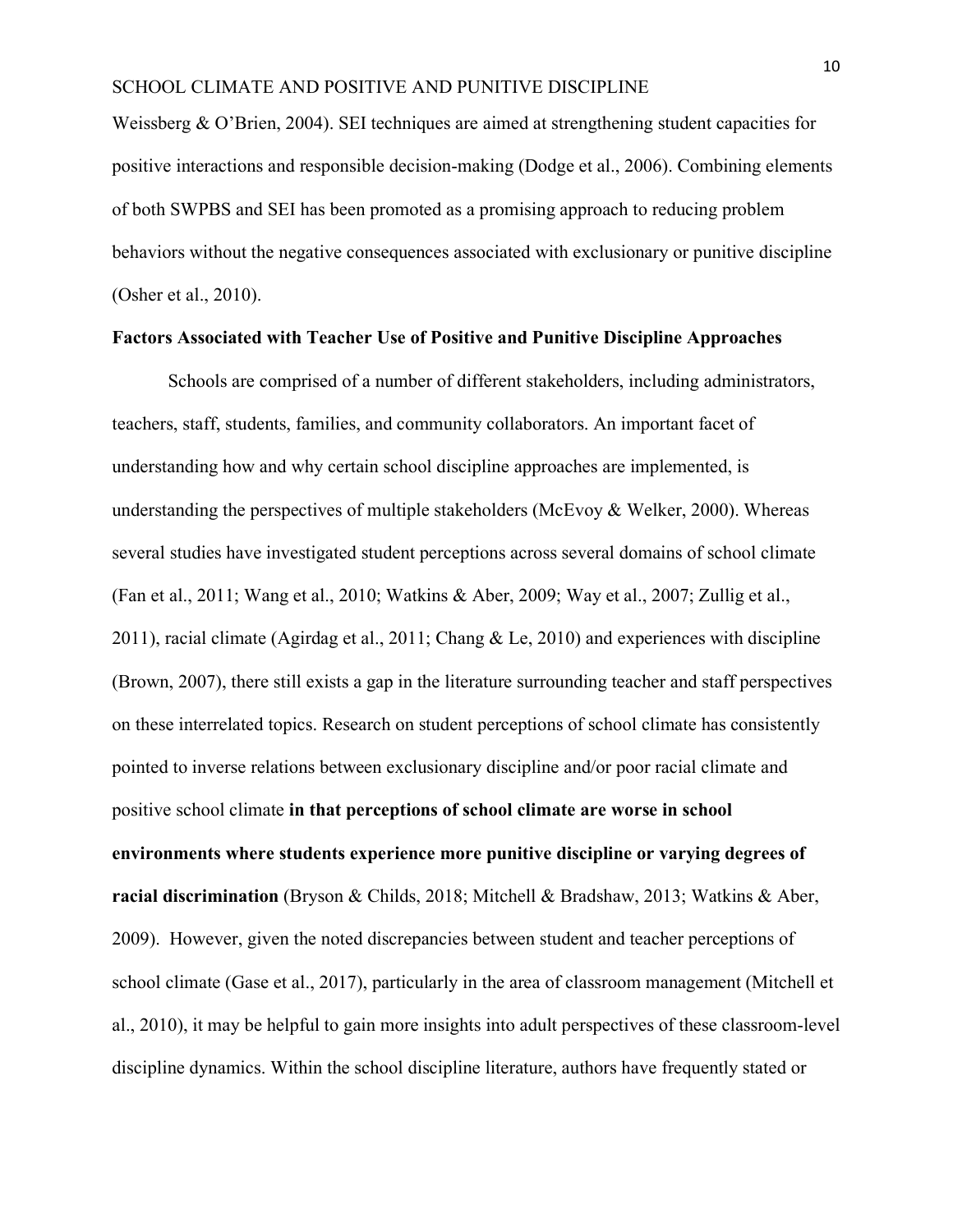hypothesized that biased attitudes and practices of teachers and school staff contribute to the overuse of punitive discipline; however, few researchers have investigated teacher and staff perspectives about their perceived use of different discipline practices within their settings.

## **Current Study**

In an effort to better understand what contributes to teacher, administrator and staff discipline decisions, the current study examines how a key school climate factor, adult-student relationships, is related to punitive and positive discipline approaches. In the current study, the term "positive discipline techniques" will be used to refer to both positive reinforcement (PR) and social-emotional instruction (SEI) approaches. The relation between adult-student relationships and discipline has been established in previous studies (Agirdag, 2011; Brown, 2007; Gregory et al., 2011), but less so from the perspective of educators. Additionally, the effect of racial climate on these associations is further explored. Specifically, we are interested in understanding if racial climate enhances/exacerbates the effect of adult-student relationships on discipline. This is an important moderator to examine, as it is possible that any effort to reform school discipline by targeting adult-student relationships will be futile if racial climate (also called respect for diversity) is not fostered. The four U.S. junior high schools where educators were sampled from for the current study resided in a school district where Latinx students are the most prevalent ethnic minority and are disproportionately represented in all forms of exclusionary discipline. Whereas some research has been conducted to investigate discipline disproportionality for Latinx students, results have been inconsistent (APA Task Force on Zero Tolerance, 2008; Skiba et al., 2002, 2005) and, therefore, more research is needed to understand the disciplinary experiences of this population.

Taken together, the current study asks: (a) *Do educator perceptions of adult-student*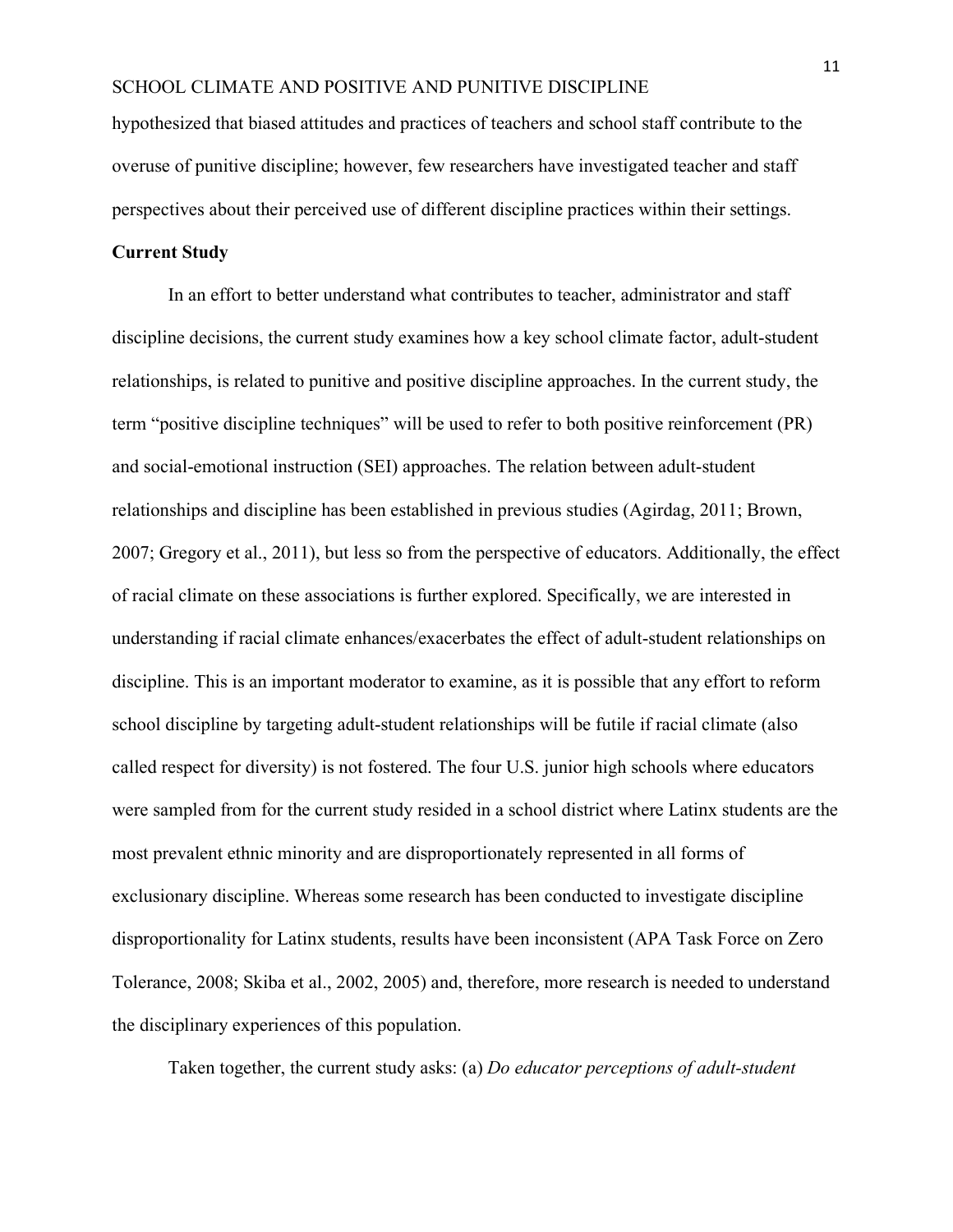*relationships account for reported levels of PR, SEI, and/or punitive discipline techniques? (b) If adult-student relationships are associated with the use of different discipline approaches, is there a significant moderating effect of racial climate on the adult-student relationship-discipline association?* It is hypothesized that the perceived quality of adult-student relationships will be significantly related to the the types of discipline techniques reported, in that perceptions of more positive relationships will be related to more use of positive discipline (i.e. PR, SEI) and less use of punitive approaches. Given the presence of racial discipline disproportionality in the schools of study, it is hypothesized that racial climate will have an enhancing effect on the association between adult-student relationships and discipline approaches.

### **Method**

# **Participants**

Survey respondents include a sample of 168 teachers, school administrators, and staff (i.e., support and office staff) from four junior high schools (serving grades 7 and 8) in a California school district, which represented all of the junior high schools in this district. This reflects a 58% response rate for the total number of teacher/staff members employed across all four schools (*N*=168). Teachers, administrators, support staff (e.g. school counselors, psychologists, nurses, specialists, instructional aides), and office staff (subsequently referred to as "educators") responded to the web-based questionnaire as part of a district-level initiative to examine various aspects of school climate in their district. Table 1 displays the participants' demographic information, position, and level of experience. There were no significant differences between subgroups on any of the variables of interest for the current study. For this reason, the participants were grouped as "educators" for analytic purposes.

## **Procedure**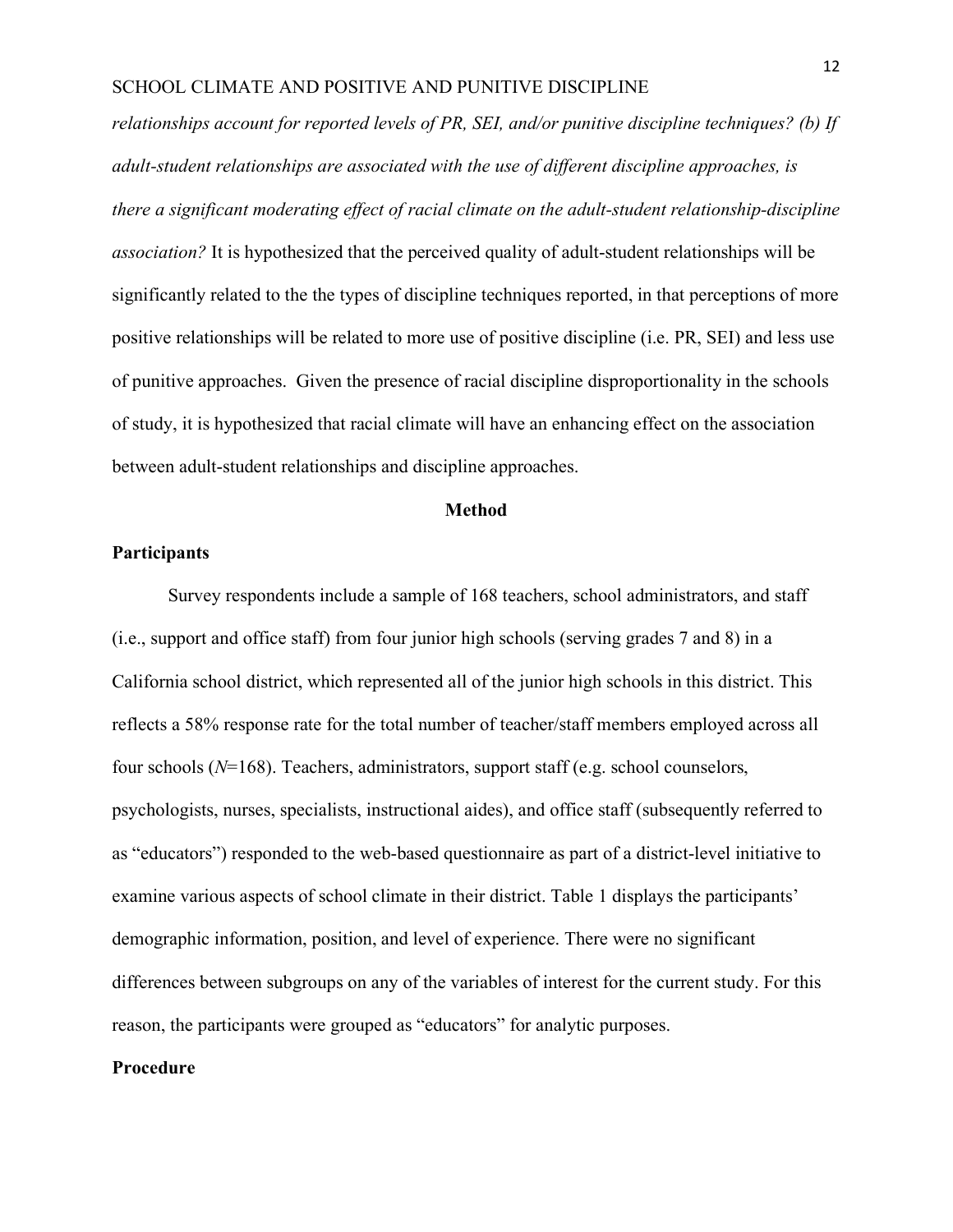The four junior high schools from which educator survey data were collected had documented the existence of discipline disproportionality for Latinx students prior to the current study. According to a districtwide summary presented at a public board meeting (source not included to protect identity of school district), the ratio of Latino male to white male expulsions was 2:1 and suspensions was 3:1. Female expulsions occurred too infrequently to make solid conclusions, however district officials approximated the expulsion ratio between Latina and white females to be 4:1; suspensions were approximately 6:1. The web-based educator survey used in the current study was administered through district email request in conjunction with school efforts to collect preliminary baseline school climate information and to inform plans in implementing a pilot restorative justice program to reduce discipline disproportionality. The district planned to begin pilot programming at the junior high level and therefore focused on these 4 schools at this stage. **Participants were assured that responses were anonymous, voluntary, and confidential. While survey measures always carry the limitation of potential dishonest or inaccurate responding, particularly in circumstances where there are concerns of systemic problems (i.e. discipline disparities), the use of perception measures among key stakeholders can still yield important and useful information about relative perspectives and how people choose to report those perspectives. However, it is important to note that this survey study was only one small part of a larger and multi-faceted approach to data collection and reform planning, as should always be the case in similar efforts. The limitations to this survey study are more thoroughly discussed in the discussion section. Measures**

**School climate**. The *Delaware School Climate Survey-Teacher/Staff* (DSCS-T/S; Bear & Yang, 2011) was used to measure educator perceptions of school climate. The DSCS-T/S takes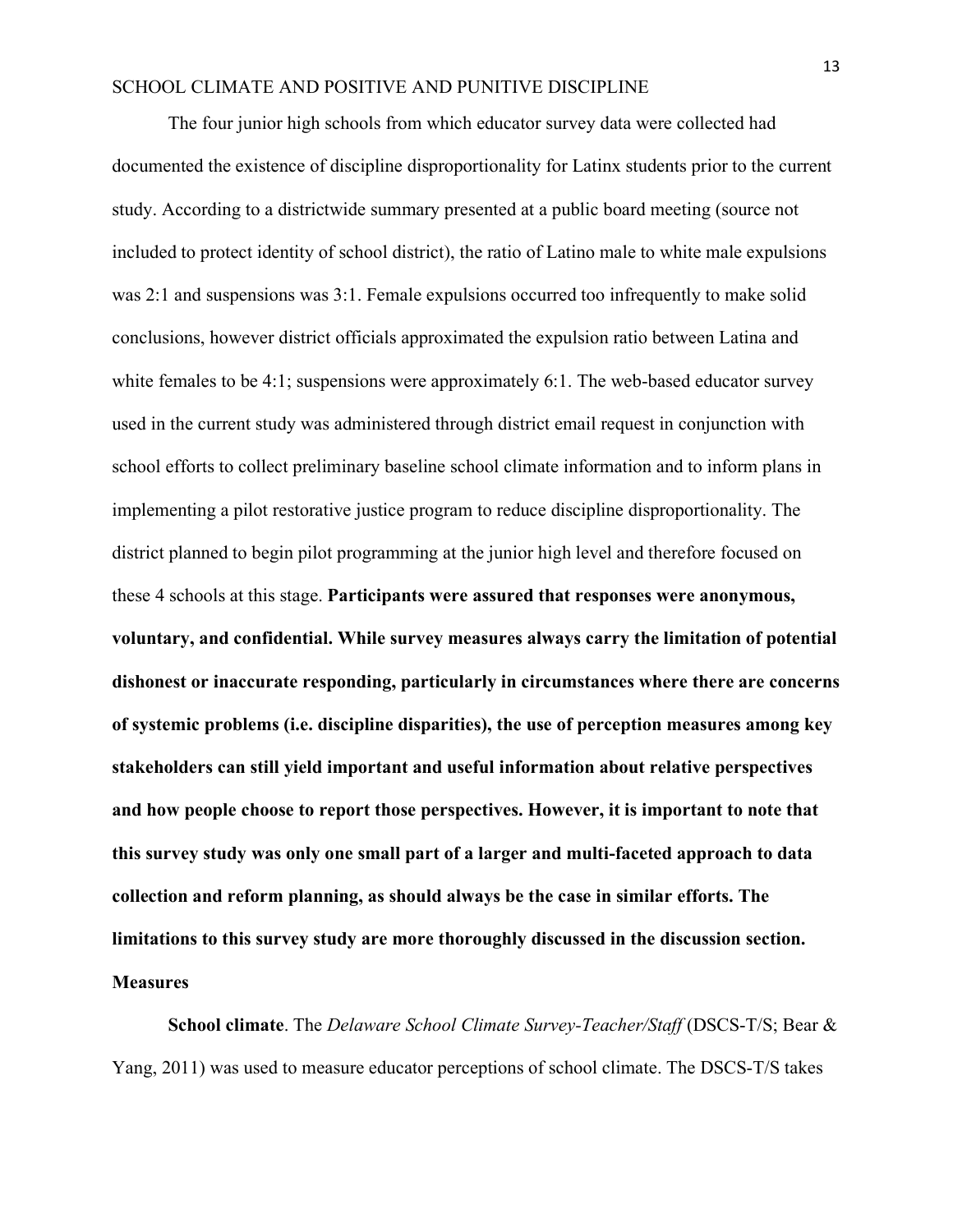about 20-30 minutes to administer. The school climate section of the measure consists of 24 items which educators respond to using a 4-item Likert scale (1 = *disagree a lot*, 2 = *disagree*, 3 = *agree*, and 4 = *agree a lot*). Previously conducted confirmatory factor analyses indicated a seven-factor solution: adult–student relationships (3 items), student–student relationships (4 items), safety (3 items), clarity of expectations (3 items), fairness of rules (3 items), respect for diversity (3 items), school-home communications (5 items), and one general factor (Bear, Gaskins, Blank, & Chen, 2011). In the current study, only items measuring adult-student relationships (e.g. "Teachers care about their students") and respect for diversity (e.g. "Teachers treat students of all races with respect") factors are used. The respect for diversity items are theoretically aligned with the construct of racial climate and these terms are used interchangeably throughout the results and discussion sections.

**Discipline approaches**. The DSCS system also includes a supplemental survey (called the Discipline Technique Survey) designed to measure respondents' perceptions of the use of positive reinforcement (PR; 4 items; e.g., "Students are often given rewards for being good"), social emotional instruction (SEI; 5 items; e.g., "Students are taught to understand how others think and feel"), and punitive approaches (4 items; e.g., "Students are often sent out of class for breaking rules;" Bear & Yang, 2011). All three factors from the Discipline Technique Survey were used in the current study.

Table 2 displays relevant survey scales and items used for the current study with corresponding reliability coefficients. Bear and Yang (2011) found the DSCS to have concurrent validity with state-level standardized testing scores in English/Language Arts and Mathematics and suspension/expulsion data. Alpha coefficients indicated high reliability of items within each factor (Bear and Yang, 2011), which was also true in the current study sample (alpha =.75 - .96).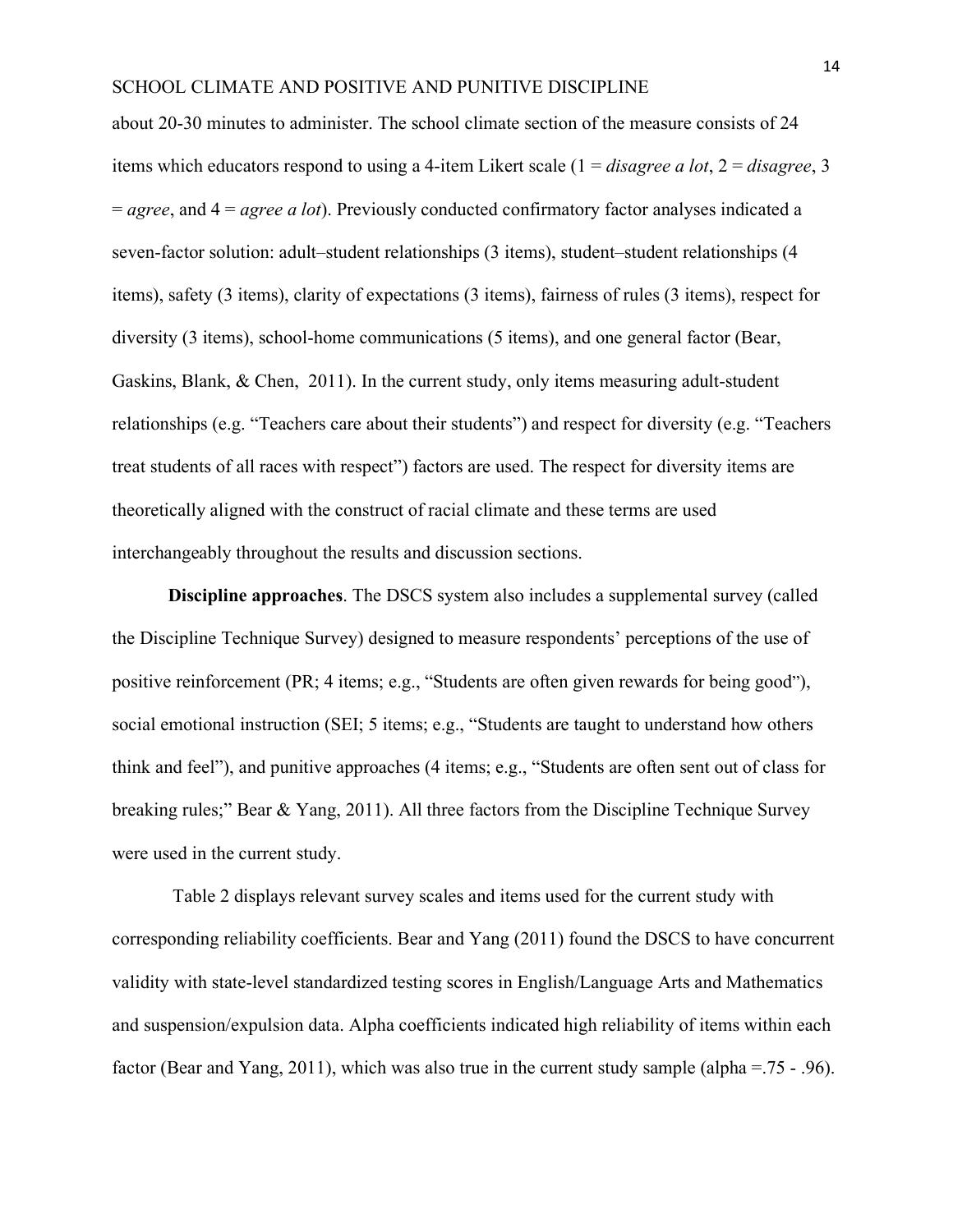#### **Data Analysis**

All analyses were conducted using Statistical Package for the Social Sciences (SPSS) software 18.0. To explore the relations between perceptions of adult-student relationships, racial climate, and discipline techniques, a series of three multiple regression analyses were conducted. For each regression  $(1 – 3)$ , in the first model (Model 1), the dependent discipline variable (punitive, PR, SEI, respectively) was regressed onto the explanatory variables of adult-student relationships and respect for diversity. Then, if a significant relation was found, a moderation analysis (Model 2) was conducted by including the interaction term (e.g., adult-student relationship x respect for diversity). Multiple regression procedures have been identified as an acceptable and preferred method for the examination of moderator effects, particularly when moderator variables are continuous (Frazier, Tix, & Barron, 2004). To reduce issues of multicollinearity all independent and moderator continuous variables were centered by converting variables to "deviation units by subtracting sample means to produce revised sample means of zero" (Frazier et al., 2004, p. 120). In order to protect against inflated Type I error due to the inclusion of multiple explanatory variables in each regression, the Bonferroni adjustment was made (p <.05/2 explanatory variables), requiring a more conservative *p*-value to establish statistical significance (*p* ≤ .025; Mundfrom, Perrett, Schaffer, Piccone, & Roozeboom, 2006). It was also hypothesized that educator race/ethnicity might be related to study findings, thus race/ethnicity (i.e., Hispanic/Latinx versus white) was originally included as a dummy variable in the first step of each analysis to control for possible effects. Because the inclusion of race/ethnicity had no significant effect on any of the regression analyses, it was excluded in the final models to achieve greater parsimony (see intercorrelations between Hispanic/Latinx dummy variable and study variables in Table 3).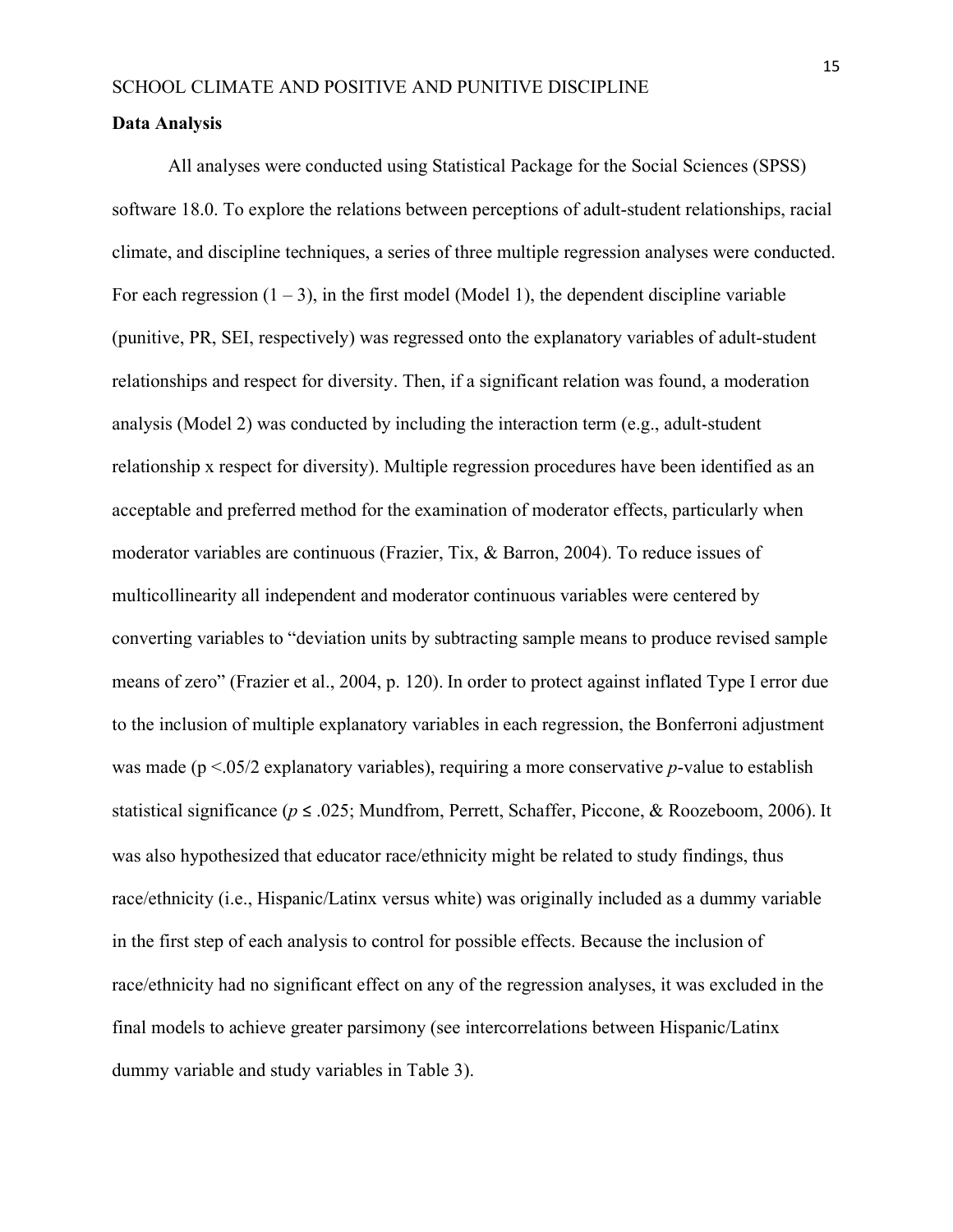#### **Results**

#### **Descriptive Results**

To conduct multiple linear regression, the following assumptions must be met: (a) linearity, (b) normally distributed residuals, (c) no multicollinearity, and (d) homoscedasticity. Review of scatterplots showed a linear relationship between independent and dependent variables. Plots of residual and predicted values revealed no significant concerns about normality or homoscedasticity. Intercorrelations show that all independent variables are statistically significantly, but modestly, correlated with the dependent variables (-.21 to .39). The two school climate variables were more strongly correlated with each other (.75), as were the two positive discipline variables (PR and SEI, .65), which is expected given the conceptual relatedness of these constructs (all values below accepted cut-off value of .80; Allison, 1999). Table 3 displays the reliability indexes, means, standard deviations, and skewness and kurtosis (with standard errors) of the independent, moderator and dependent variables, as well as a correlation matrix displaying the intercorrelations between all study variables.

**Power analysis**. Because the sample size was dependent on percentage of educator response in the district, a post-hoc power analysis was conducted using a statistical software package "G\*Power3" (Faul, Erdfelder, Lang, & Buchner, 2007) to determine achieved power. For the given sample size, there was more than adequate power (i.e., power \* .80) at the moderate to large effect size level, but less than adequate statistical power at the small effect size level.

# **Do educator perceptions of adult-student relationships account for reported levels of punitive discipline techniques? If so, does respect for diversity moderate this association?**

Table 4 displays results of the multiple regression analysis for all three discipline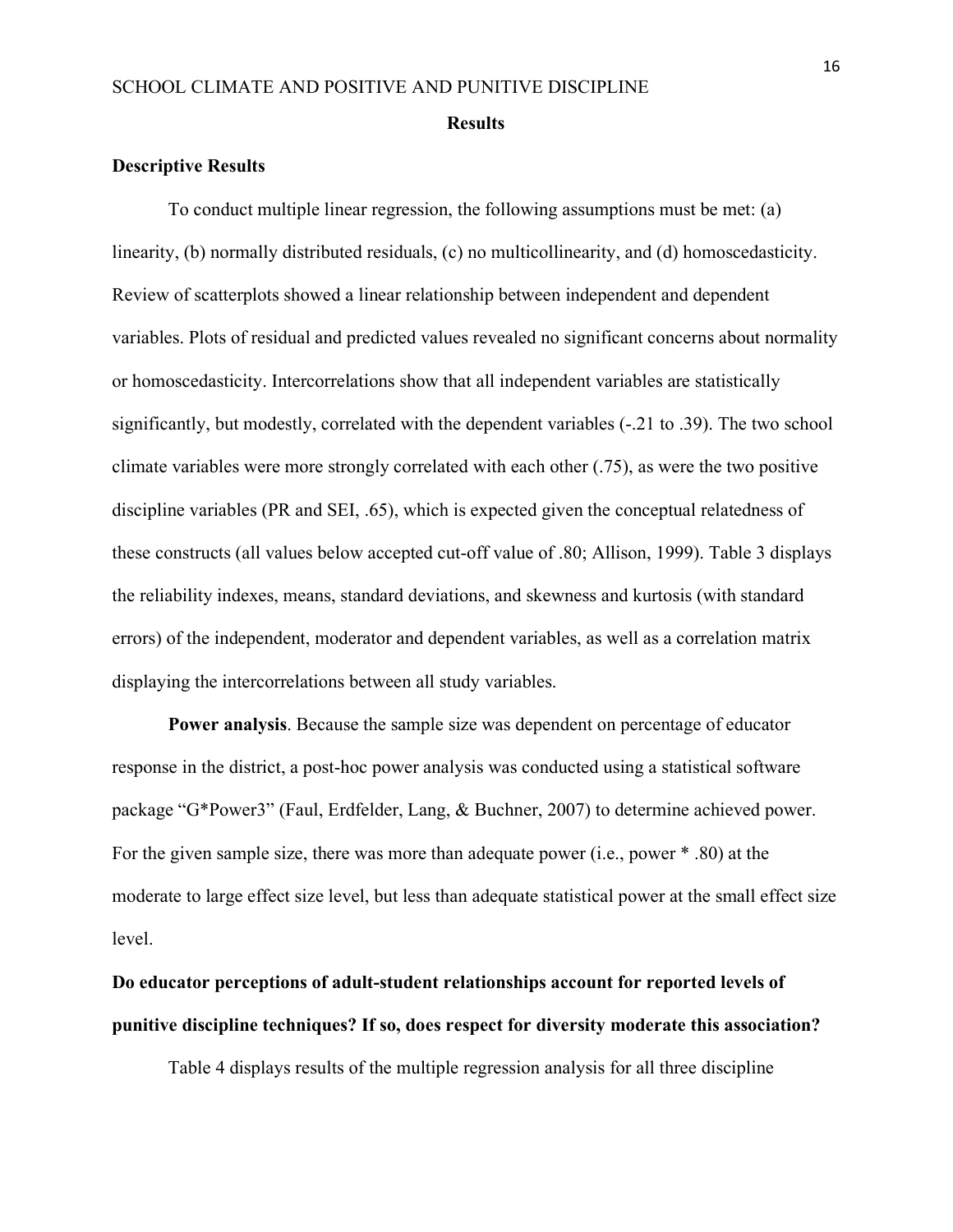techniques. For the dependent variable of punitive approaches, Model 1 shows that adult-student relationships (centered) and respect for diversity (centered) accounted for 12.2% of the variance  $(R^2 = 0.122, F(2.145) = 10.11, p < .001$  in punitive discipline techniques. A statistically significant main effect was found for adult-student relationships and the use of punitive discipline techniques in Model 1 ( $\beta$  = -.30,  $p$  = .011). As perceptions of adult-student relationships were more positively rated, teacher/staff perceptions of punitive discipline practices were less prevalent, while controlling for respect for diversity.

To answer the question of the potential moderating effect of the respect for diversity variable, Model 2 included the interaction term for adult-student relationships and respect for diversity, which accounted for a significant proportion (17.5%) of the variance in punitive discipline and explained significantly more variance than the previous model ( $\Delta R^2$  = .05,  $F(1,144) = 8.74$ ,  $p < .001$ ;  $\theta = -.26$ ,  $t(144) = .2.96$ ,  $p = .004$ . Thus, respect for diversity was a significant moderator of the relation between adult-student relationships and punitive discipline techniques (see Figure 1). Analysis of the interaction plot showed that more positive perceptions of adult-student relationships were related to lower perceptions of punitive discipline overall and that respect for diversity enhances this effect. When perceptions of adult-student relationships were more negative, having more positive perceptions of respect for diversity was not related to less punitive discipline. However, at higher levels of adult-student relationships, more positive perceptions of respect for diversity enhanced the inverse association between adult-student relationships and punitive discipline.

**Do educator perceptions of adult-student relationships account for reported levels of positive reinforcement (PR) techniques? If so, does respect for diversity moderate this association?**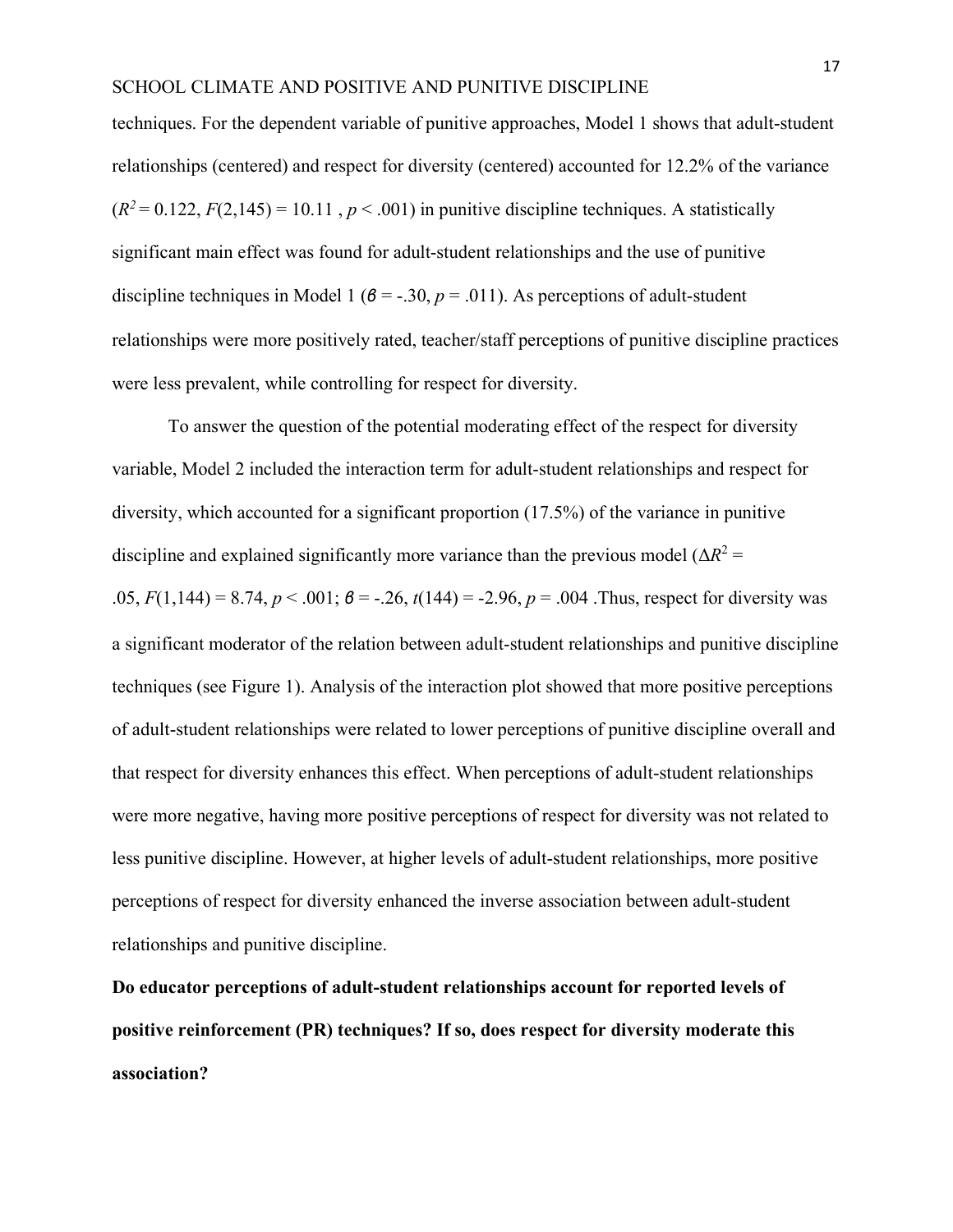For the dependent variable of PR discipline techniques, Model 1 shows that adult-student relationships (centered) and respect for diversity (centered) accounted for 15.8% of the variance  $(R^2 = 0.158, F(2,146) = 13.71, p < .001)$  in reported PR techniques. The main effect of adultstudent relationships and PR discipline techniques, while controlling for respect for diversity, approached significance ( $\beta$  = .24,  $p$  = .035), but did not meet the significance criterion calculated with the Bonferroni correction method ( $p \le 0.025$ ). Despite the lack of statistical significance, these variables had a positive association, such that more positive reports of adult-student relationships were associated with greater PR discipline techniques.

Model 2 included the interaction term for adult-student relationships and respect for diversity. This model accounted for only 1% more of the variance in PR techniques than the prior model ( $\Delta R^2 = 0.014$ ), and the interaction term was non-significant ( $p = .12$ ).

**Do educator perceptions of adult-student relationships explain reported levels of socialemotional instructional (SEI) techniques? If so, does respect for diversity moderate this association?**

For the dependent variable of SEI discipline techniques, Model 1 shows that adultstudent relationships (centered) and respect for diversity (centered) accounted for a significant amount of variance (17%) in SEI discipline techniques  $(R^2 = 0.17, F(2.149) = 0.966, p < 0.001$ . The main effect of adult-student relationships and SEI discipline techniques, while controlling for respect for diversity, approached significance ( $\beta$  = .23,  $p$  = .047), but did not meet the significance criterion calculated with the Bonferroni correction method (*p* ≤ .025). Again, despite the lack of statistical significance, these variables had a positive association, such that more positive reports of adult-student relationships were associated with greater SEI discipline techniques.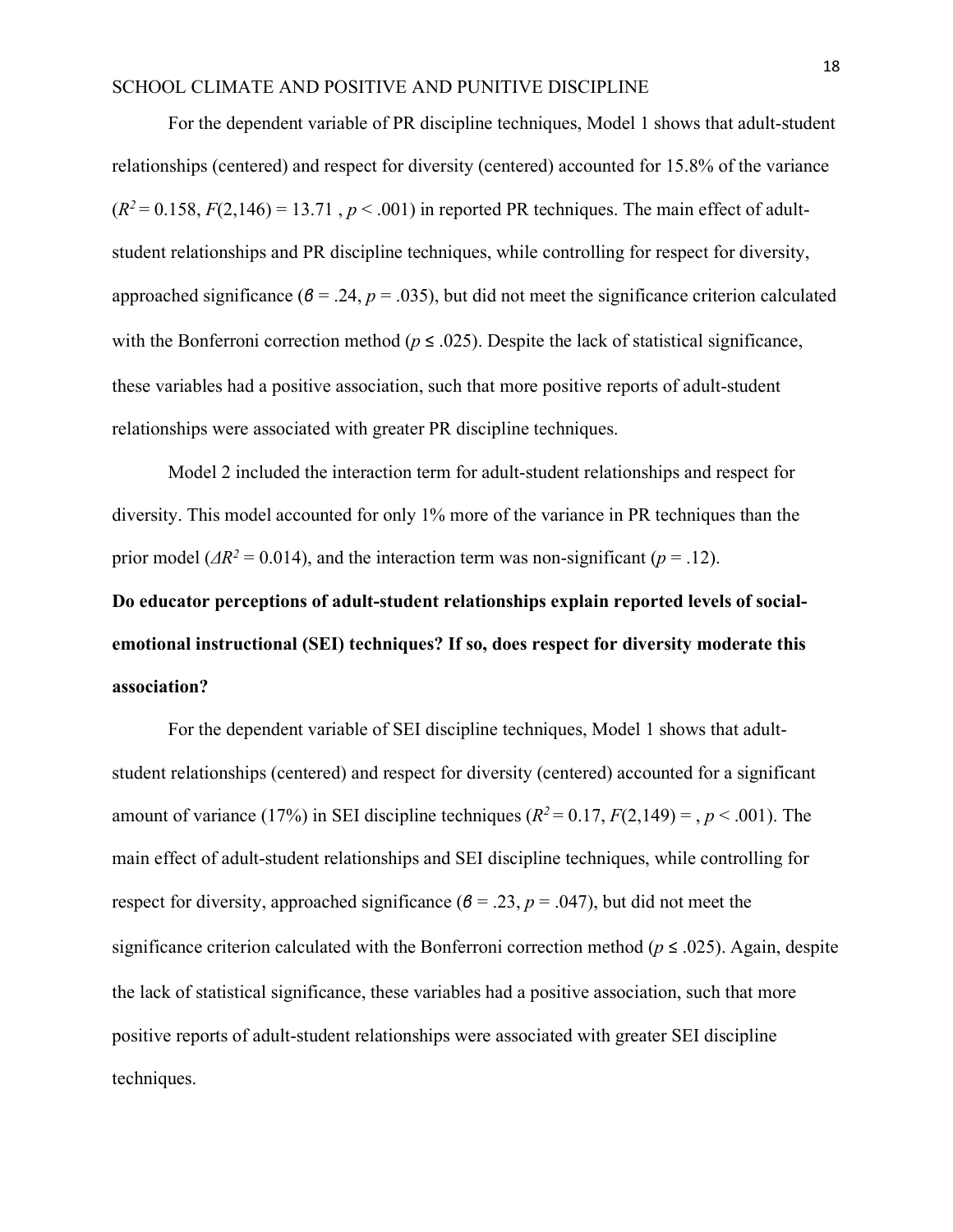Model 2 included the interaction term for adult-student relationships and respect for diversity. This model accounted for <1% more of the variance in SEI techniques than the previous model ( $\Delta R^2$  = 0.004), and the interaction term was non-significant (*p*=.37).

#### **Discussion**

The consistent documentation of discipline disproportionality for students of color and ethnic minorities in schools within and the U.S. and other countries is a serious social justice and racial equity problem that deserves attention from the research community. Although there has been much work done to document the problems that exist surrounding discipline and racial equity, there remains a gap in the literature surrounding the malleable underlying factors that contribute to these problems, which could be the target of intervention and policy change. The current study contributes to this growing body of research by investigating the explanatory and moderating relations between key school climate variables (i.e., adult-student relationships and racial climate) and the use of both punitive and positive discipline approaches. As these data were collected from a district where exclusionary discipline disproportionality was already well documented for Latinx students, the current study provides an analysis of how staff perceptions of relational and racial school climate variables may relate to discipline approaches within this specific context. Deepening our understanding of educator perceptions surrounding these consequential practices may provide valuable insights for systems change efforts and professional development processes.

Results relevant to the first research question, investigating main effects between the relational climate variable (adult-student relationships) and discipline techniques, indicated that teacher and staff perceptions of adult-student relationships were significantly related to perceptions of the use of punitive discipline techniques. Adult-student relationships and racial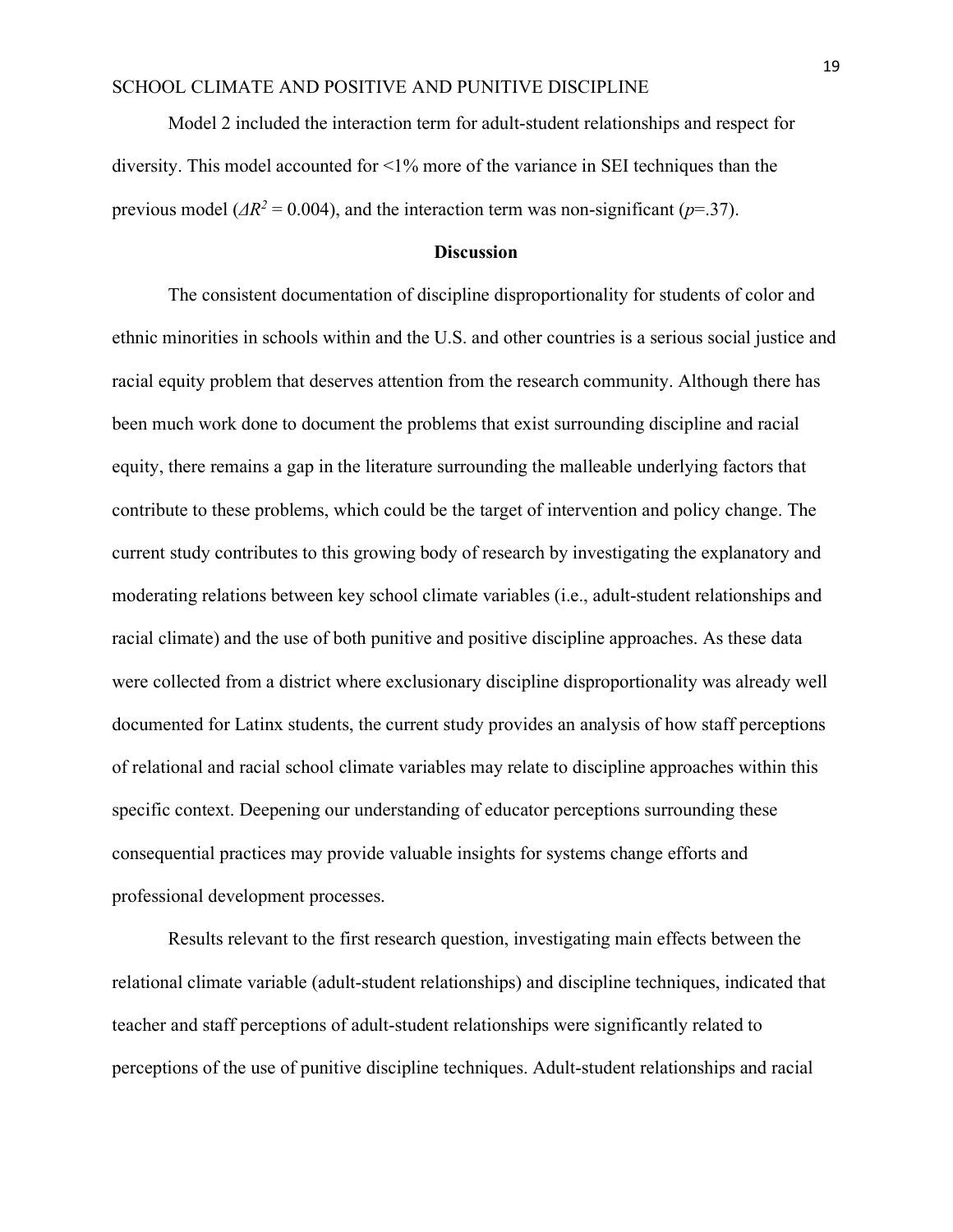climate accounted for 12% of the variance in punitive discipline. Adult-student relationships and punitive discipline had an inverse relationship, in that, as teacher and staff perceptions of positive adult-student relationships increased, their ratings related to punitive discipline practices decreased. However, the relations between adult-student relationships and positive discipline techniques (i.e., PR and SEI) were not found to be statistically significant using the Bonferonni adjustment, though they approached significance and were associated in the expected direction. The significant relation between perceptions of adult-student relationships and punitive discipline techniques, but not positive approaches, may suggest that positive adult-student relationships are associated with a reduction in the use (or perception of use) of punitive approaches, but not necessarily a meaningful increase in the use of positive approaches.

One hypothesis for this finding is that punitive discipline interactions and positive relational interactions with students are typically incompatible experiences, and thus it would be logical to surmise that these factors would be inversely related. On the other hand, while the use of positive reinforcement and SEI strategies might result in more neutral relational outcomes, such as compliance or lack of problematic behavior, they may not always be sufficient to produce more positive adult-student relationships, **particularly for minoritized students who may be complying with norms that are not congruent with their own cultures**. **Even students who master compliance to dominant cultural norms may continue to feel culturally excluded or disconnected from their learning environments, which may also negatively impact their perceptions of racial and relational climates.** Banks and Obiakor (2015) argue that positive relationships are promoted within culturally responsive PBIS systems when respect and caring are not only explicitly taught but also modeled by teachers through interactions with students. **Respect and caring may also be demonstrated by educators**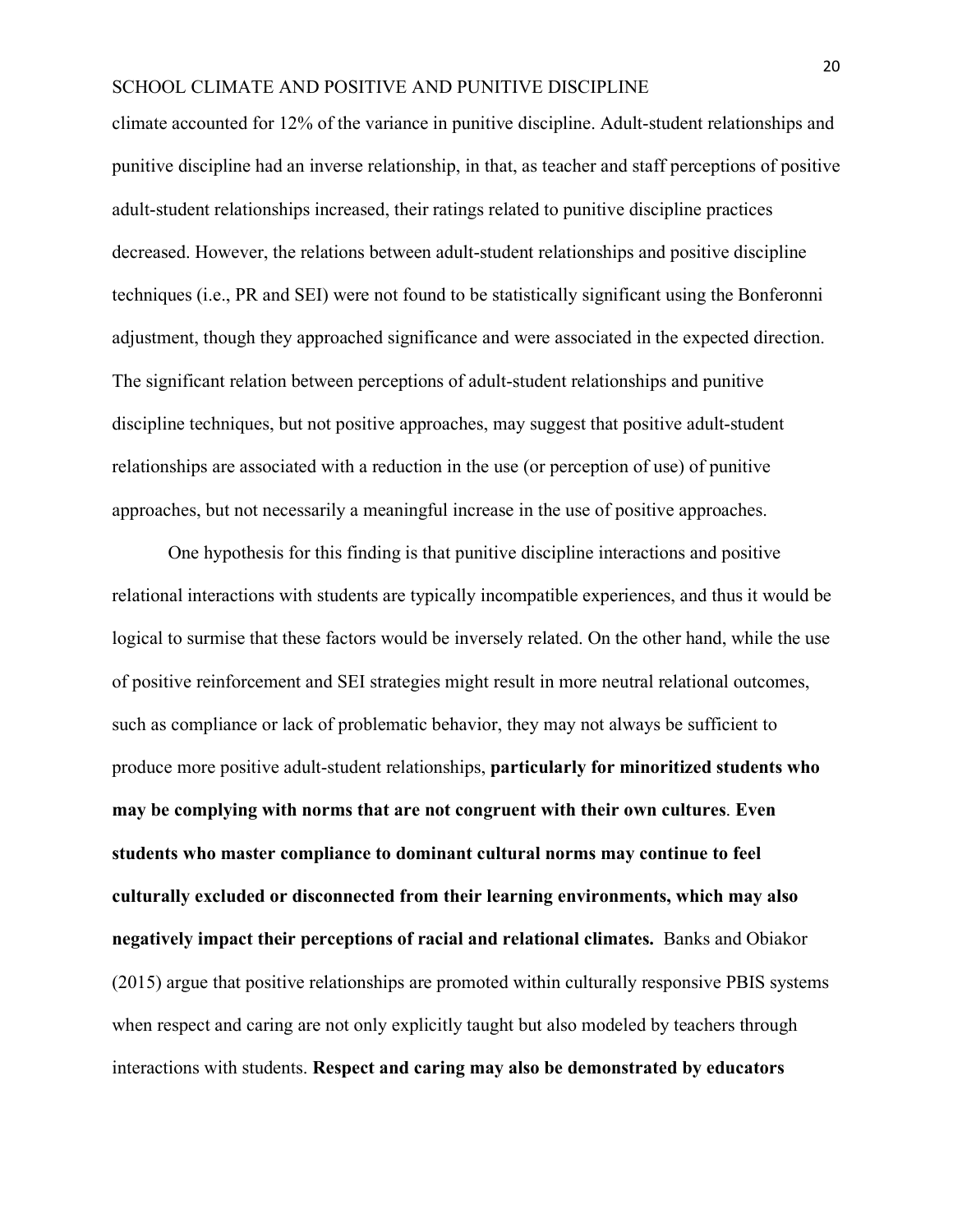#### **seeking to understand the cultural differences within learning environments and**

**integrating diverse manifestations of these values.** The positive discipline questions included in the current study were primarily about tangible actions toward students (e.g. "rewarded", "praised", "taught"). What these items do not capture is how teachers and staff actually demonstrate qualities like respect and caring within the context of these positive discipline systems. Thus, this nonsignificant finding between the measured school climate variables and positive discipline techniques may be consistent with the emerging research that suggests practical strategies geared towards behavior modification and instruction of social-emotional skills may not be sufficient for the development of authentic relationships or improving the discipline gap (Welsh & Little, 2018). However, it is critical that these non-significant findings are not overemphasized, as they are not considered sufficient evidence to rule out the potential association between adult-student relationships and use of positive discipline approaches.

Findings of the second research question supported the hypothesis that racial climate (i.e., respect for diversity) was a significant moderator in the relation between adult-student relationships and the perception of punitive discipline techniques. For those who reported more positive adult-student relationships, perceptions of high respect for diversity actually strengthened the inverse relation between quality of adult-student relationships and punitive discipline. The combination of strong adult-student relationships and racial climate was associated with the lowest perceived use of punitive discipline. The fact that perceptions of respect for diversity was a significant moderator of the relation between adult-student relationships and punitive discipline techniques suggests that perceived presence of racial biases and differential treatment based on race may be especially salient in punitive discipline experiences, as reflected in the enduring racial disparities in school discipline data (Partington  $\&$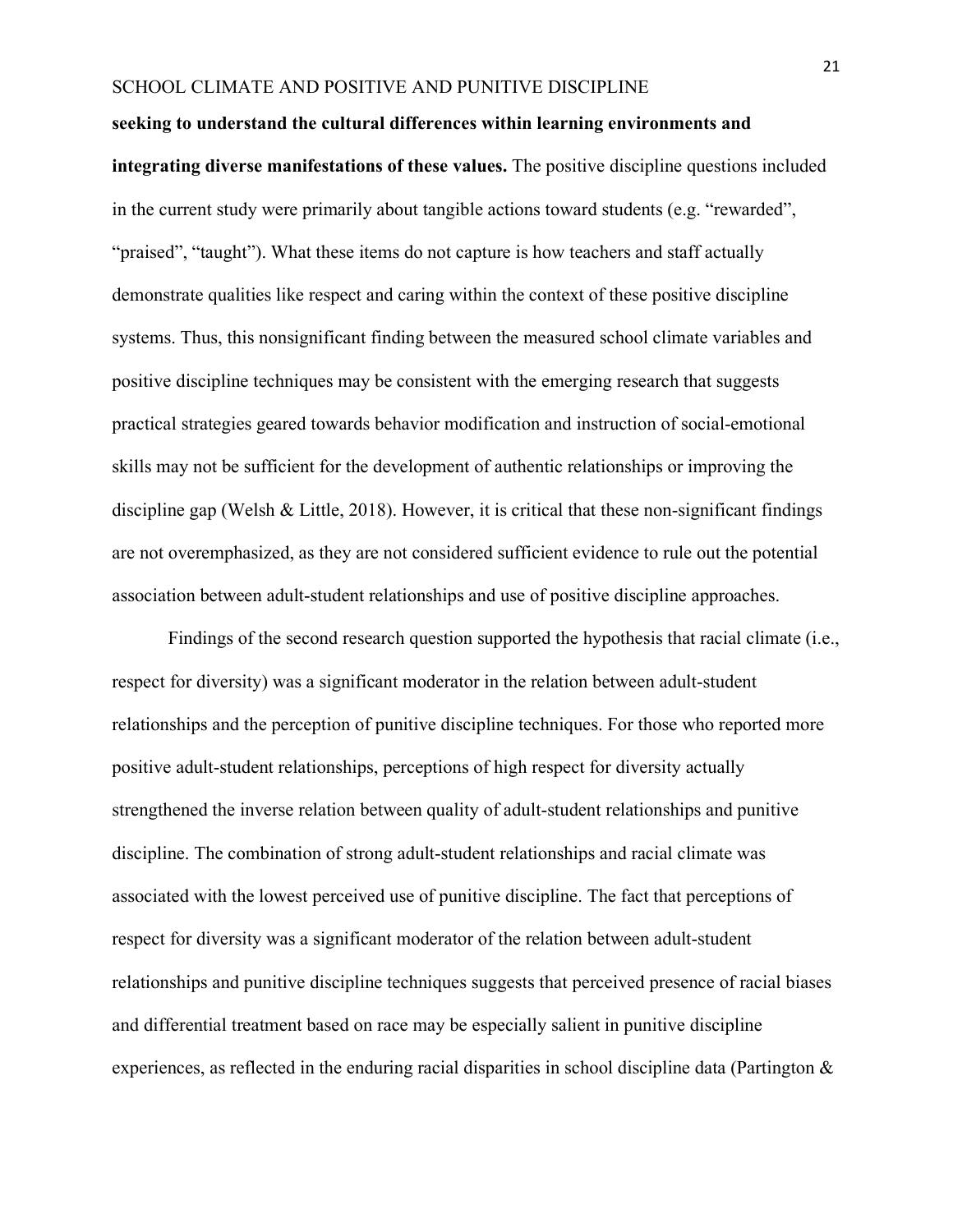Gray, 2003; Skiba et al., 2002). This association is also consistent with literature surrounding the relationship between implicit bias and harsh punishments in school discipline (Ispa-Landa, 2018). However, in the current study, for those reporting lower quality of adult-student relationships, higher reported racial climate could not "make up" for the association between poor adult-student relationships and greater perceived use of punitive discipline. This finding that higher ratings of racial climate *and* adult-student relationships were related to lower levels of punitive discipline techniques indicates that both of these elements of the school climate may be critical conditions for schools to focus on within discipline reform efforts.

## **Limitations**

There are several limitations to be noted regarding the current study. First, because this study relied on self-report measures, social desirability may have impacted participants' responses. This may have been further exacerbated by the fact that this study was conducted after initiation of a district-led initiative that was prompted by a federal investigation of discipline practices; thus, it is possible that teachers and staff may have responded to items in a more socially desirable way despite the anonymous nature of the survey. This was reflected by the finding that the climate items (i.e. adult-student relationships and respect for diversity), in particular, were positively skewed. However, while this may reflect a limitation in the current study, it may also reflect a common phenomenon in school climate research in that teachers tend to rate climate variables as more favorable than students in the same setting (Mitchell et al. 2010), possibly because adults tend to have more control over classroom conditions than students do. Furthermore, there is also the possibility that educators who were more interested in school discipline reform efforts were more likely to participate in the voluntary survey. While there is no way to know for certain what may have impacted bias in the school staff responses in the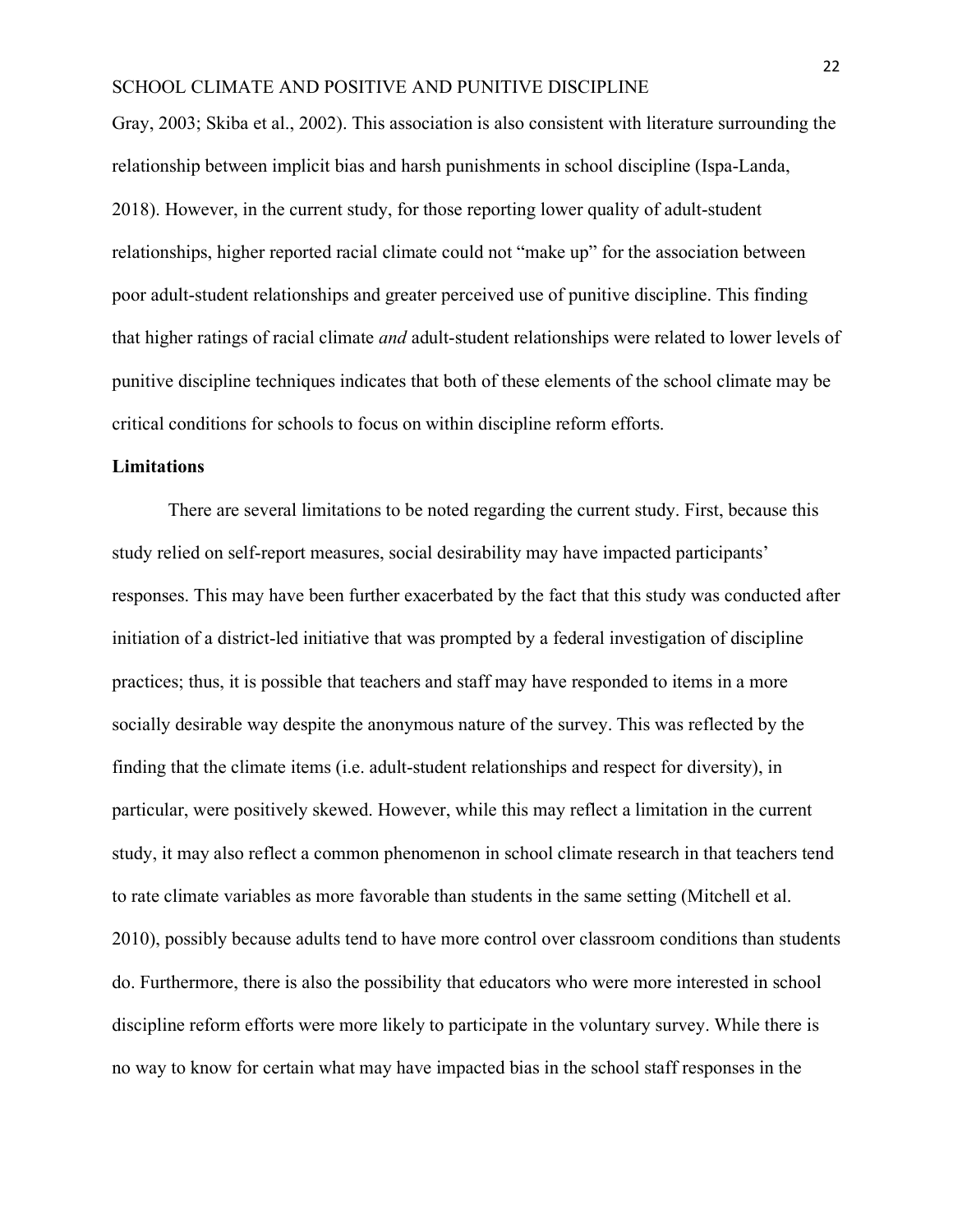current study, it is also important to consider that school climate ratings are subjective in nature as they are reflections of the raters' perceptions of their environment rather than the realities themselves. Even if this information is biased, the information may still be useful in understanding stakeholder perceptions at any given point in time. To mitigate the impact of these potential factors, particularly for personalized school recommendations, future studies should take into account multiple perspectives and more objective measures of discipline strategies that are used in the classroom (e.g. reward system artifacts, SEI curricula, observations of classroom processes). Larger sample sizes with more representation across educator roles may also provide more nuanced information about differences in perceptions that likely exist between teachers, administration, support staff, etc.

Second, there were some inherent limitations in the measure used for this study that are important to discuss. The DSCS-T/S has strong validity evidence and was developed by renowned researchers in the area of school climate and school discipline (Bear, Gaskins, Blank, & Chen, 2011). However, the respect for diversity scale only consists of three items and may represent a narrow aspect of racial climate. Although it is true that a construct can often be measured reliably and validly with even 2-3 items (Worthington and Whittaker, 2006), for a construct as nuanced and important as racial climate we believe that a lengthier scale may be preferable. In addition, the last item on the scale "The color of a student's skin doesn't matter to teachers in this school," may reflect the quality of "color-blindness," which is a perspective that is potentially harmful, as it may disregard the reality of differential racial experiences (Bonilla-Silva, 2010). Although the most updated version of this survey (2018-2019) omits this problematic item, it was included in the earlier version used for this study. For this analysis, it was still considered to reflect more positive perceptions of racial climate, as supported by alpha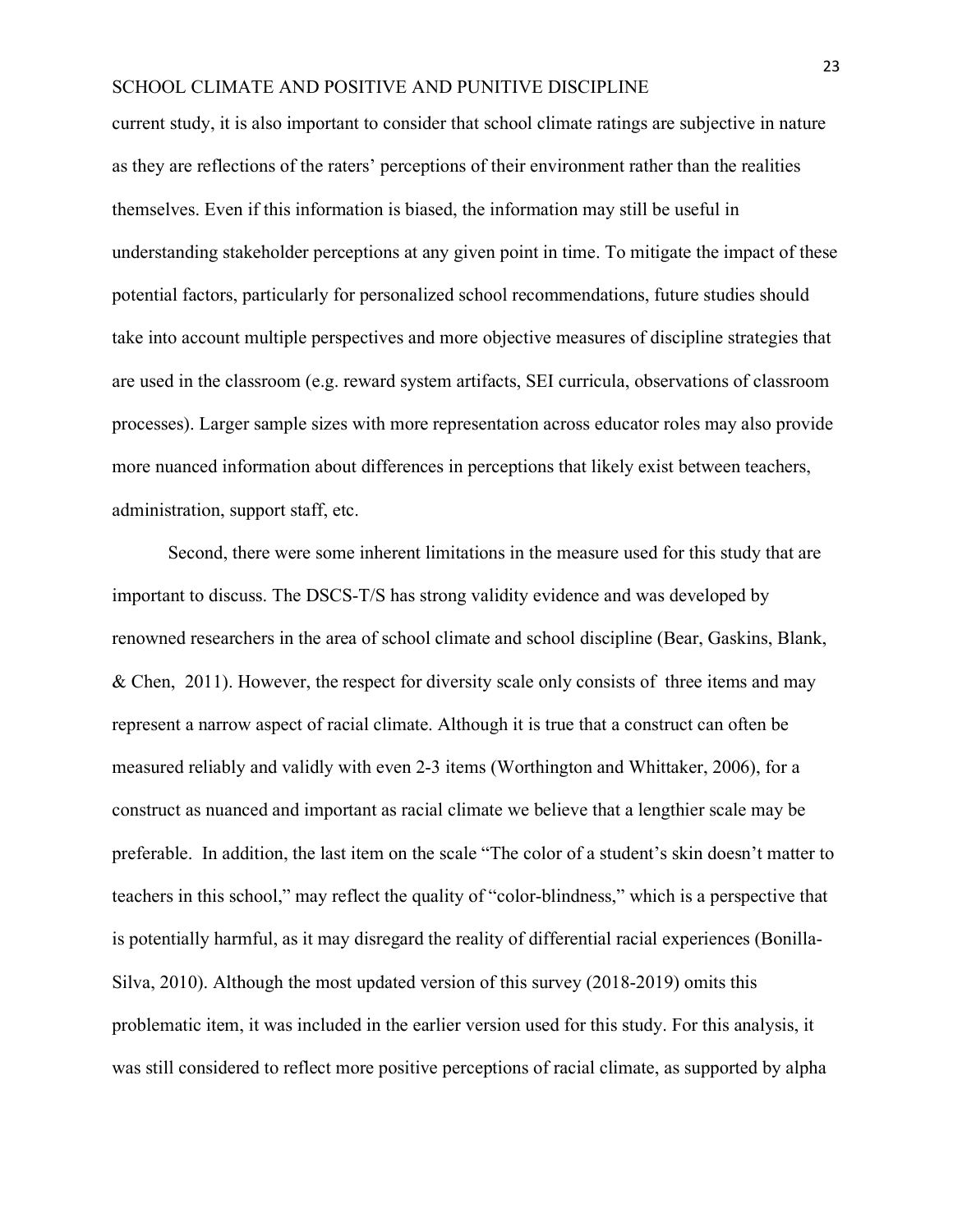coefficients for the subscale as a whole. However, a more robust racial climate measure would have strengthened the current study.

Third, the current teacher sample was comprised of primarily white females. The sample demographics are generally representative of many schools in the United States (National Center for Information in Education [NCEI], 2012), but a larger and more diverse sample of educators may yield different results, as perceptions of racial climate are likely influenced by personal experience and racial identity. Although teacher race was not found to be a significant explanatory variable in the current study, there may have been too few non-white teachers to detect a measurable difference. In addition, although administrators comprised 6.5% of the current sample, future studies should consider seeking more detailed accounts from administration about their experiences and perspectives on discipline. Even though teachers are the first line of responders when it comes to discipline, it is often administrators who support teachers in discipline and make ultimate decisions about which disciplinary consequences are most appropriate.

Last, the cross-sectional design of this study does not allow for any understanding of causality; we do not know whether school climate variables cause or predict discipline approaches and vice versa. Current results only elucidate the relation between these variables at one point in time. It will be critical that future research advances current findings by using a longitudinal design to explore causality.

#### **Implications and Future Research**

Current study findings have important implications for school communities that serve Latinx students, and potentially other marginalized student populations, that are significantly impacted by punitive discipline practices. Specifically, results point to the relation between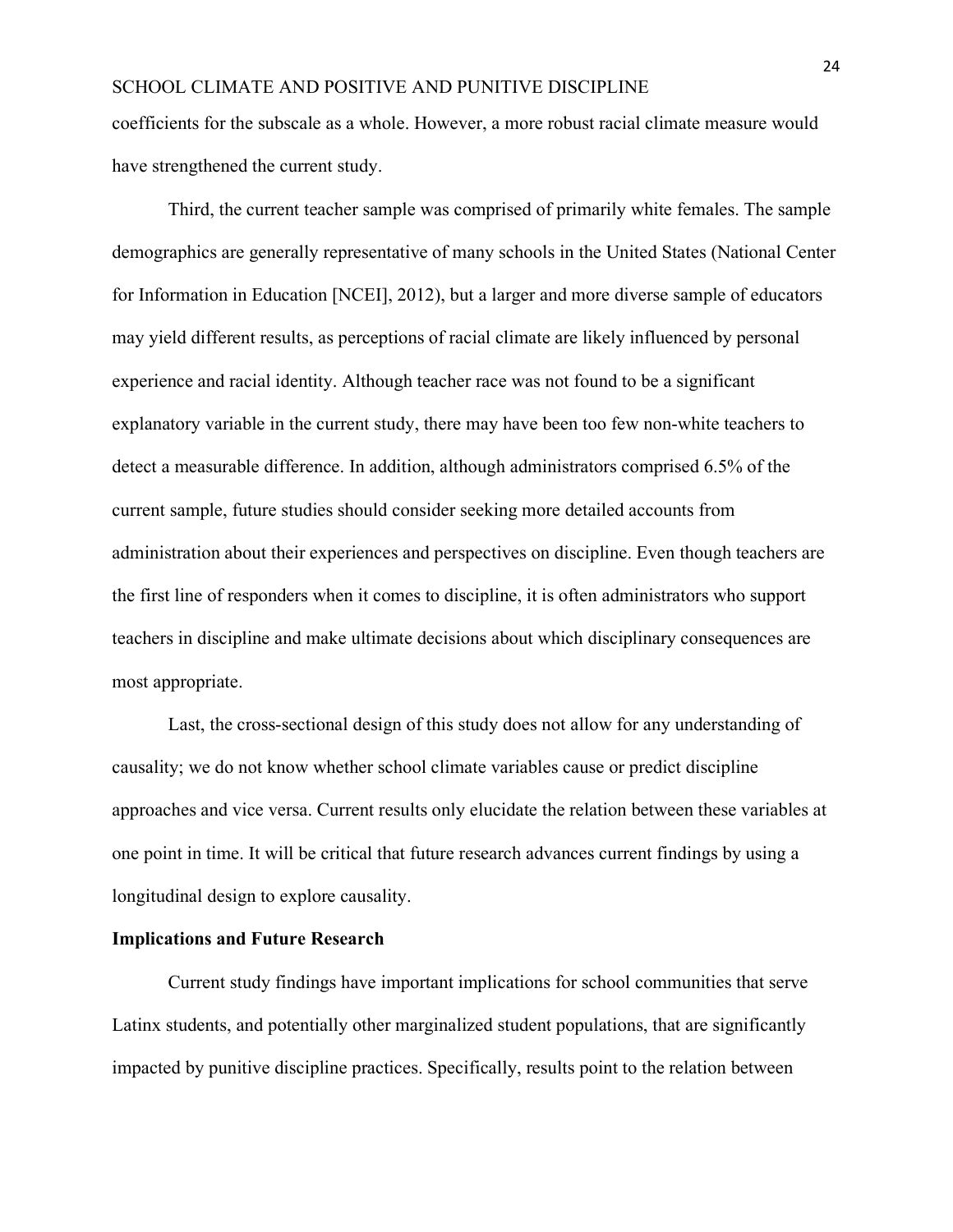adult-student relationship quality, racial climate, and use of punitive approaches. Although the direction of the relation between these variables cannot be determined from the current analyses, they do highlight the positive relation between positive adult-student relationships and less perceived use of punitive discipline approaches and the enhancing effect of positive racial climate. Thus, any effort to reduce the use of punitive discipline approaches, will likely need to consider how to strengthen adult-student relationships and improve experiences of racial climate. While the current results support previous research that links punitive discipline to fractured interpersonal relationships and poor school climate (Brown, 2007; Mitchell & Bradshaw, 2013), further investigation into the types of behavior management strategies that intentionally foster a positive racial climate and strengthen adult-student relationships is warranted.

Racial climate is an aspect of discipline reform and school climate that has historically not been given enough focused attention. Leading school psychology researchers have been calling for the field to place race and racial justice at the center of any effort to address discipline disproportionality (Bottiani, Bradshaw, & Gregory, 2018). For example, Gregory and Fergus (2017) explain that any effort to close the racial discipline gap that is "colorblind" is unlikely to be successful. The findings of the present study further suggest that racial climate, in tandem with positive adult-student relationships, is related to the lowest reported perceptions of punitive discipline. It is important to note that improvements in perceptions of racial climate are not possible without actual system and structural changes that are geared towards more equitable and inclusive environments. Some ways to begin this work include discipline policy changes, inclusive and multicultural curriculum, strong integration of culturally responsive practice and implicit racial bias training into school professional development processes (Ispa-Landa, 2018; Vincent, Randall, Cartledge, Tobin, & Swain-Bradway, 2011). Explicit and continuous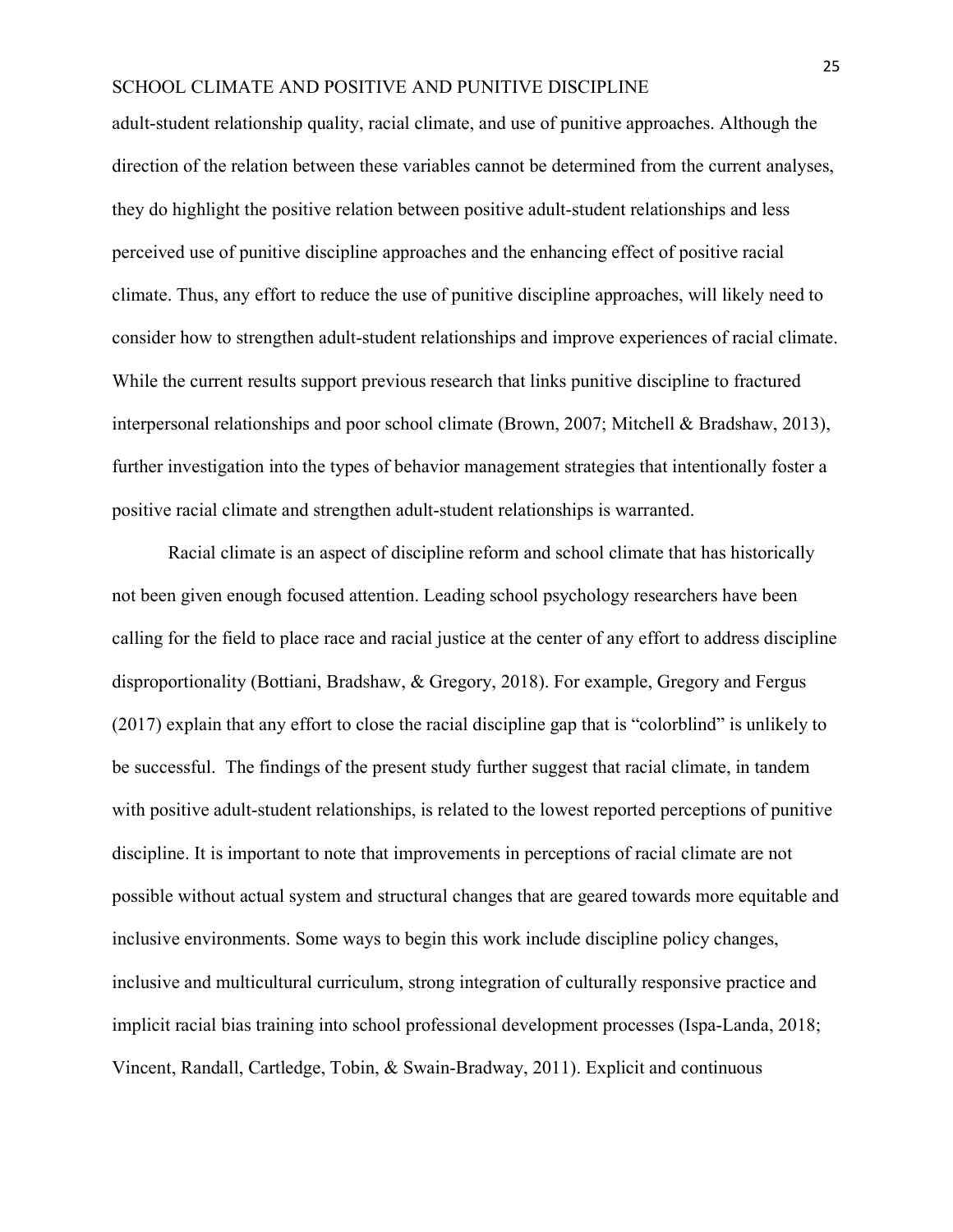assessment of disaggregated discipline data and across contexts (e.g. classroom, supervision, administrative), as well as student and staff experiences of racial climate, are also critical to ensure that school leaders are taking appropriate and relevant actions toward increasing racial equity (Hughes et al, 2020). In addition, further research that explore similarities and differences of discipline practices across countries with different languages and racial/ethnic compositions may shed some light on factors that may contribute to or protect against harmful discipline practices in schools. These considerations across every layer of school systems may not only improve multiple facets of school climate but could also disrupt the pathways of students from schools to criminal justice systems.

In terms of fostering positive adult-student relationships, it is important that schools do not assume this will be an automatic after-effect of behaviorally focused approaches, like SWPBS and SEI. While these positive discipline systems appear to be promising approaches for improving student behavior and school climate (Netzel & Eber, 2003; Osher et al., 2012; Sugai & Horner, 2006; Vincent & Tobin, 2010), they may not focus intentionally enough on the importance of the quality of the adult-student relationship. The way this is done will likely look different in each school depending on unique contexts, cultures, and classroom dynamics, but regardless the importance of positive relationships in schools is well-supported (Eccles & Roeser, 2011; Gregory & Weinstein, 2008). Generally, authoritative discipline styles that are high in both structure (e.g., high expectations and close supervision) and support (e.g., warmth, acceptance, and involvement) are associated with more positive adult-student relationships (Bear and Yang, 2011; Gregory et al., 2011; McKown & Weinstein, 2008). Additionally, adult understanding and attention to student perceptions of procedural justice (i.e. perceived fairness of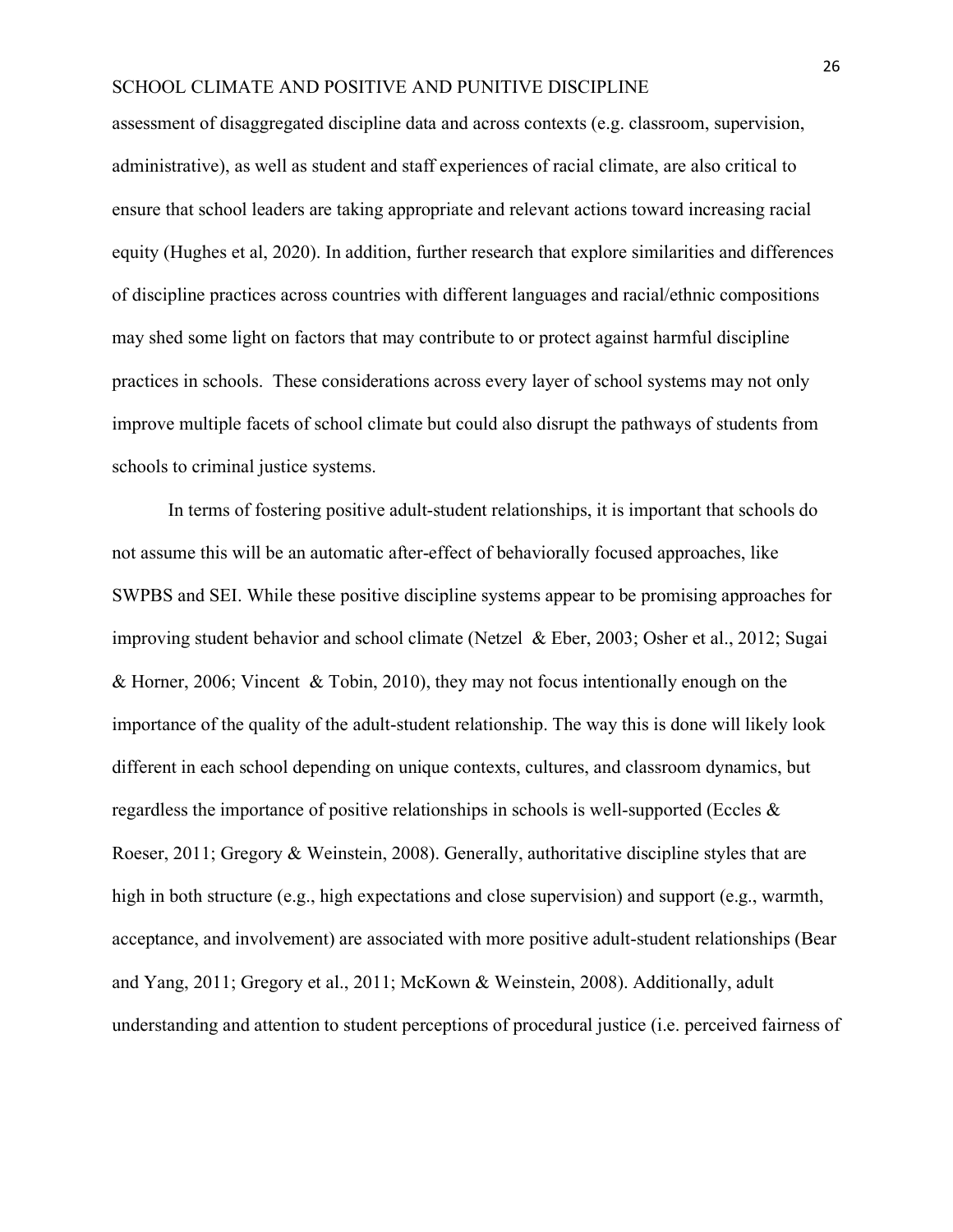educator decisions surrounding differentiated supports) may contribute to a stronger classroom relational ecology (Pnevmatikos & Trikkaloiotis, 2012).

Overall, comprehensive discipline reform requires attention to the variety of contexts that interact with students and impact discipline decisions, ranging from classroom culture and interpersonal climate to formal policy changes. An emerging and promising framework to consider within discipline reform efforts is school-based Restorative Justice (RJ), which emphasizes a significant reduction or elimination of punitive approaches and is primarily focused on increasing trust, belonging, increasing student voice, and a commitment to social and racial justice (Brown, 2018; Davis, 2019) . School-based RJ is a positive discipline framework that is rooted in strengthening relationships and repairing relational harm through restorative practices (e.g. affective dialogue, circle processes, democratic classrooms, conflict resolution) rather than punishment and exclusion. There is increasing awareness and evidence that school-based RJ may not only be a more effective alternative to punitive discipline but may also be a vehicle for building strong relationships, more positive and connected school climates, and equity in school discipline (Fronius, Persson, Guckenburg, Hurley & Petrosina, 2016; Gregory et al, 2016). RJ practices are being increasingly used to address inequitable discipline internationally, including in Australia, New Zealand, the U.K., and Canada (McCluskey et al., 2008). Some scholars have also suggested that school-based RJ is congruent with social-emotional learning systems in that students and adults are provided with more opportunities to actually practice these skills together through the structured relational interactions that are inherent to restorative practices (Hulvershorn & Mulholland, 2018). However, even restorative approaches are susceptible to biased application such that schools with higher percentages of Black students are less likely to utilize such practices (Payne and Welsh, 2015). As with any systems change effort,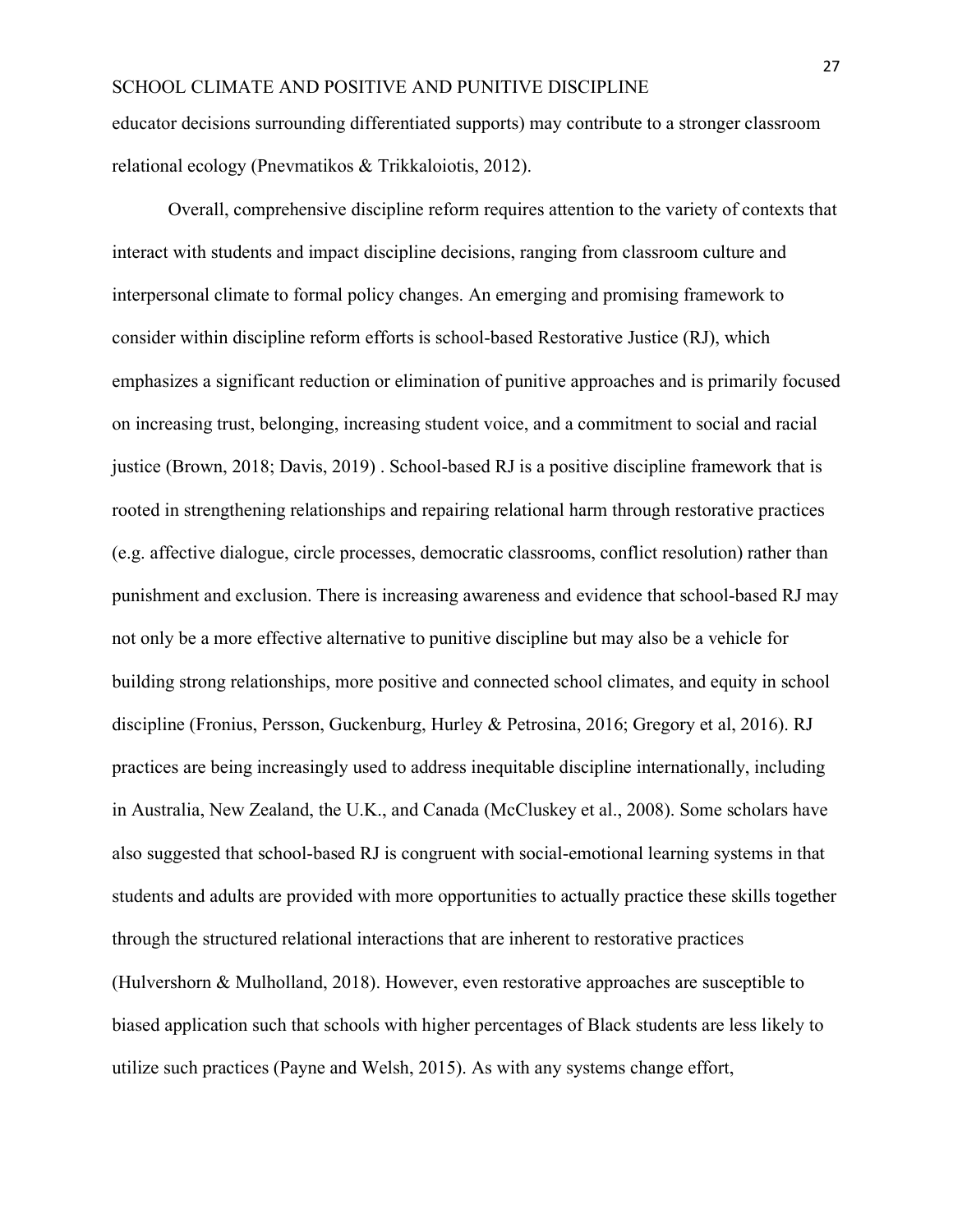implementation of positive discipline frameworks like RJ should be pursued systematically, with racial and cultural consciousness, and with judicious, resourceful and integrative approaches to avoid unsuccessful attempts (Song & Swearer, 2016).

## **Conclusion**

In conclusion, the current study serves as another stepping stone on the path toward understanding the complex and nuanced relationship between school climate factors and use of punitive and positive discipline approaches. There is a continuous and urgent need for research that helps elucidate the malleable factors contributing to punitive discipline and disproportionality, as it is a persistent social justice issue. The current study shows that adultstudent relationships, as perceived by teachers, administrators and staff, are related to the use of punitive discipline. When adult-student relationships are more positive, less punitive discipline is perceived to be used. Furthermore, racial climate moderates this relationship. Efforts to reduce punitive discipline, particularly in schools like those in the current study, where discipline disproportionality exists, would likely benefit from considering approaches that place adultstudent relationships and racial climate at the forefront. As countries across the globe continue to become increasingly diverse in terms of race, ethnicity, nationality and religion (Wike, Stokes, & Simmons, 2016), these issues and their solutions will be of critical importance to not just the United States, but the international community at large.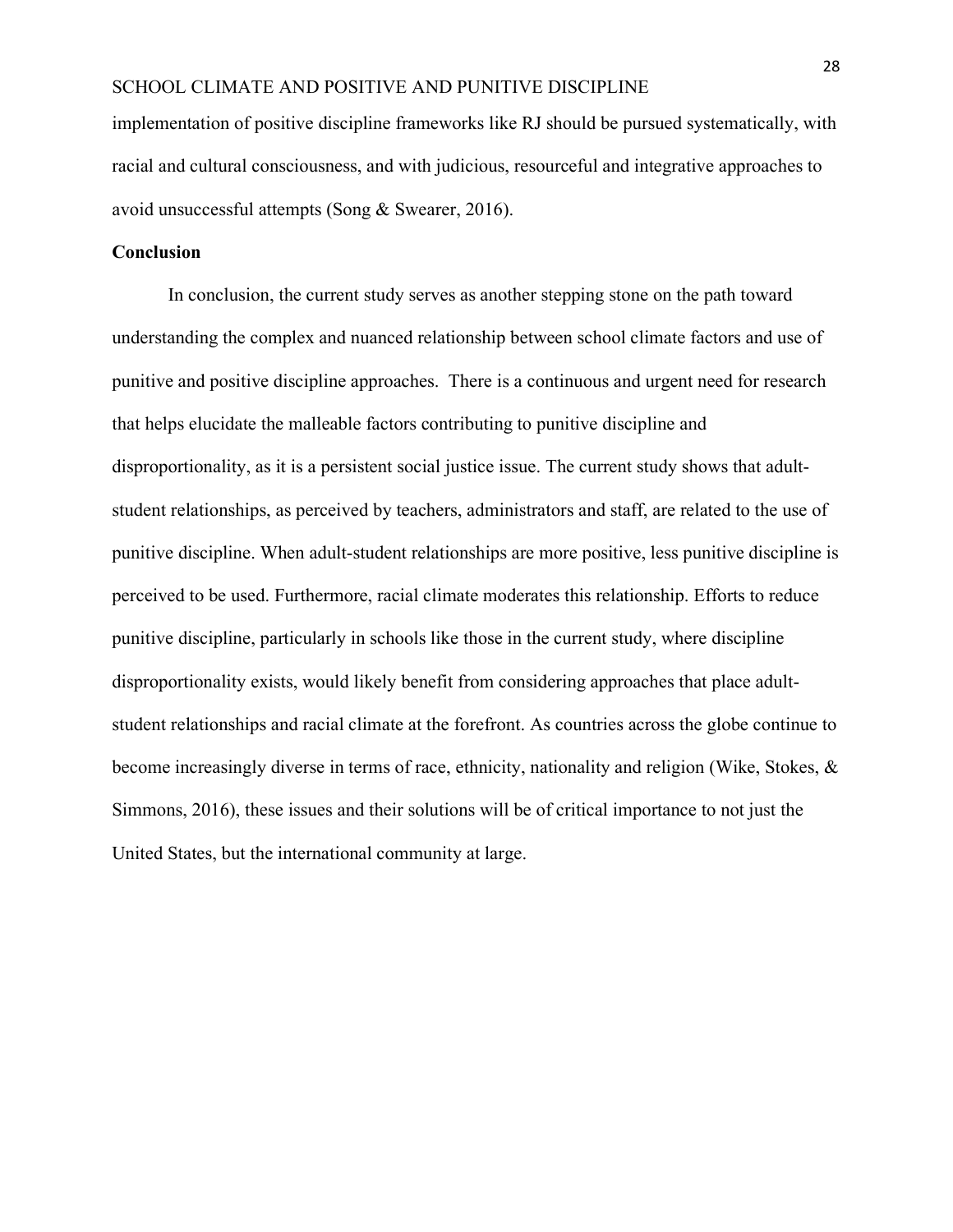### **References**

Agirdag, O., Demanet, J., Van Houtte, M., & Van Avermaet, P. (2011). Ethnic school composition and peer victimization: A focus on the interethnic school climate. *International Journal of Intercultural Relations, 35*, 465–473.

doi:10.1016/j.ijintrel.2010.09.009

- Allison, P.D. (1999). *Logistic regression using SAS: Theory and practice*. Cary, NC: The SAS Institute.
- American Psychological Association Zero Tolerance Task Force. (2008). Are zero tolerance policies effective in the schools?: An evidentiary review and recommendations. *The American Psychologist, 63*, 852–862. doi:10.1037/0003-066X.63.9.852
- Anderson, C. S. (1982). The search for school climate: A review of the research. *Review of Educational Research, 52*, 368–420. doi:10.2307/1170423
- Arcia, E. (2006). Achievement and enrollment status of suspended students: Outcomes in a large, multicultural school district. *Education and Urban Society, 38*, 359–369. doi:10.1177/0013124506286947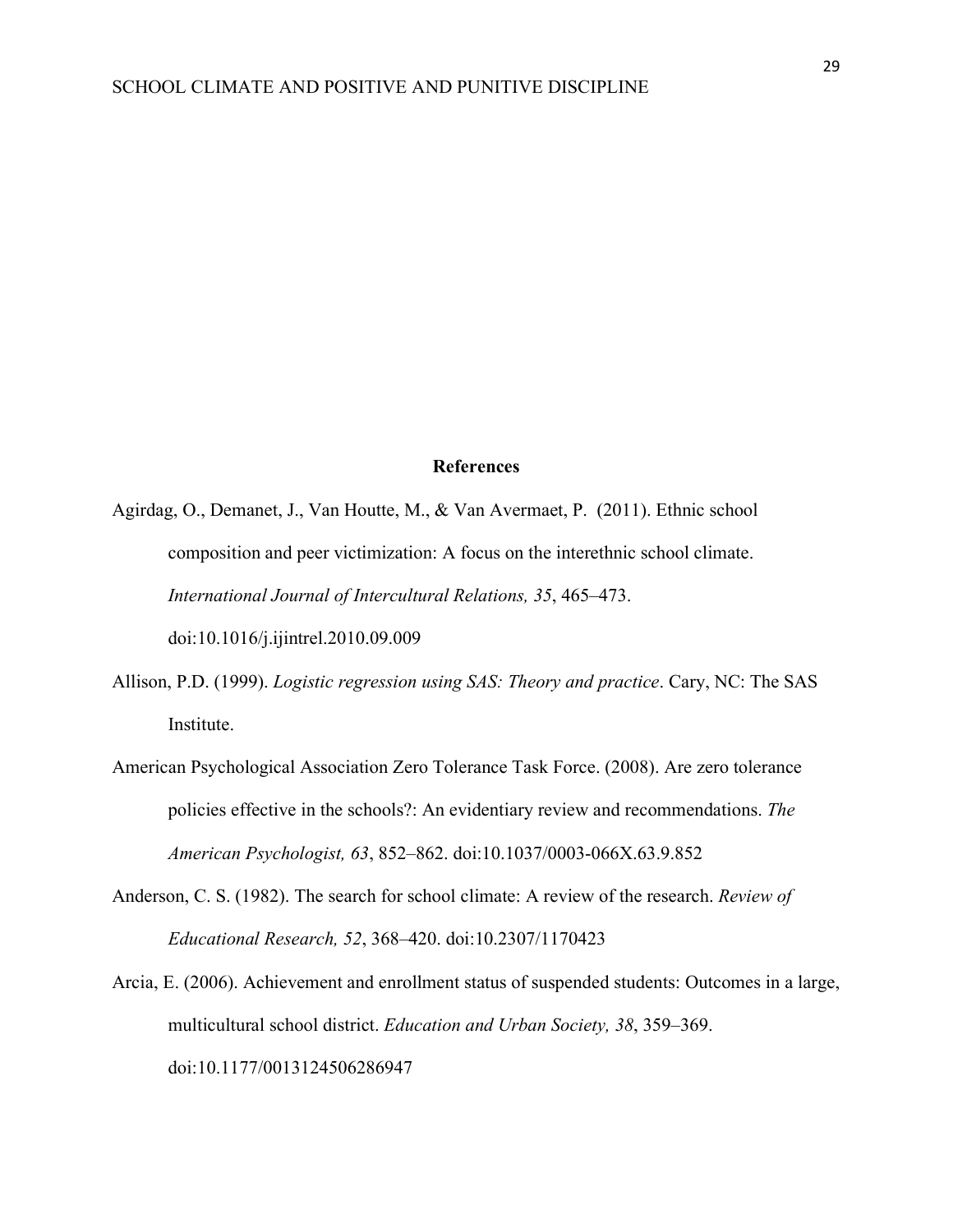- Banks, T., & Obiakor, F. E. (2015). Culturally Responsive Positive Behavior Supports: Considerations for Practice. *Journal of Education and Training Studies*, *3*(2). <https://doi.org/10.11114/jets.v3i2.636>
- Bear, G., & Yang, C. (2011). *Delaware school climate surveys technical manual.* Retrieved from Delaware Positive Behavior Support Project (DE-PBS) website: http://www.delawarepbs.org/
- Bear, G. (2012). Both suspension and alternatives work, depending on one's aim. *The Journal of School Violence, 11,* 174–186. doi:10.1080/15388220.2012.652914
- Bear, G., Gaskins, C., Blank, J., & Chen, F. F. (2011). Delaware School Climate Survey— Student: Its factor structure, concurrent validity, and reliability. *Journal of School Psychology, 49*, 157–174. doi:10.1016/j.jsp.2011.01.001
- Bonilla-Silva, E. (2010). *Racism Without Racists: Color-blind Racism and the Persistence of Racial Inequality in the United States*. Rowman & Littlefield.

Brown, M. A. (2017). *Creating Restorative Schools: Setting Schools Up to Succeed*. Living Justice Press. Retrieved from https://books.google.com/books?id=0X3WswEACAAJ

- Bottiani, J., Bradshaw, C., & Gregory, A. (2018). Nudging the Gap: Introduction to the Special Issue "Closing in on Discipline Disproportionality." *School Psychology Review*, *47*, 109–117. <https://doi.org/10.17105/SPR-2018-0023.V47-2>
- Bradshaw, C. P., Pas, E. T., Bottiani, J. H., Debnam, K. J., Reinke, W., Herman, K., & Rosenberg, M. S. (2018). Promoting cultural responsivity and student engagement through Double Check coaching of classroom teachers: An efficacy study. *School Psychology Review, 47*, 118–134. doi: 10.17105/SPR-2017-0119.V47-2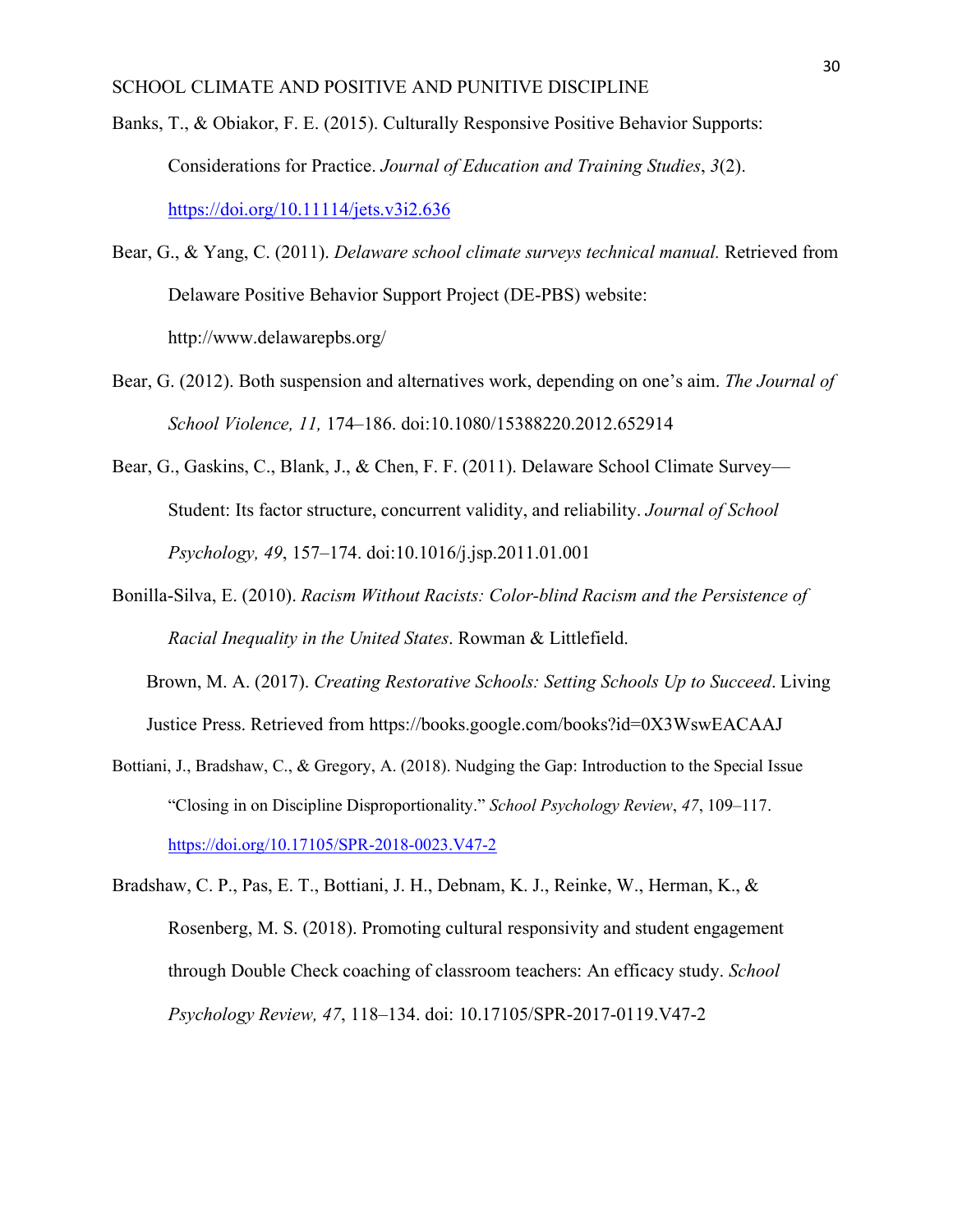Brown, T. M. (2007). Lost and turned out: Academic, social, and emotional experiences of students excluded from school. *Urban Education, 42*, 432–455. doi:10.1177/0042085907304947

- Bryson, S., & Childs, K. (2018). Racial and Ethnic Differences in the Relationship Between School Climate and Disorder. *School Psychology Review*, *47*, 258–274. [https://doi.org/10.17105/SPR-](https://doi.org/10.17105/SPR-2018-0016.V47-3)[2018-0016.V47-3](https://doi.org/10.17105/SPR-2018-0016.V47-3)
- Burns, J. A. (1985). Discipline: Why does it continue to be a problem? Solution is in changing school culture. *NASSP Bulletin, 69*, 1–5. doi: 10.1177/019263658506947901
- Carr, E. G., Dunlap, G., Horner, R. H., Koegel, R. L., Turnbull, A. P., Sailor, W., … Fox, L. (2002). Positive behavior support: Evolution of an applied science. *The Journal of Positive Behavior Interventions, 4*, 4–20. doi:10.1177/109830070200400102
- Chang, J., & Le, T. N. (2010). Multiculturalism as a dimension of school climate: The impact on the academic achievement of Asian American and Hispanic youth. *Cultural Diversity & Ethnic Minority Psychology, 16*, 485–492. doi:10.1037/a0020654
- Davis, F. (2019). *The Little Book of Race and Restorative Justice : Black Lives, Healing, and US Social Transformation*. New York NY: Good Books.
- Dessel, A. (2010). Prejudice in schools: Promotion of an inclusive culture and climate. *Education and Urban Society, 42*, 407–429. doi:10.1177/0013124510361852
- Dodge, K. A., Coie, J. D., & Lynam, D. (2006). Aggression and antisocial behavior in youth. In N. Eisenberg, W. Damon, & R. M., Lerner (Eds.), *Handbook of child psychology: Vol. 3, Social, emotional, and personality development* (6<sup>th</sup> ed., pp. 719–788). Hoboken, NJ: Wiley.
- Duke, D. L. (1977). A systematic management plan for school discipline. *NASSP Bulletin, 61,* 1– 10. doi:10.1177/019263657706140501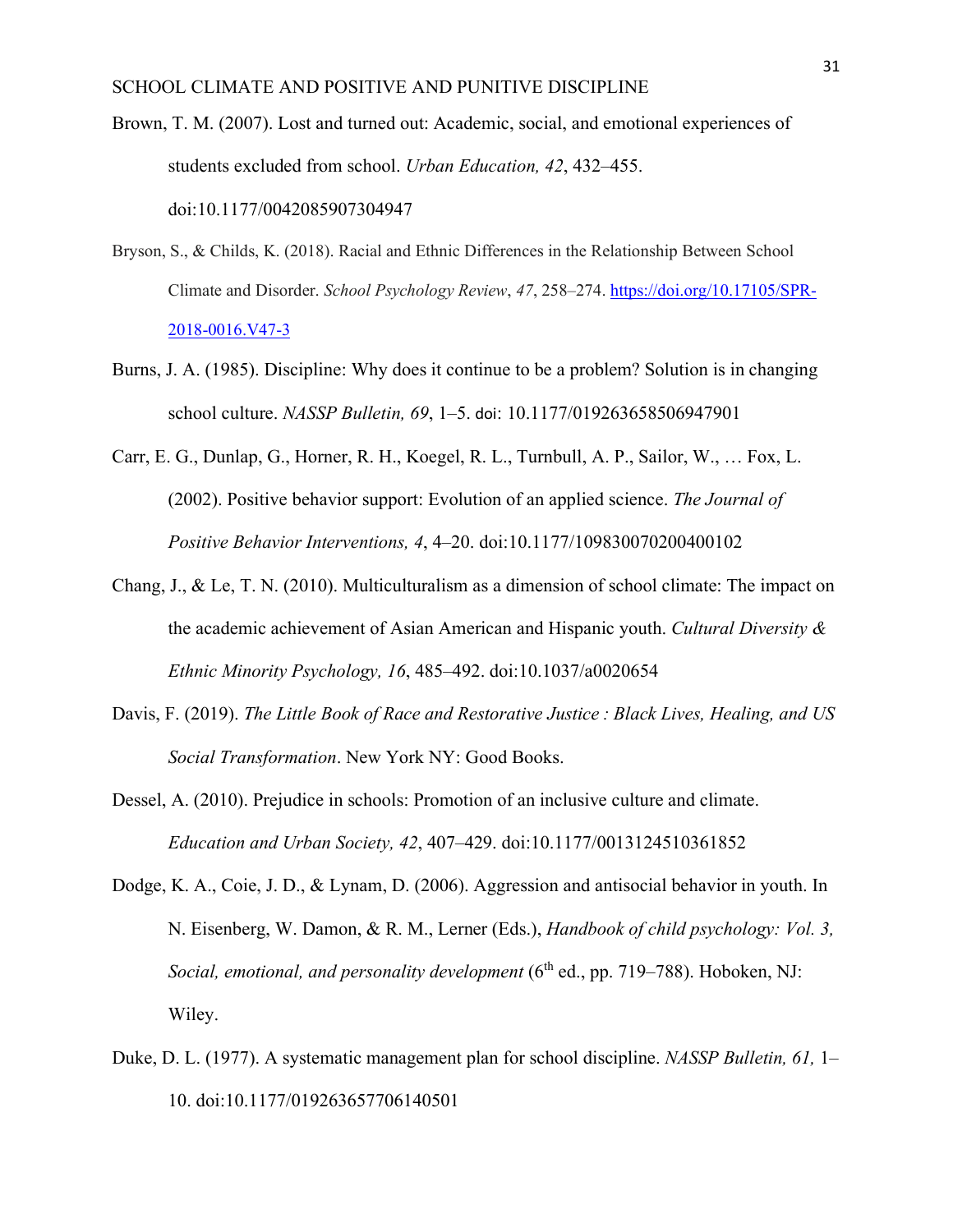- Eccles, J. S., & Roeser, R. (2011). Schools as developmental contexts during adolescence. *Journal of Research on Adolescence, 21*, 225–241. doi:10.1111/j.1532- 7795.2010.00725.x
- Fan, W., Williams, C. M., & Corkin, D. M. (2011). A multilevel analysis of student perceptions of school climate: The effect of social and academic risk factors. *Psychology in the Schools, 48*, 632–647. doi:10.1002/pits.20579
- Faul, F., Erdfelder, E., Lang, A.-G., & Buchner, A. (2007). G\*Power 3: A flexible statistical power analysis program for the social, behavioral, and biomedical sciences. *Behavior Research Methods*, *39*(2), 175–191. <https://doi.org/10.3758/BF03193146>
- Fenning, P., & Sharkey, J. D. (2012). Creating equitable school policies to prevent and address ethnic disproportionality in school discipline practices. In A. L. Noltemeyer  $\& C. S.$ McLoughlin (Eds.), *Disproportionality in education and special education* (pp. 237– 258). Springfield, IL: Charles C. Thomas.
- Frazier, P. A., Tix, A. P., & Barron, K. E. (2004). Testing moderator and mediator effects in counseling psychology research. *Journal of Counseling Psychology*, *51*(1), 115– 134. <https://doi.org/10.1037/0022-0167.51.1.115>
- Fronius, T., Persson, H., Guckenburg, S., Hurley, N. & Petrosina, A. (2016). Restorative Justice in U.S. Schools: A Research Review. The WestEd Justice and Prevention Research Center. visit http://jprc.wested.org/
- Gase, L. N., Gomez, L. M., Kuo, T., Glenn, B. A., Inkelas, M., & Ponce, N. A. (2017). Relationships Among Student, Staff, and Administrative Measures of School Climate and Student Health and Academic Outcomes. *Journal of School Health*, *87*(5), 319–328. <https://doi.org/10.1111/josh.12501>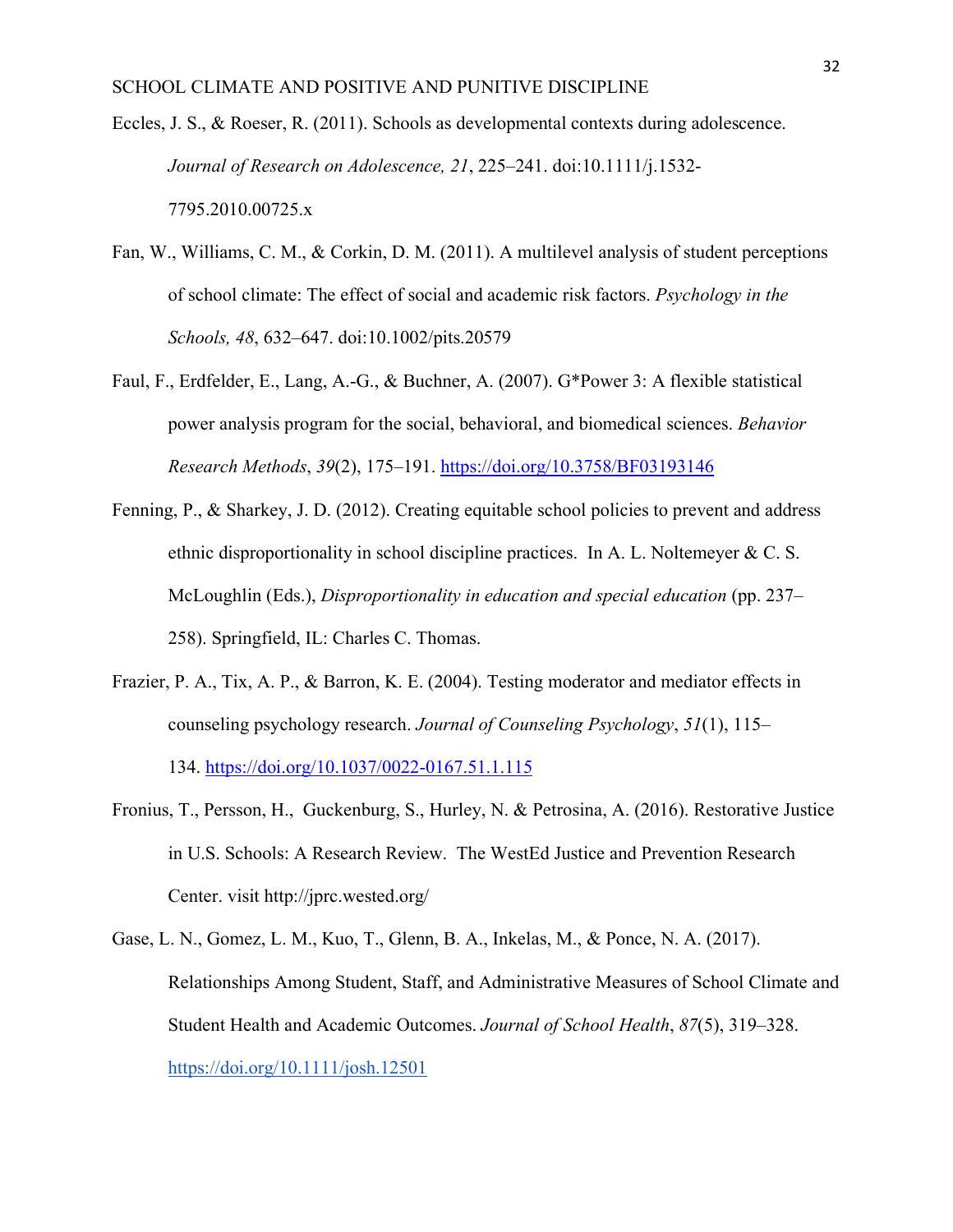Gordon, L. (2015). Teaching the 'poor' a lesson: Beyond punitive discipline in schools. New Zealand Journal of Educational Studies, 50(2), 211 - 222. <http://dx.doi.org.flagship.luc.edu/10.1007/s40841-015-0014-z>

- Gordon, R., Della Piana, L., & Keleher, T. (2000). *Facing the consequences: An examination of racial discrimination in U.S. public schools*. Oakland, CA: Applied Research Center.
- Gray, J., & Beresford, Q. (2008). A 'formidable challenge': Australia's quest for equity in Indigenous education. Australian Journal of Education, 52, 197 - 223.
- Gregory, A., Clawson, K., Davis, A., & Gerewitz, J. (2016). The Promise of Restorative Practices to Transform Teacher-Student Relationships and Achieve Equity in School Discipline. *Journal of Educational and Psychological Consultation, 26*(4), 325–353. https://doi.org/10.1080/10474412.2014.929950
- Gregory, A., Cornell, D., & Fan, X. (2011). The relationship of school structure and support to suspension rates for Black and White high school students. *American Educational Research Journal, 48*, 904–934. doi:10.3102/0002831211398531
- Gregory, A., Cornell, D., Fan, X., Sheras, P., Shih, T., & Huang, F. (2010). Authoritative school discipline: High school practices associated with lower bullying and victimization. *Journal of Educational Psychology, 102*, 483–496. doi:10.1037/a0018562
- Gregory, A., & Fergus, E. (2017). Social and emotional learning and equity in school discipline. *The Future of Children*, 117-136. Retrieved from <https://files.eric.ed.gov/fulltext/EJ1144814.pdf>
- Gregory, A., & Weinstein, R. S. (2008). The discipline gap and African Americans: Defiance or cooperation in the high school classroom. *Journal of School Psychology, 46,* 455–475. doi:10.1016/j.jsp.2007.09.001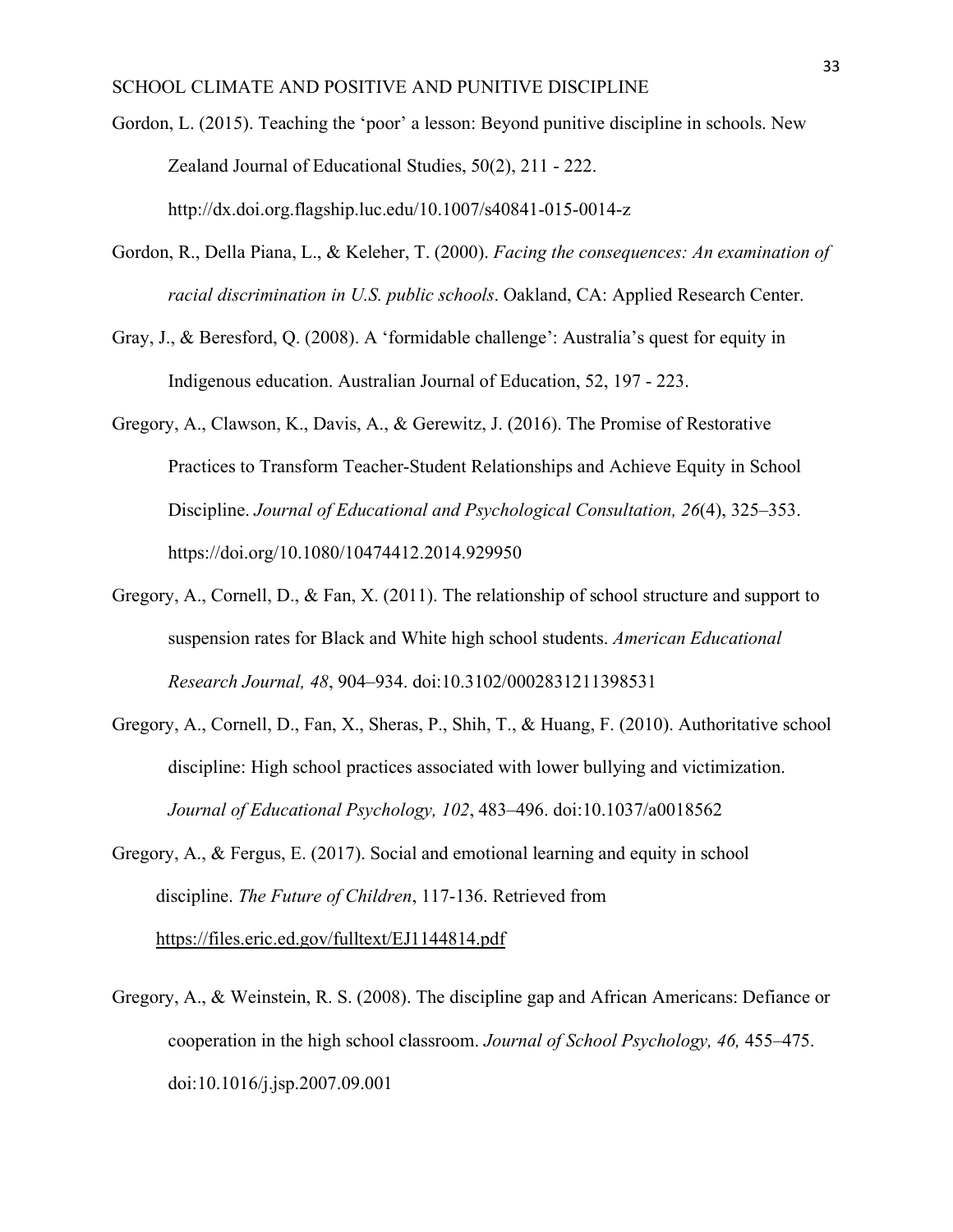- Hirschfield, P. J. (2008). Preparing for prison? The criminalization of school discipline in the USA. *Theoretical Criminology, 12*, 79–101. doi:10.1177/1362480607085795
- Hopson, L. M., & Lee, E. (2011). Mitigating the effect of family poverty on academic and behavioral outcomes: The role of school climate in middle and high school. *Children and Youth Services Review, 33,* 2221–2229. doi:10.1016/j.childyouth.2011.07.006
- Hughes, T., Raines, T., & Malone, C. (2020). School Pathways to the Juvenile Justice System. Policy Insights from the Behavioral and Brain Sciences, 7(1), 72–79. <https://doi.org/10.1177/2372732219897093>
- Hulvershorn, K., & Mulholland, S. (2018). Restorative practices and the integration of social emotional learning as a path to positive school climates. *Journal of Research in Innovative Teaching & Learning, 11*(1), 110–123. doi: 10.1108/JRIT-08-2017-0015
- Ispa-Landa, S. (2018). Persistently Harsh Punishments Amid Efforts to Reform: Using Tools From Social Psychology to Counteract Racial Bias in School Disciplinary Decisions. *Educational Researcher, 47*, 384-390. doi: [10.3102/0013189X18779578](https://doi.org/10.3102/0013189X18779578)
- Knoff, H. M. (1984). Conceptualizing discipline: A school psychologist's perspective. *NASSP Bulletin, 68,* 80–85. doi:10.1177/019263658406847111
- Lee, J., & Shute, V. J. (2010). Personal and social-contextual factors in K-12 academic performance: An integrative perspective on student learning. *Educational Psychologist, 45*, 185–202. doi:10.1080/00461520.2010.493471
- Liew, J., Chen, Q., & Hughes, J. N. (2010). Child effortful control, teacher–student relationships, and achievement in academically at-risk children: Additive and interactive effects. *Early*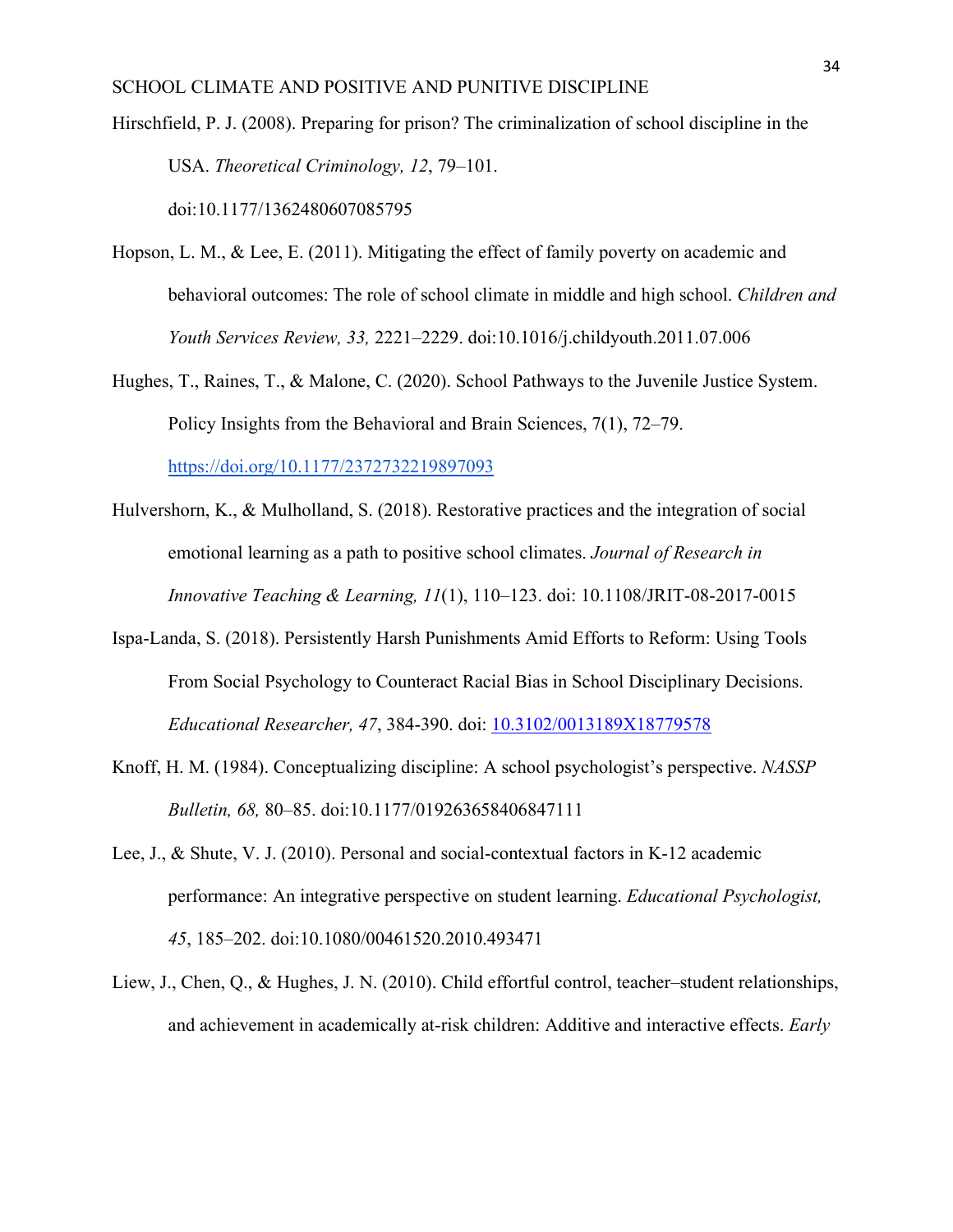*Childhood Research Quarterly*, *25*(1), 51-

64. <https://doi.org/10.1016/j.ecresq.2009.07.005>

- McEvoy, A., & Welker, R. (2000). Antisocial Behavior, Academic Failure, and School Climate: A Critical Review. *Journal of Emotional and Behavioral Disorders*, *8*(3), 130–140. <https://doi.org/10.1177/106342660000800301>
- McKown, C., & Weinstein, R. S. (2008). Teacher expectations, classroom context, and the achievement gap. *Journal of School Psychology*, *46*(3), 235–261. https://doi.org/10.1016/j.jsp.2007.05.001
- Meehan, B. T., Hughes, J. N., & Cavell, T. A. (2003). Teacher-student relationships as compensatory resources for aggressive children. *Child Development*, *74*(4), 1145– 1157. doi: 10.1111/1467-8624.00598
- Mitchell, M. M., & Bradshaw, C. P. (2013). Examining classroom influences on student perceptions of school climate: The role of classroom management and exclusionary discipline strategies. *Journal of School Psychology, 51*(5), 599–610. doi:10.1016/j.jsp.2013.05.005
- Mitchell, M. M., Bradshaw, C. P., & Leaf, P. J. (2010). Student and Teacher Perceptions of School Climate: A Multilevel Exploration of Patterns of Discrepancy. *Journal of School Health*, *80*(6), 271–279. https://doi.org/10.1111/j.1746-1561.2010.00501.x

Murray, C.,  $\&$  Zvoch, K. (2011). Teacher—student relationships among behaviorally at-risk African American youth from low-income backgrounds: Student perceptions, teacher perceptions, and socioemotional adjustment correlates. *Journal of Emotional and Behavioral Disorders*, *19*(1), 41–54. https://doi.org/10.1177/1063426609353607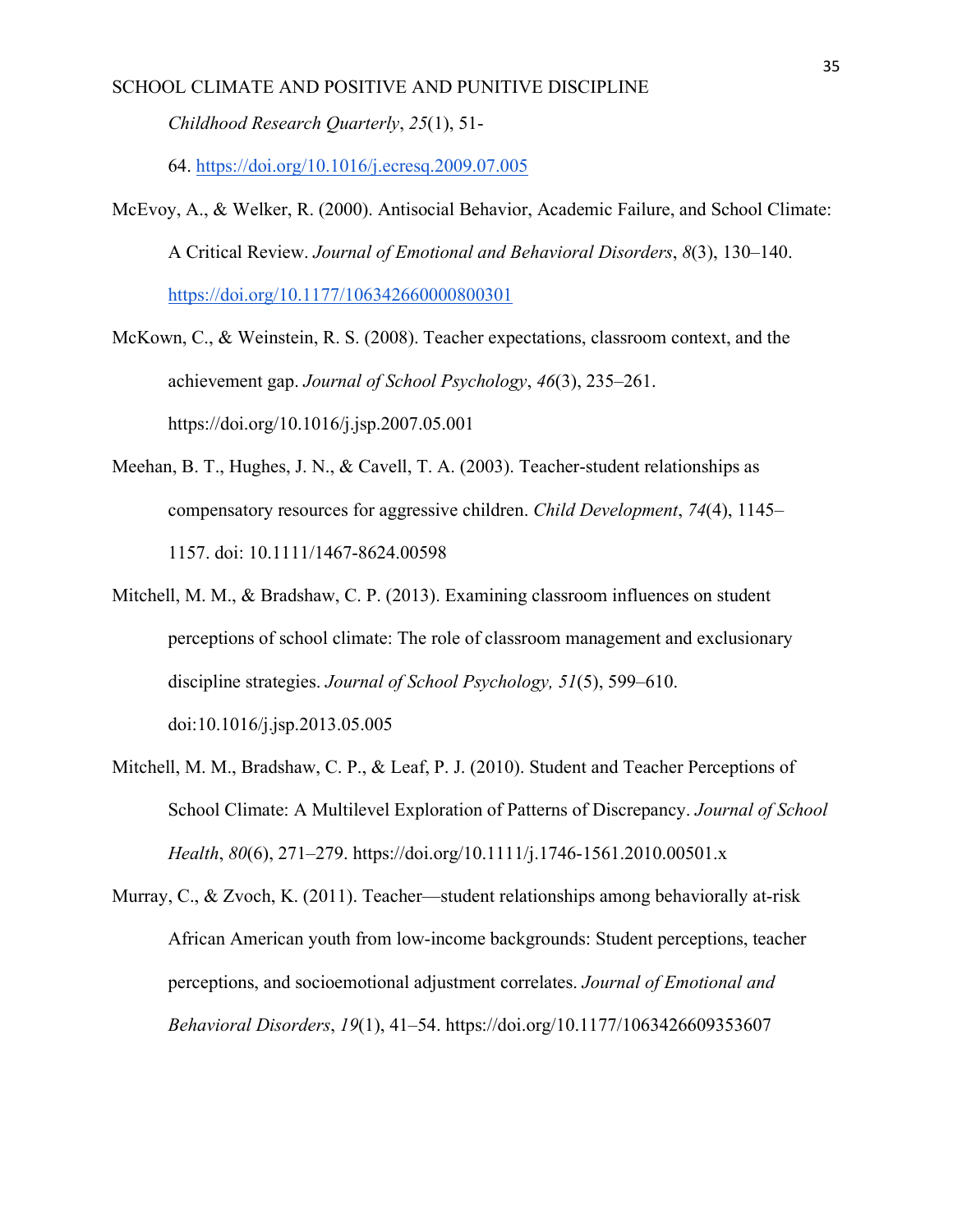- National Association of School Psychologists. (2016). Every Student Succeeds Act mental and behavioral health services for school psychologists. Retrieved from [https://www.nasponline.org/research-and-policy/policy-priorities/relevant-law/the-every](https://www.nasponline.org/research-and-policy/policy-priorities/relevant-law/the-every-student-succeeds-act/essa-implementation-resources/essa-mental-and-behavioral-health-services-for-school-psychologists)[student-succeeds-act/essa-implementation-resources/essa-mental-and-behavioral-health](https://www.nasponline.org/research-and-policy/policy-priorities/relevant-law/the-every-student-succeeds-act/essa-implementation-resources/essa-mental-and-behavioral-health-services-for-school-psychologists)[services-for-school-psychologists](https://www.nasponline.org/research-and-policy/policy-priorities/relevant-law/the-every-student-succeeds-act/essa-implementation-resources/essa-mental-and-behavioral-health-services-for-school-psychologists)
- National Center for Education Statistics. (2012). Indicators of school crime and safety: 2011 (NCES 2012-002/ NCJ 236021). Retrieved from

<https://nces.ed.gov/pubs2012/2012002rev.pdf>

- National Center for Education Statistics. (1998). *Violence and discipline problems in U.S. public schools: 1996-97 (NCES 98-030).* Retrieved from https://nces.ed.gov/pubs98/98030.pdf
- Netzel, D. M., & Eber, L. (2003). Shifting from reactive to proactive discipline in an urban school district: A change of focus through PBIS implementation. *Journal of Positive Behavior Interventions, 6*, 71–79. doi:10.1177/10983007030050020201
- Osher, D., Bear, G. G., Sprague, J. R., & Doyle, W. (2010). How can we improve school discipline? *Educational Researcher, 39*, 48–58. doi:10.3102/0013189X09357618
- Osher, D., Dwyer, K., Jimerson, S. R., & Brown, J. A. (2012). Developing safe, supportive, and effective schools: Facilitating student success to reduce school violence. In S. R. Jimerson, A. B. Nickerson, M. J. Mayer, & M. J. Furlong (Eds.), *The handbook of school violence and school safety: International research and practice.* New York, NY: Routledge.
- Partington, G., & Gray, J. (2003). Classroom management and Aboriginal students. In Q. Beresfor, & G. Partington (Eds), Reform and resistance in Aboriginal education: The Australian experience, 164–184. Perth: University of Western Australia Press.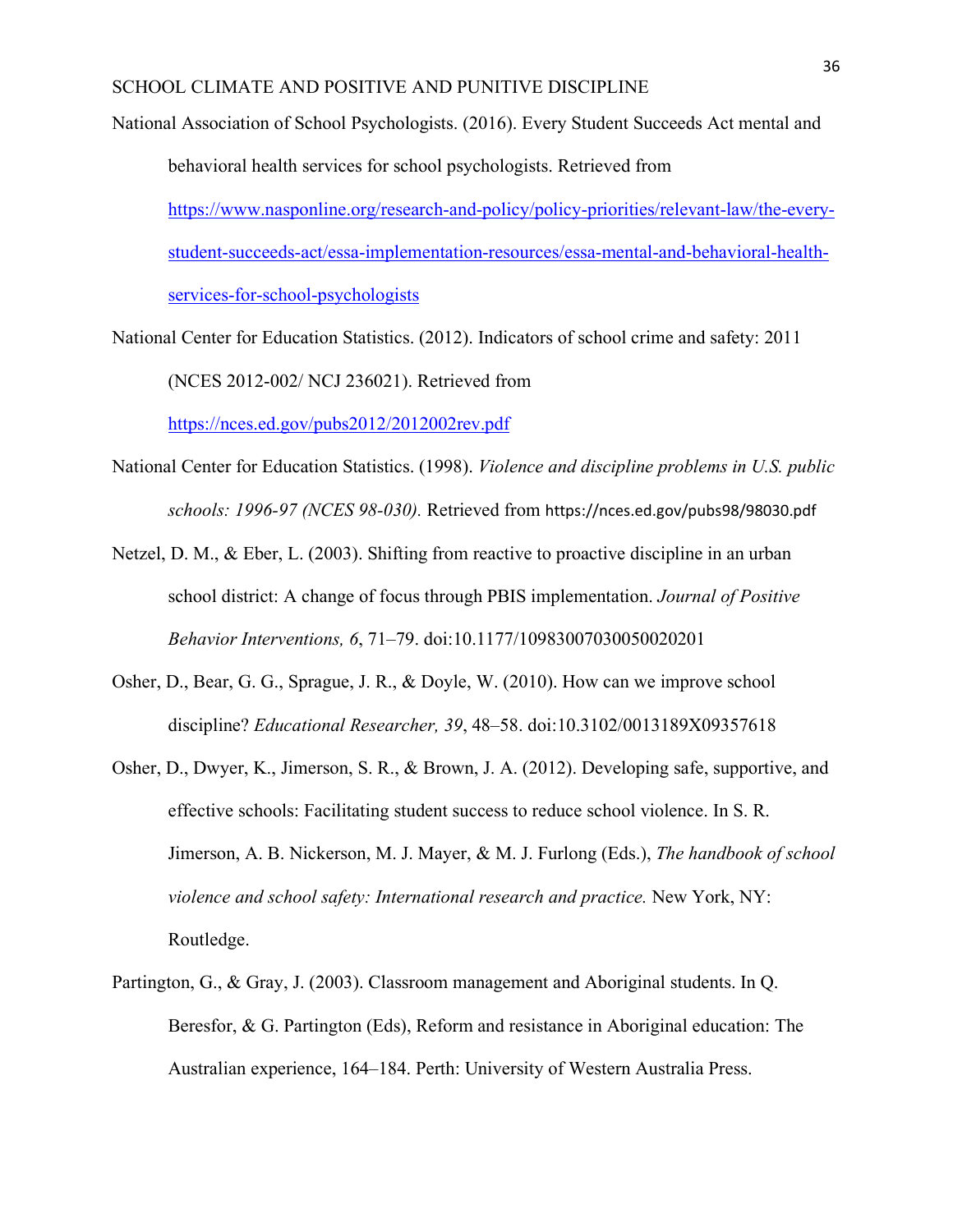- Payne, A. A., & Welch, K. (2015). Restorative Justice in Schools: The Influence of Race on Restorative Discipline. Youth & Society, 47(4), 539–564. https://doi.org/10.1177/0044118X12473125
- Peguero, A. A., & Shekarkhar, Z. (2011). Latino/a student misbehavior and school punishment. *Hispanic Journal of Behavioral Sciences, 33*, 54–70. doi:10.1177/0739986310388021
- Pnevmatikos, D., & Trikkaliotis, I. (2012). Procedural Justice in A Classroom Where Teacher Implements Differentiated Instruction. In D. Alt & R. Reingold (Eds.), *Changes in Teachers' Moral Role* (pp. 155–163). SensePublishers. [https://doi.org/10.1007/978-94-](https://doi.org/10.1007/978-94-6091-837-7_13) [6091-837-7\\_13](https://doi.org/10.1007/978-94-6091-837-7_13)
- Reinke, W. M., & Herman, K. C. (2002). Creating school environments that deter antisocial behaviors in youth. *Psychology in the Schools, 39,* 549–559. doi:10.1002/pits.10048
- Schmidt, J. J. (1989). A Professional Stance for Positive Discipline Promoting Learning. *NASSP Bulletin*, *73*(516), 14-20. https://doi.org/10.1177/019263658907351604
- Skiba, R. J., Michael, R. S., Nardo, A. C., & Peterson, R. (2002). The color of discipline: Sources of racial and gender disproportionality in school punishment. *Urban Review, 34*, 317–342.
- Skiba, R. J., Rausch, M. K., & Ritter, S. (2005). Discipline is always teaching: Effective alternatives to Zero Tolerance in schools. *Center for Evaluation and Education Policy, Indiana University*, 217– 226.
- Skiba, R. J., & Peterson, R. L. (2000). School discipline at a crossroads: From zero tolerance to early response. *Exceptional Children, 66*, 335–347.
- Song, S. Y., & Swearer, S. M. (2016). The Cart Before the Horse: The Challenge and Promise of Restorative Justice Consultation in Schools. *Journal of Educational and Psychological Consultation, 26*(4), 313–324. doi: 10.1080/10474412.2016.1246972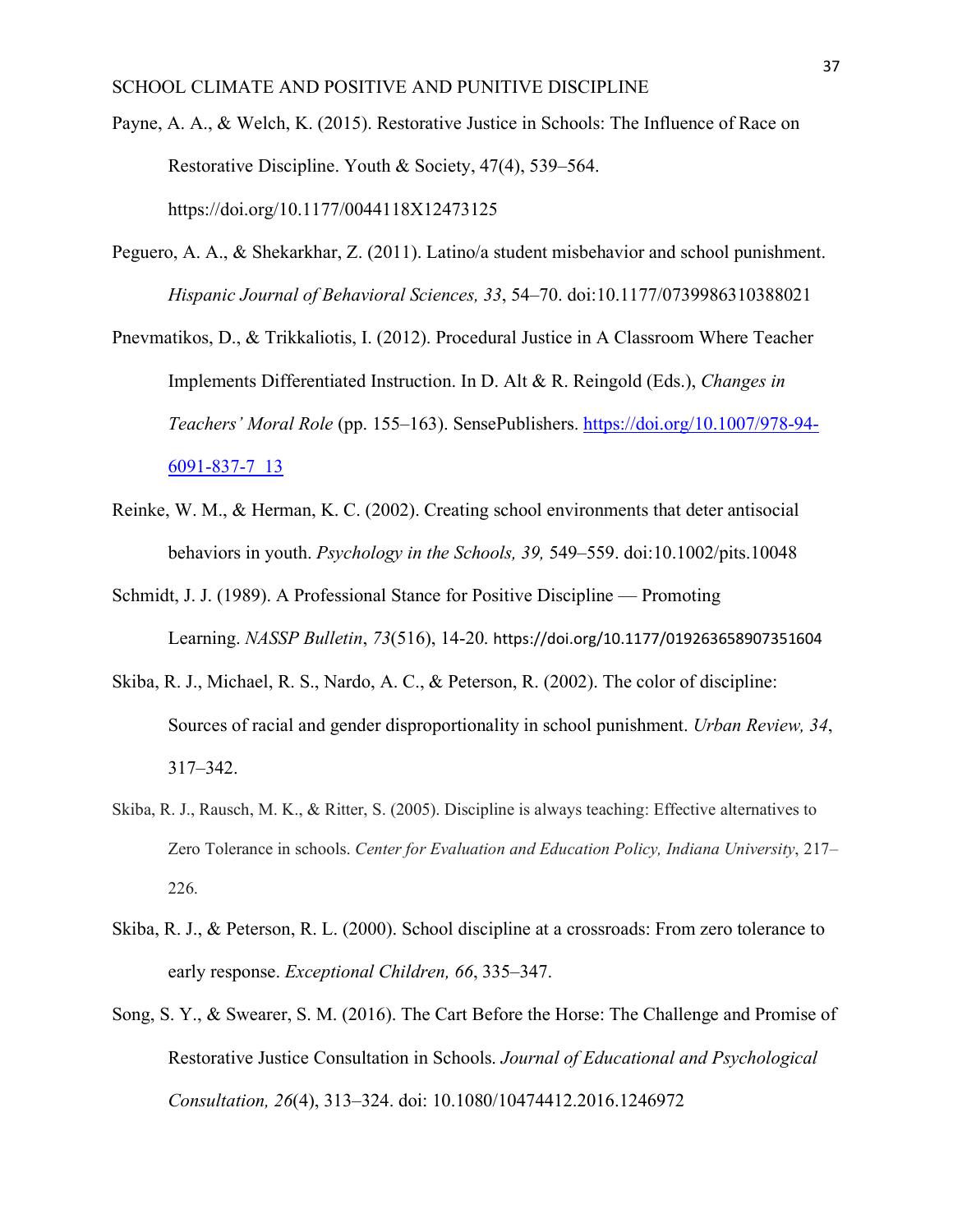- Sugai, G., & Horner, R. H. (2006). A promising approach for expanding and sustaining school wide positive behavior support. *School Psychology Review, 35,* 246–259.
- Vincent, C. G., & Tobin, T. J. (2010). The relationship between implementation of school-wide positive behavior support and disciplinary exclusion of students from various ethnic backgrounds with and without disabilities. *Journal of Emotional and Behavioral Disorders, 13,* 219-229. doi:10.1177/1063426610377329
- Vincent, C. G., Randall, C., Cartledge, G., Tobin, T. J., & Swain-Bradway, J. (2011). Toward a Conceptual Integration of Cultural Responsiveness and Schoolwide Positive Behavior Support. *Journal of Positive Behavior Interventions*, *13*(4), 219–229. [doi:](https://doi.org/10.1177/1098300711399765)

[10.1177/1098300711399765](https://doi.org/10.1177/1098300711399765)

- Voight, A., Hanson, T., O'Malley, M., & Adekanye, L. (2015). The Racial School Climate Gap: Within-School Disparities in Students' Experiences of Safety, Support, and Connectedness. *American Journal of Community Psychology*, *56*(3/4), 252–267. https://doi.org/10.1007/s10464-015-9751-x
- Wang, M. T., Selman, R. L., Dishion, & Stormshak, E. A. (2010) A tobit regression analysis of the covariation between middle school student's perceived school climate and behavioral Problems. *Journal of Research in Adolescence, 20*, 274–286. doi:10.1111/j.1532- 7795.2010.00648.x
- Watkins, N. D., & Aber, M. S. (2009). Exploring the relationships among race, class, gender, and middle school students' perceptions of school racial climate. *Equity & Excellence in Education, 42*, 395–411.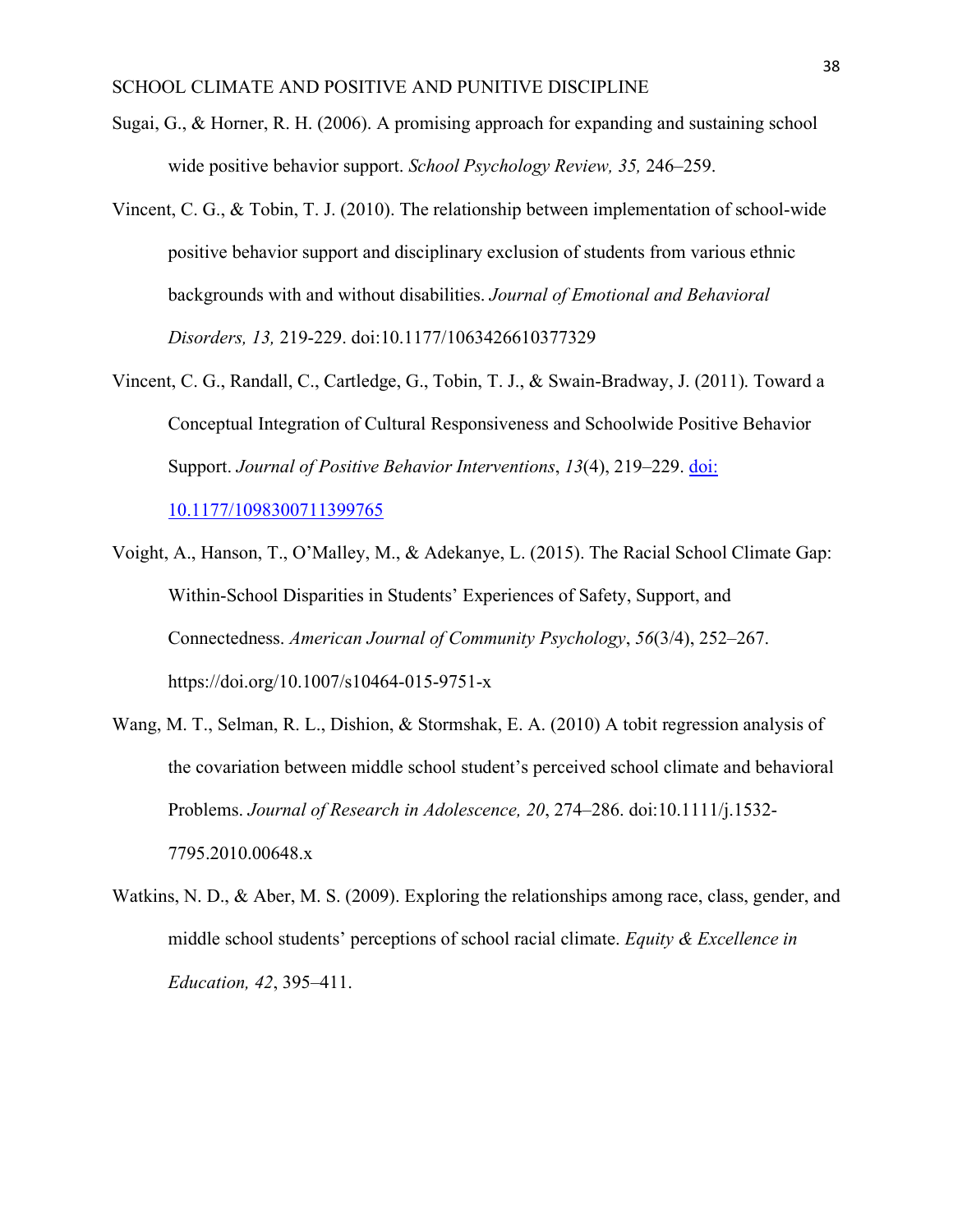- Way, N., Reddy, R., & Rhodes, J. (2007). Students' perceptions of school climate during the middle school years: Associations with trajectories of psychological and behavioral adjustment. *American Journal of Community Psychology, 40,* 194–213.
- Warikoo, N., & Carter, P. (2009). Cultural explanations for racial and ethnic stratification in academic achievement: A call for a new and improved theory. *Review of Educational Research 79*, 366–394. doi:10.3102/0034654308326162
- Welsh, R. O., & Little, S. (2018). The school discipline dilemma: A comprehensive review of disparities and alternative approaches. *Review of Educational Research*, *88*(5), 752–794. doi:10.3102/0034654318791582
- Wike, R. Stokes, B., & Simmons, K. (2016). Europeans fear wave of refugees will mean more terrorism, fewer jobs. Pew Research Center. https://www.pewresearch.org/global/2016/07/11/europeans-not-convinced-growingdiversity-is-a-good-thing-divided-on-what-determines-national-identity/Worthington, R. L., & Whittaker, T. A. (2006). Scale Development Research: A Content Analysis and Recommendations for Best Practices. *The Counseling Psychologist*, *34*(6), 806–838. https://doi.org/10.1177/0011000006288127
- Zullig, K. J., Huebner, E. S., & Patton, J. M. (2011). Relationships among school climate domains and school satisfaction. *Psychology in the Schools, 48*, 133–145. doi:10.1002/pits.20532
- Zullig, K. J., Koopman, T. M., Patton, J. M., & Ubbes, V. A. (2010). School climate: Historical review, instrument development, and school assessment. *Journal of Psychoeducational Assessment, 28*, 139–152. doi:10.1177/073428290934420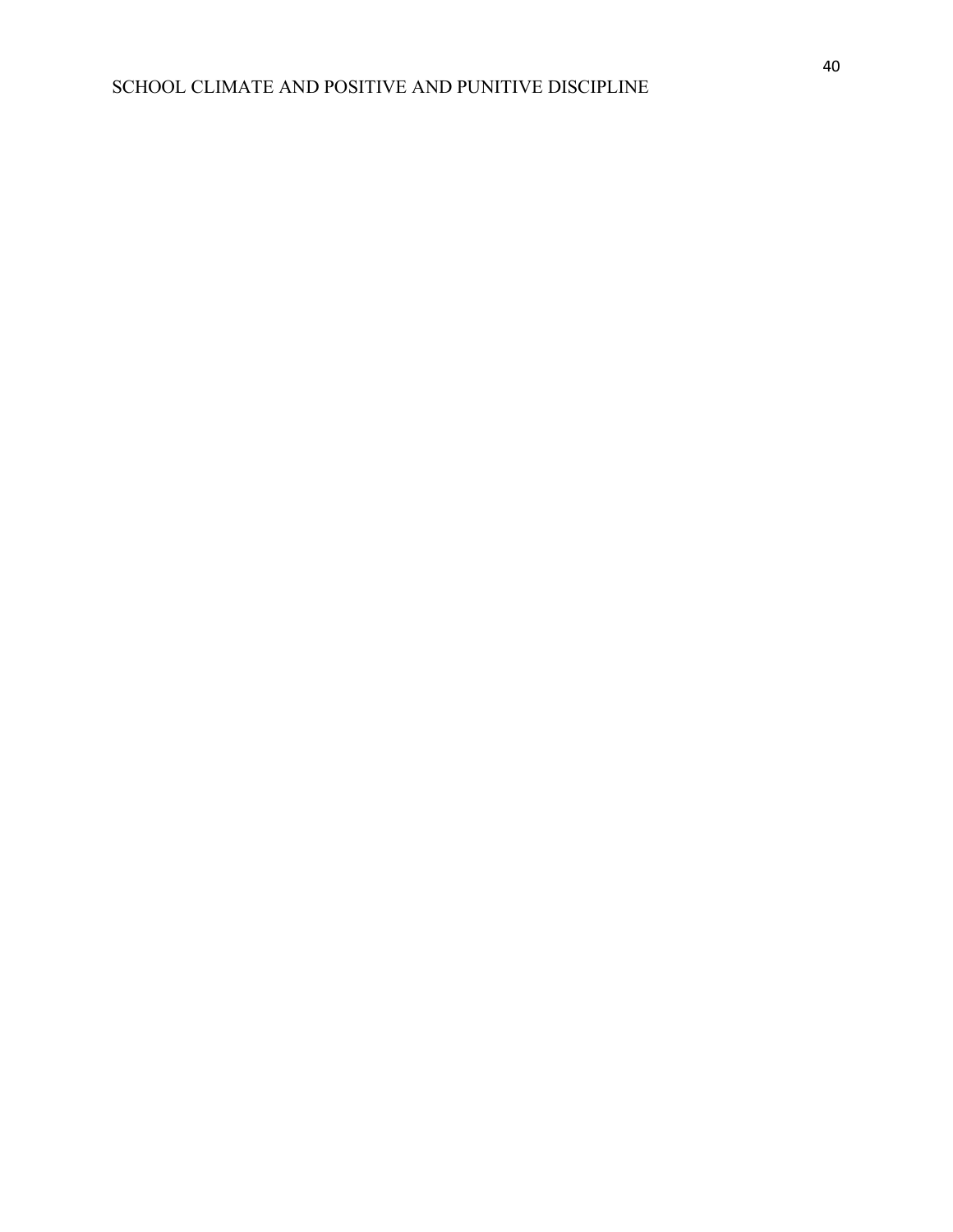Table 1

| Sample Characteristics    | $\overline{N}$ | $\frac{0}{0}$ |
|---------------------------|----------------|---------------|
| Gender                    |                |               |
| Female                    | 114            | 68%           |
| Male                      | 54             | 32%           |
| Ethnicity                 |                |               |
| White                     | 114            | 68%           |
| Hispanic/Latinx           | 25             | 15%           |
| Other                     | 14             | 8%            |
| Prefer not answer/Missing | 15             | 9%            |
| Position                  |                |               |
| <b>Classroom Teacher</b>  | 115            | 68%           |
| Administrator             | 11             | 7%            |
| Support staff             | 27             | 16%           |
| Office staff              | 15             | 9%            |
| Years of Experience       |                |               |
| $0 - 3$                   | 13             | 8%            |
| $4 - 7$                   | 24             | 14%           |
| $8 - 11$                  | 22             | 13%           |
| $12 - 15$                 | 36             | 22%           |
| 16-19                     | 28             | 17%           |
| $20+$                     | 45             | 27%           |

*Descriptive Information for Participants (N=168)*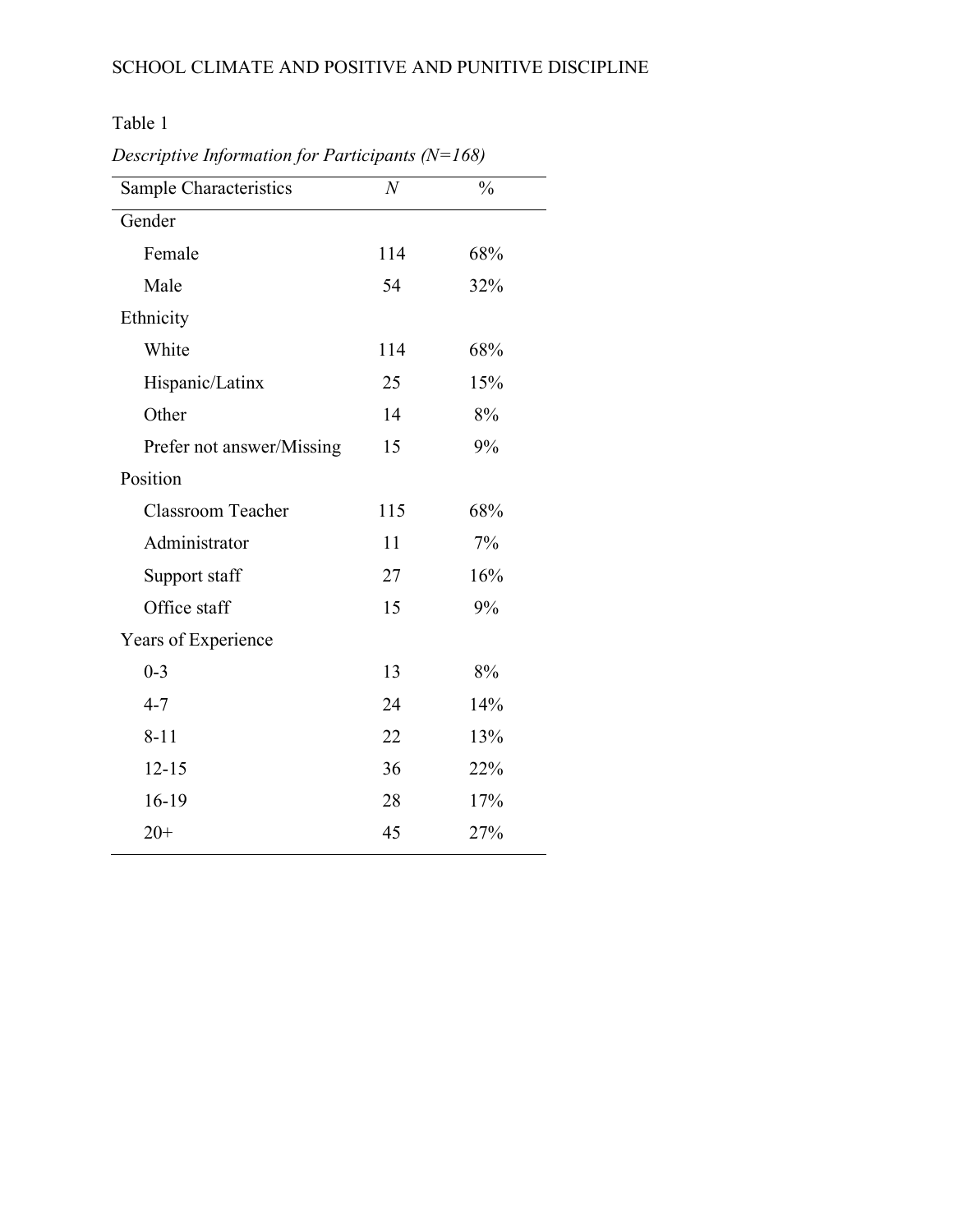# Table 2

# *DSCS-T/S Survey Scales and Specific Items Used within the Current Study*

# ADULT-STUDENT RELATIONS  $(\alpha = .86)$

- Teachers care about their students.
- Teachers listen to students when they have problems.
- Adults who work in this school care about the students.

# RESPECT FOR DIVERSITY  $(\alpha = .87)$

- Teachers treat students of all races with respect.
- Adults in this school care about students of all races.
- The color of a student's skin doesn't matter to teachers in this school.

# PUNITIVE DISCIPLINE  $(\alpha = .72)$

- In this school students are punished a lot
- Students are often sent out of class for breaking rules.
- Students are often yelled at by adults.
- Many students are sent to the office for breaking rules.

# POSITIVE REINFORCEMENT  $(\alpha = .83)$

- Students are praised often.
- Students are often given rewards for being good.
- Teachers let students know when they are being good.

# SOCIAL EMOTIONAL INSTRUCTION  $(\alpha = .86)$

- Students are taught to feel responsible for how they act.
- Students are taught to understand how others think and feel.
- Students are taught that they can control their own behavior.
- Students are taught they should care about how others feel.
- Students are taught how to solve conflicts with others.

*Note.* Reliability coefficients are for teachers and staff serving all grade levels. Only scales used for the current study are included in this table.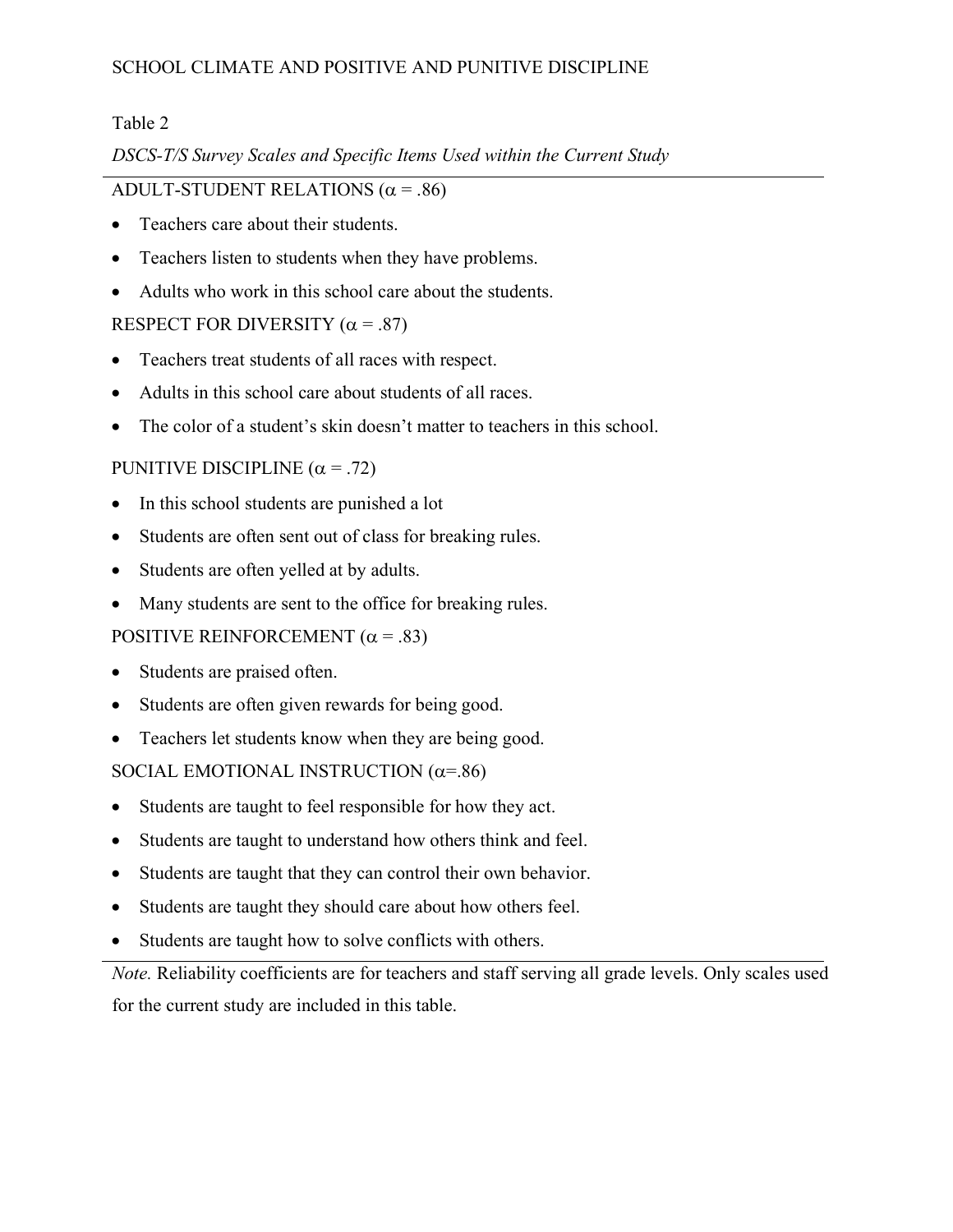# Table 3

*Reliability Indexes, Means, Standard Deviations and Intercorrelations Between the Explanatory Variables (A-S Relationships, Respect* 

| Variable              | Descriptive Analyses |                |     |               |                  |               | Intercorrelations |                |                |         |                |         |
|-----------------------|----------------------|----------------|-----|---------------|------------------|---------------|-------------------|----------------|----------------|---------|----------------|---------|
|                       | $\alpha$             | $\overline{M}$ | SD  | Range         | Skew             | Kurtosis      | $\mathbf{1}$      | $\overline{2}$ | $\mathfrak{Z}$ | 4       | 5              | 6       |
| <b>School Climate</b> |                      |                |     |               |                  |               |                   |                |                |         |                |         |
| 1. A-S Relationships  | .83                  | 3.35           | .51 | $1.00 - 4.00$ | $-1.28$<br>(.19) | 4.08<br>(.38) |                   | $.75**$        | $-.35**$       | $.37**$ | $.39**$        | $-18*$  |
| 2. Respect Diversity  | .78                  | 3.22           | .56 | $1.00 - 4.00$ | $-.55$<br>(.19)  | 1.06<br>(.38) |                   |                | $-.28**$       | $.33**$ | $.38**$        | $-.19*$ |
| Discipline Techniques |                      |                |     |               |                  |               |                   |                |                |         |                |         |
| 3. Punitive           | .76                  | 2.11           | .48 | $1.00 - 3.75$ | .46<br>(.19)     | .76<br>(.38)  |                   |                |                |         | $-.21**-.30**$ | .03     |
| 4. PR                 | .75                  | 2.89           | .45 | $1.00 - 4.00$ | $-.28$<br>(.19)  | 1.82<br>(.38) |                   |                |                |         | $.65***$       | .07     |
| 5. SEI                | .89                  | 2.80           | .54 | 1.00-4.00     | $-.63$<br>(.19)  | 1.80<br>(.38) |                   |                |                |         |                | .08     |
| Control Variable      |                      |                |     |               |                  |               |                   |                |                |         |                |         |
| 6. Hispanic/Latinx    |                      | 0.18           | .39 | $0 - 1$       |                  |               |                   |                |                |         |                |         |

*for Diversity) and Dependent Variables (Punitive, PR, SEI Discipline)*

*Note.* A-S = Adult-Student; PR = Positive Reinforcement; SEI = Social-Emotional Instruction; *M* = mean; *SD* = standard deviation.  $*_{p<.05,} *_{p<.01.}$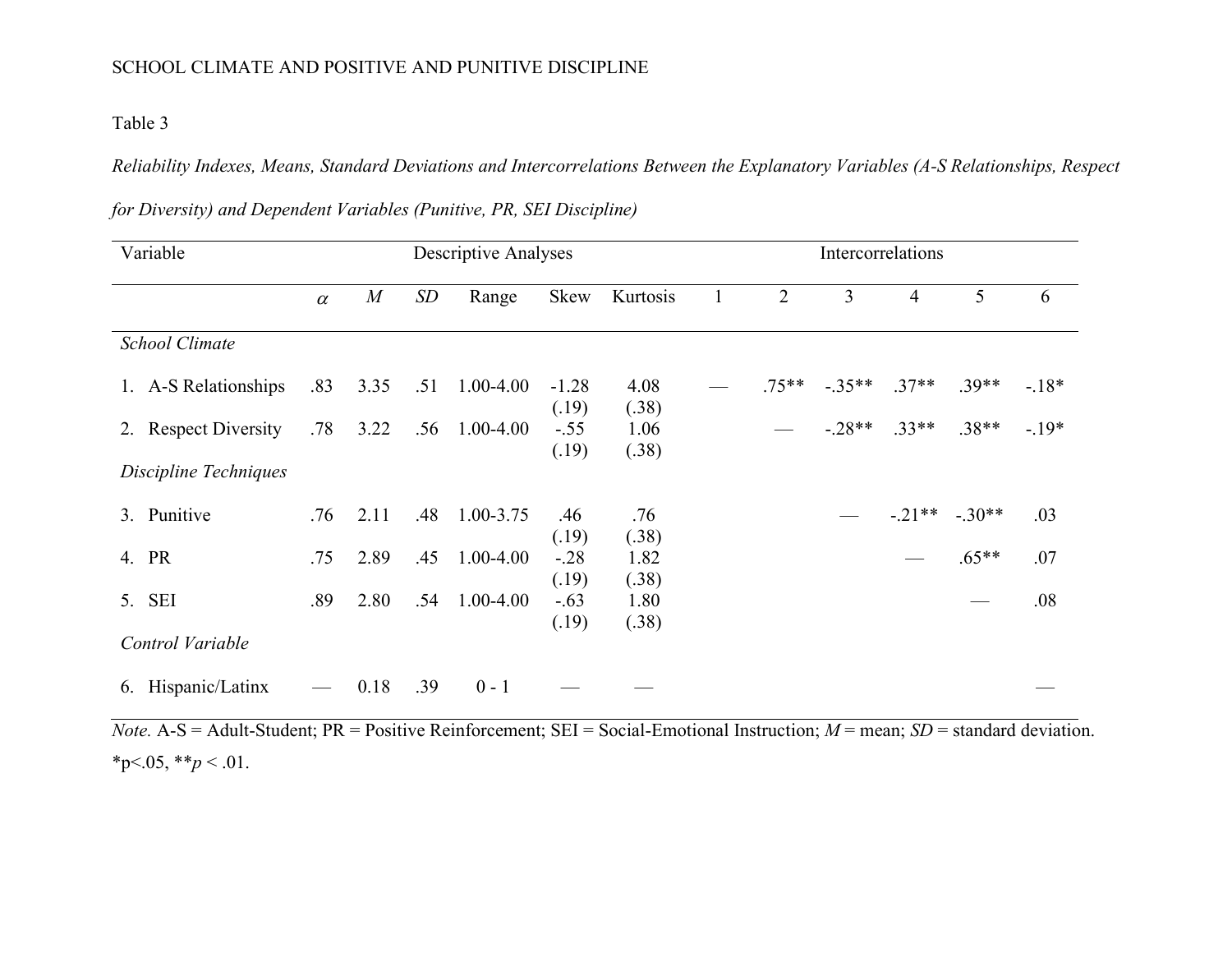# Table 4

*Regression Analyses of Perceptions of Adult-Student (A-S) Relationships, Respect for Diversity, and Use of Punitive, PR, and SEI Discipline Techniques*

| DV            |                            | $R^2$ | Adjusted $R^2$ | $\Delta R^2$ | $\boldsymbol{F}$ | $\bf{B}$ | $\rm SE$ | $\beta$ | $\boldsymbol{t}$ |
|---------------|----------------------------|-------|----------------|--------------|------------------|----------|----------|---------|------------------|
| Punitive      | Model 1                    | .12   | .11            | $.12***$     | $10.11***$       |          |          |         |                  |
|               | IV: A-S Relationships      |       |                |              |                  | $-28$    | .11      | $-.30$  | $-2.59*$         |
|               | M: Respect Diversity       |       |                |              |                  | $-.05$   | .10      | $-.06$  | $-0.50$          |
|               | Model 2                    | .17   | .16            | $.05**$      | $10.01***$       |          |          |         |                  |
|               | IV: A-S Relationships      |       |                |              |                  | $-.42$   | .12      | $-.45$  | $-3.62***$       |
|               | M: Respect Diversity       |       |                |              |                  | $-.03$   | .10      | $-.04$  | $-0.34$          |
|               | Interaction term: A-S x RD |       |                |              |                  | $-.21$   | .07      | $-.26$  | $-2.96**$        |
| Positive      | Model 1                    | .16   | .15            | $.16***$     | $13.71***$       |          |          |         |                  |
| Reinforcement | IV: A-S Relationships      |       |                |              |                  | .21      | .10      | .24     | 2.12             |
| (PR)          | M: Respect Diversity       |       |                |              |                  | .14      | .09      | .18     | 1.57             |
|               | Model 2                    | .17   | .16            | .01          | $10.05***$       |          |          |         |                  |
|               | IV: A-S Relationships      |       |                |              |                  | .14      | .11      | .17     | 1.33             |
|               | M: Respect Diversity       |       |                |              |                  | .15      | .09      | .19     | 1.68             |
|               | Interaction term: A-S x RD |       |                |              |                  | $-.10$   | .07      | $-.14$  | $-1.57$          |
| Social        | Model 1                    | .17   | .16            | $.17***$     | $15.30***$       |          |          |         |                  |
| Emotional     | IV: A-S Relationships      |       |                |              |                  | .23      | .12      | .22     | 1.96             |
|               | M: Respect Diversity       |       |                |              |                  | .21      | .11      | .22     | 1.96             |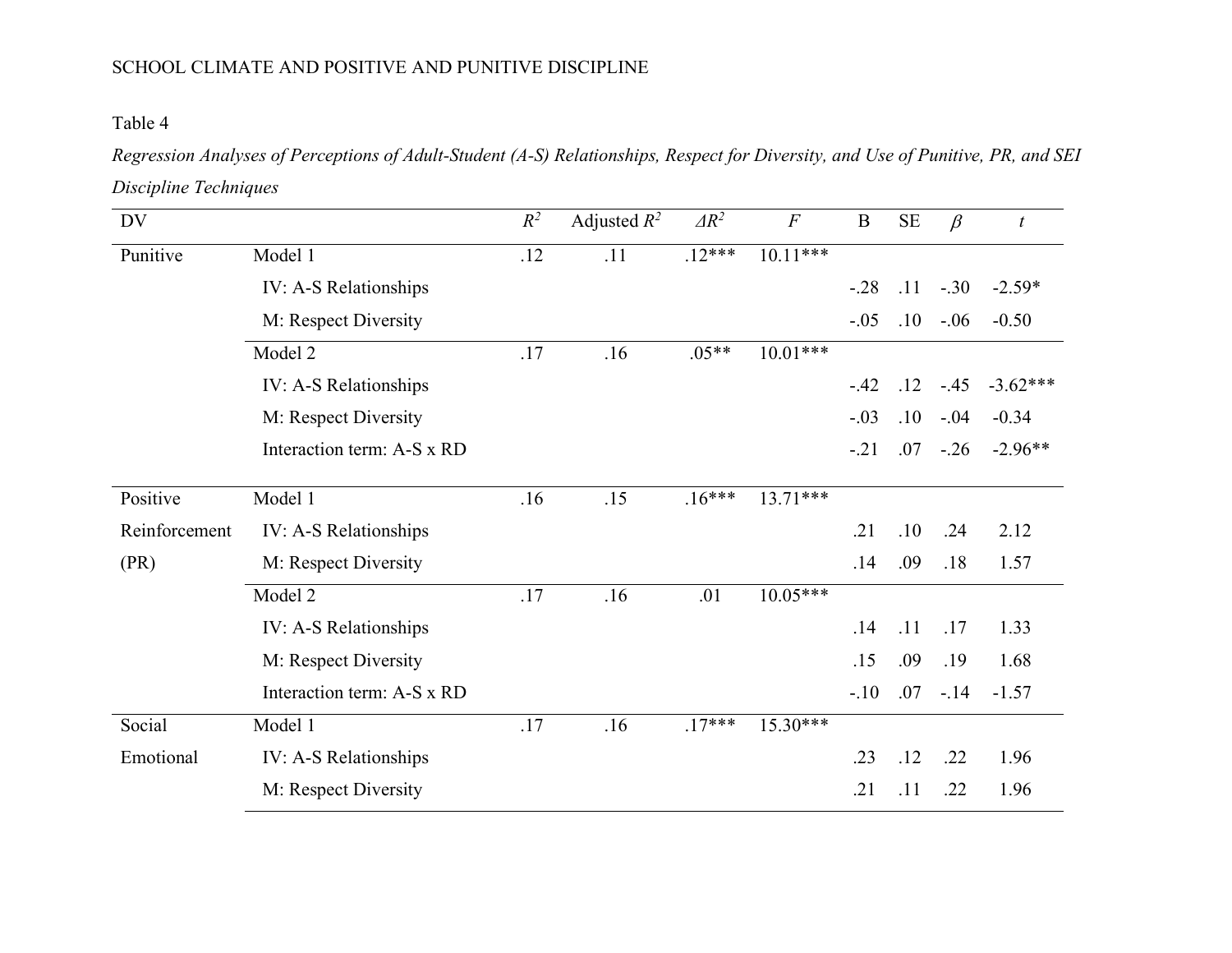| Instruction | Model 2                    | .18 | .16 | .00 | $10.45***$ |  |                              |
|-------------|----------------------------|-----|-----|-----|------------|--|------------------------------|
| (SEI)       | IV: A-S Relationships      |     |     |     |            |  | $.18$ $.13$ $.18$ $.144$     |
|             | M: Respect Diversity       |     |     |     |            |  | $.22$ $.11$ $.23$ $.200$     |
|             | Interaction term: A-S x RD |     |     |     |            |  | $-.07$ $.08$ $-.08$ $-.0.89$ |

*Note.* IV = independent variable; M = moderator variable; DV = dependent variable;  $p < .025$ ,  $* p < .01$ ,  $** p < .001$ .